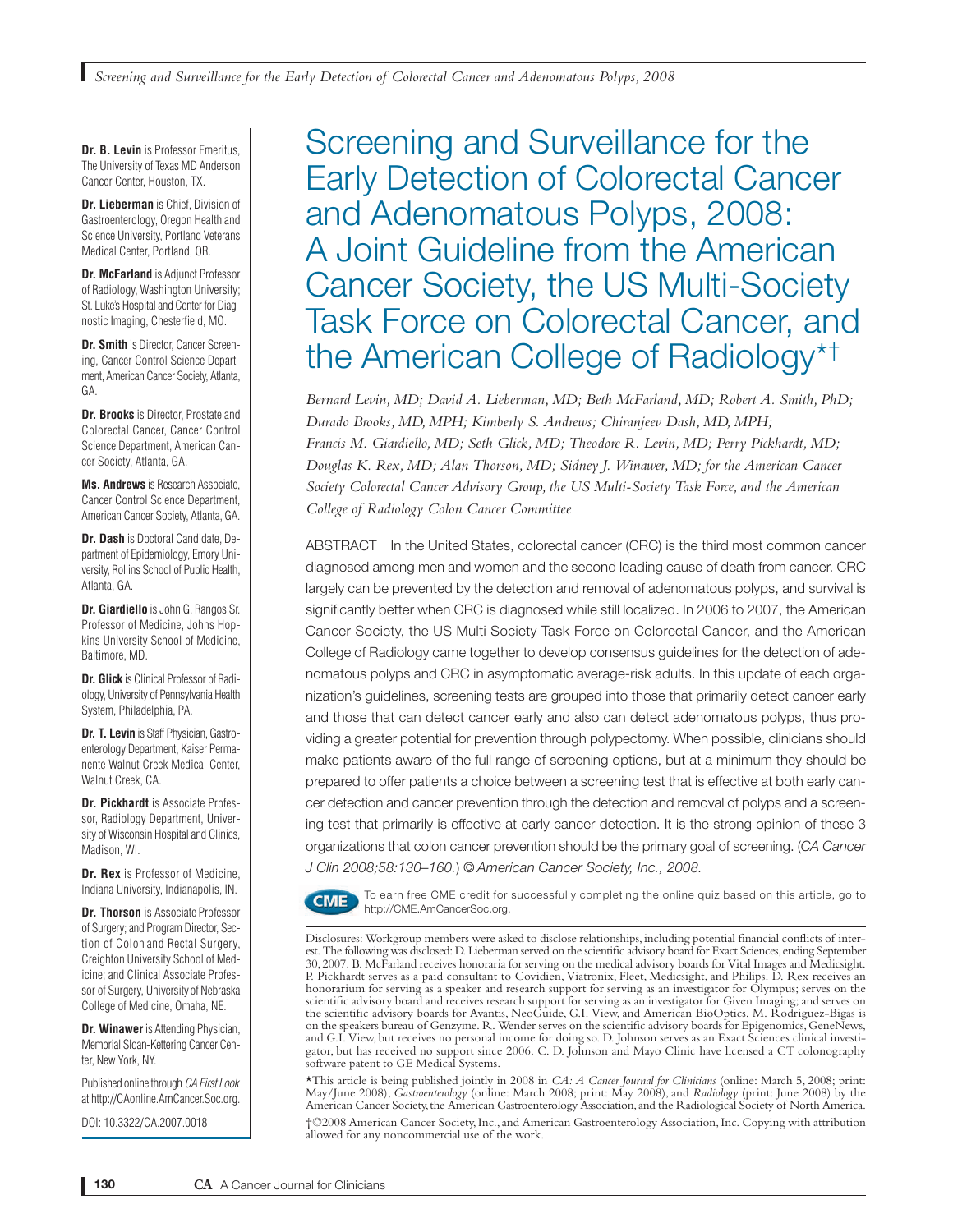### INTRODUCTION

In the United States, colorectal cancer (CRC) is the third most common cancer diagnosed in men and women and the second leading cause of death from cancer.1 In 2008, it is estimated that 148,810 men and women will be diagnosed with CRC and 49,960 will die from this disease.1 Five-year survival is 90% if the disease is diagnosed while still localized (ie, confined to the wall of the bowel), but only 68% for regional disease (ie, disease with lymph node involvement), and only 10% if distant metastases are present.2 Recent trends in CRC incidence and mortality reveal declining rates, which have been attributed to reduced exposure to risk factors, screening's effect on early detection and prevention through polypectomy, and improved treatment.3 However, in the near term, even greater incidence and mortality reductions could be achieved if a greater proportion of adults received regular screening. Although prospective randomized trials and observational studies have demonstrated mortality reductions associated with early detection of invasive disease, as well as removal of adenomatous polyps,4–7 a majority of US adults are not receiving regular ageand risk-appropriate screening or have never been screened at all.8,9

The goal of cancer screening is to reduce mortality through a reduction in incidence of advanced disease. To this end, modern CRC screening can achieve this goal through the detection of early-stage adenocarcinomas and the detection and removal of adenomatous polyps, the latter generally accepted as nonobligate precursor lesions. Adenomatous polyps are common in adults over age 50 years, but the majority of polyps will not develop into adenocarcinoma; histology and size determine their clinical importance.10,11 The most common and clinically important polyps are adenomatous polyps, which represent approximately one-half to two-thirds of all colorectal polyps and are associated with a higher risk of CRC. Thus, most CRC screening studies evaluate the detection rate of invasive CRC,as well as advanced adenomas,which conventionally are defined as polyps greater than or equal to 10 mm or histologically having highgrade dysplasia or significant villous components. The evidence for the importance of colorectal polyps in the development of CRC is largely indirect, but nonetheless extensive and convincing,and has been described in detail.11–13

Today there is a range of options for CRC screening in the average-risk population, with current technology falling into 2 general categories: stool tests, which include tests for occult blood or exfoliated DNA; and structural exams, which include flexible sigmoidoscopy (FSIG), colonoscopy, double-contrast barium enema (DCBE), and computed tomographic colonography (CTC). Stool tests are best suited for the detection of cancer, although they also will deliver positive findings for some advanced adenomas, while the structural exams can achieve the dual goals of detecting adenocarcinoma as well as identifying adenomatous polyps.14 These tests may be used alone or in combination to improve sensitivity or, in some instances, to ensure a complete examination of the colon if the initial test cannot be completed. Although screening tests for CRC vary in terms of the degree of supporting evidence, potential efficacy for incidence and mortality reduction, costeffectiveness, and acceptability, any one of these options applied in a systematic program of regular screening has the potential to significantly reduce deaths from CRC.

Beginning in 1980, the American Cancer Society (ACS) first issued formal guidelines for CRC screening in average-risk adults.15 Since then, the ACS has periodically updated its CRC guidelines,16–19 including adding recommendations for high-risk individuals in 1997.17 Other organizations also have issued recommendations for CRC screening,most notably the US Preventive Services Task Force, 20,21 the American College of Radiology (ACR),22,23 and the US Multi-Society Task Force on Colorectal Cancer (USMSTF).12,24 Recently, the ACS and the USMSTF collaborated on an update of earlier recommendations for postpolypectomy and post-CRC resection surveillance in response to reports suggesting significant deviation from existing recommendations.<sup>25,26</sup> Since 1997, the organizational guidelines for average-risk adults have grown increasingly similar and represent a broad organizational consensus on the value, options, and methods for periodic screening for CRC.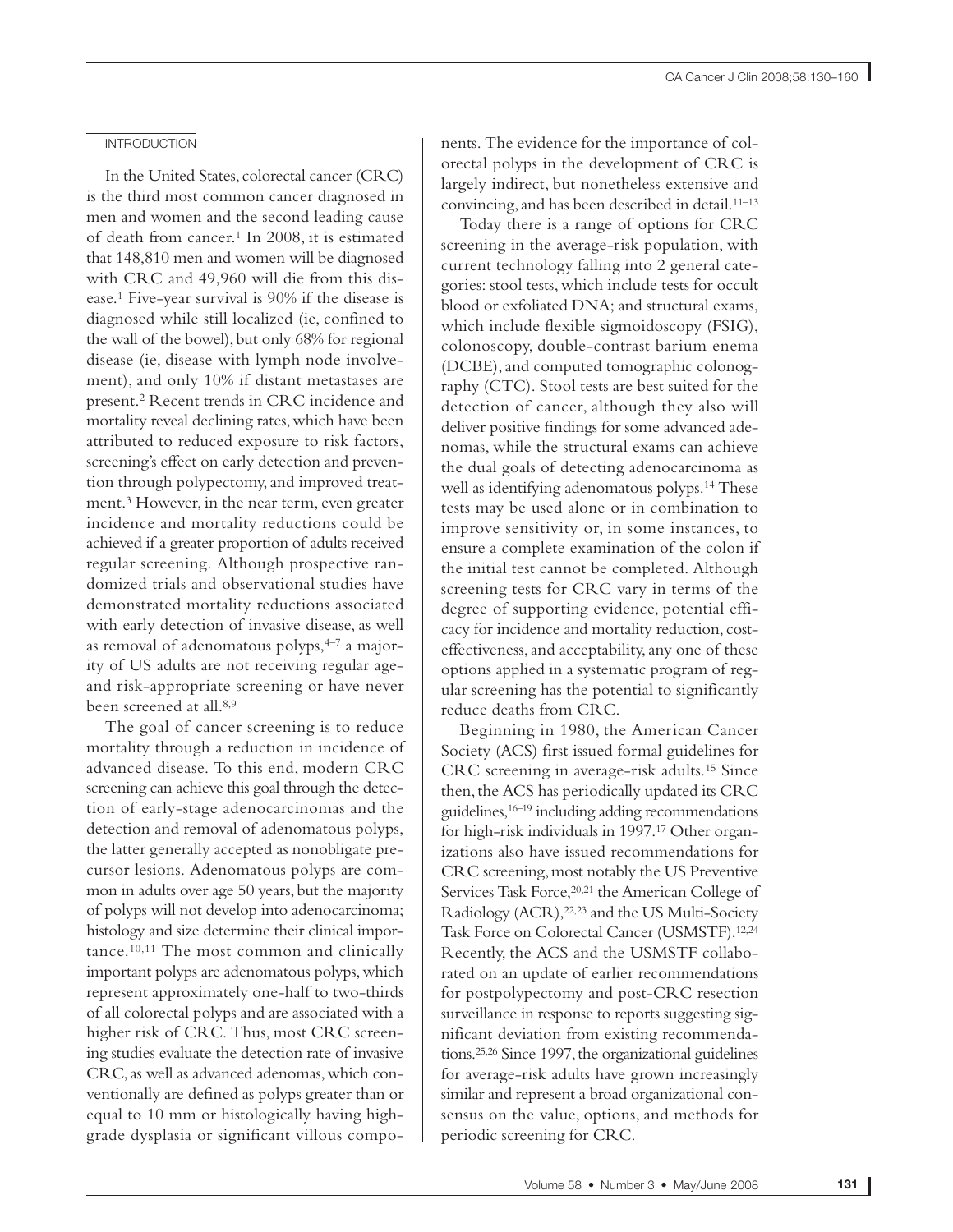In the last decade, there has been an increase in the number of technologies available for CRC screening, and in the case of stool tests, there has been growth in the number of commercial versions of guaiac-based and immunochemical-based stool tests (gFOBT and FIT). This growth in options also has been accompanied by changing patterns in the proportion of adults using different tests, with FSIG rates declining, colonoscopy rates increasing, use of stool blood tests remaining somewhat constant, and use of the DCBE for screening now becoming very uncommon.8

There are pros and cons to having a range of options for CRC screening. Despite the fact that the primary barriers to screening are lack of health insurance, lack of physician recommendation, and lack of awareness of the importance of CRC screening,<sup>27</sup> the historical evidence shows that adults have different preferences and patterns of use among the available CRC screening tests.28–31 Although population preferences or resistance to a particular technology may change over time or may be influenced by referring physicians, it also may be true that over time some adults may persist in choosing one technology and rejecting another. Furthermore, at this time not all options are available to the entire population,and transportation,distance,and financial barriers to some screening technologies may endure for some time. Although in principle all adults should have access to the full range of options for CRC screening, the fact that simpler, lower-cost options are available in most settings, whereas other more costly options are not universally available, is a public health advantage. However, for averagerisk adults,multiple testing options challenge the referring physician to support an office policy that can manage a broad range of testing choices, their follow-up requirements, and shared decision making related to the options. Shared decision making for multiple screening choices is both demanding and time consuming and is complicated by the different characteristics of the tests and the test-specific requirements for individuals undergoing screening.31 In addition, the description of benefits is complicated by different performance characteristics of the variants of the occult blood tests and uncertain differences between test performance in research settings and test performance in clinical practice.

These challenges have been discussed in the past,19,32 and they still are with us today.

In this guideline review, we have reassessed the individual test evidence and comparative evidence for stool tests, including gFOBT, FIT, and stool DNA test (sDNA), and the structural exams, including FSIG, colonoscopy, DCBE, and CTC, the latter also known as virtual colonoscopy. We have sought to address a number of concerns about the complexity of offering multiple screening options and the degree to which the range of screening options and their performance, costs, and demands on individuals poses a significant challenge for shared decisions. An overriding goal of this update is to provide a practical guideline for physicians to assist with informed decision making related to CRC screening. These guidelines are for individuals at average risk. Individuals with a personal or family history of CRC or adenomas, inflammatory bowel disease, or high-risk genetic syndromes should continue to follow the most recent recommendations for individuals at increased or high risk.24–26

### GUIDELINES DEVELOPMENT, METHODS, AND FRAMEWORK

The guidelines update process was divided into 2 phases. The first phase focused on the stool tests, including gFOBT, FIT, and sDNA. The second phase of the guidelines update process focused on the structural exams, including FSIG, colonoscopy,DCBE,and CTC. Deliberations about evidence and presentations from experts took place during 2 face-to-face meetings of the the collaborating organizations and invited outside experts and through periodic conference calls. The process relied on earlier evidence-based reviews.12,16–21,24 Literature related to CRC screening and specific to individual tests published between January 2002 and March 2007 was identified using MEDLINE (National Library of Medicine) and bibliographies of identified articles. Expert panel members also provided several unpublished abstracts and manuscripts. Where evidence was insufficient or lacking to provide a clear, evidence-based conclusion, final recommendations were based on expert opinion and are so indicated.

While there is clear experimental evidence that screening for CRC with gFOBT is associ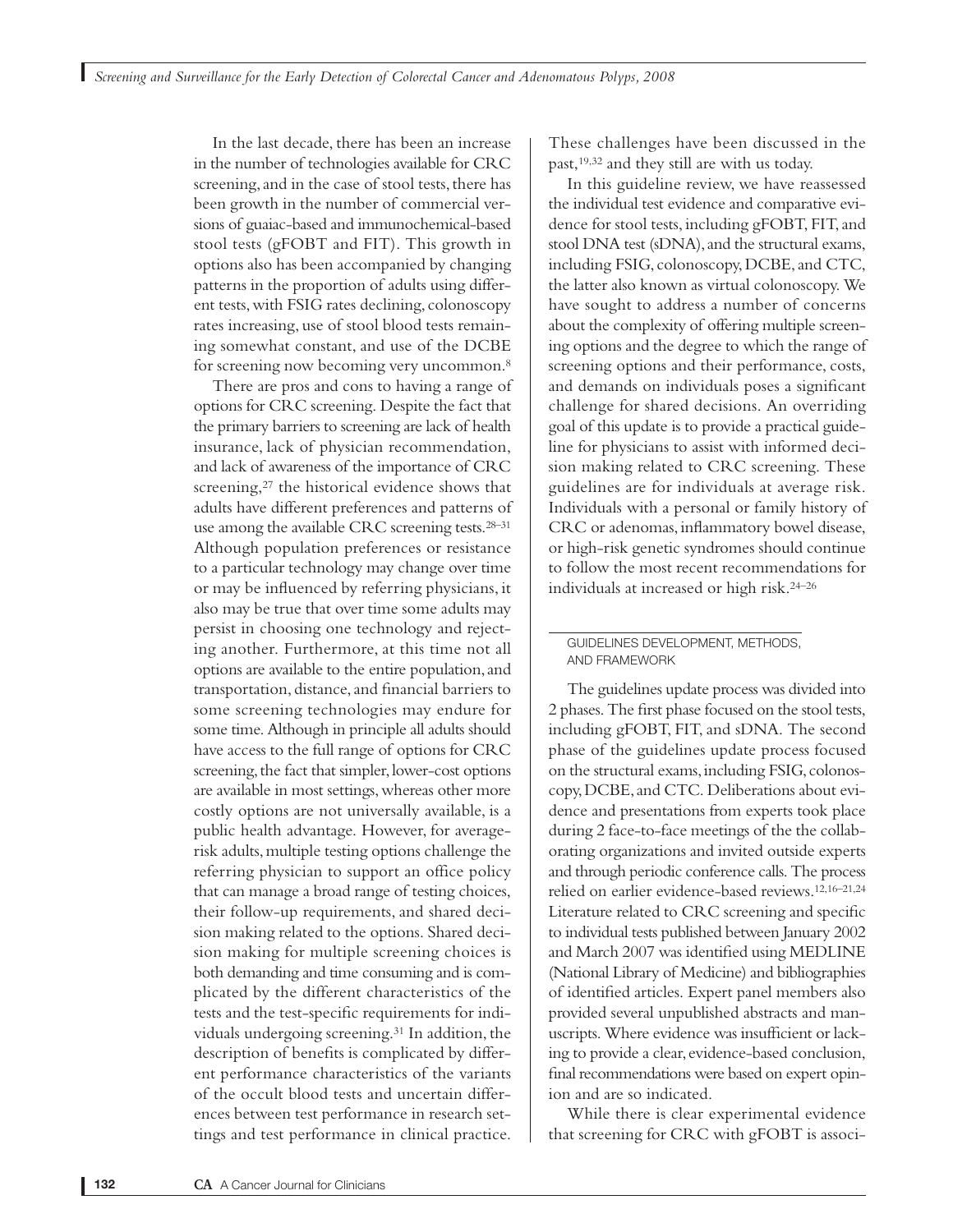ated with reduced incidence and mortality from CRC screening,5,6,33 most of the information supporting the use of the other colorectal screening tests is based on observational and inferential evidence. In this review, priority was placed on studies of asymptomatic average-risk or higher-risk populations that were followed by testing with colonoscopy in all or nearly all study participants as a validation measure.

### SUMMARY OF THE RECOMMENDATIONS

In this update of guidelines for CRC screening in average risk-adults, the expert panel concluded that a screening test must be able to detect the majority of prevalent or incident cancers at the time of testing. Here we are drawing a new, important distinction between test sensitivity and program sensitivity, the former being the sensitivity achieved in a single test and the latter being the sensitivity achieved over time through serial testing in a program. While cancer screening tests are expected to achieve acceptable levels of sensitivity and specificity,34 no specific acceptance threshold for either measure, alone or in combination, has been established for any screening test.<sup>35,36</sup> Thus, this criterion is based on expert opinion and the following considerations. First, in the judgment of the panel, recent evidence has revealed an unacceptably wide range of sensitivity among some gFOBT strategies, with some practices and tests performing so poorly that the large majority of prevalent cancers are missed at the time of screening.37–39 The observation of very low sensitivity for cancer and advanced neoplasia associated with inoffice gFOBT led Sox to speculate that CRC mortality rates might be considerably lower today if the quality of gFOBT testing during the previous decade had been higher.<sup>40</sup> While the literature on other CRC screening tests also reveals a range of sensitivities, even in the presence of significant, correctable, quality-related shortcomings, the majority of invasive cancers still will be detected. Second, a test like gFOBT that demonstrates poor test sensitivity but good program sensitivity depends on high rates of adherence with regular screening. However, many patients have only one test and do not return the following year for programmatic testing.41,42 Given the lack of systems to ensure or at least facilitate adherence with recommended regular screening intervals,as well as evidence of suboptimal awareness and engagement of primary care in supporting adherence with screening recommendations,<sup>43</sup> the panel concluded that it was not realistic at this time to rely on program sensitivity to overcome limitations in test sensitivity. Physicians and institutions should select stool blood tests that have been shown in the scientific literature to detect the majority of prevalent CRC in an asymptomatic population. If there is not evidence that an available test has met that benchmark, it should not be offered to patients for CRC screening.

Individuals and health care professionals should also understand that screening tests for CRC broadly fall into 2 categories. In one category are the fecal tests (ie, gFOBT, FIT, and sDNA), which are tests that primarily are effective at identifying CRC. Some premalignant adenomatous polyps may be detected, providing an opportunity for polypectomy and the prevention of CRC, but the opportunity for prevention is both limited and incidental and is not the primary goal of CRC screening with these tests. In the second category are the partial or full structural exams (ie, FSIG, colonoscopy, DCBE, and CTC),<sup>44</sup> which are tests that are effective at detecting cancer and premalignant adenomatous polyps. These tests differ in complexity and accuracy for the detection of CRC and advanced neoplasia. When performed properly, each of these structural exams has met the standard of detecting at least half of prevalent or incident cancers at the time of testing.

It is the strong opinion of this expert panel that *colon cancer prevention* should be the primary goal of CRC screening. Tests that are designed to detect both early cancer and adenomatous polyps should be encouraged if resources are available and patients are willing to undergo an invasive test. These tests include the partial or full structural exams mentioned above. These tests require bowel preparation and an office or hospital visit and have various levels of risk to patients. These tests also have limitations, greater patient requirements for successful completion,and potential harms. Significant positive findings on FSIG, DCBE, and CTC require follow-up colonoscopy.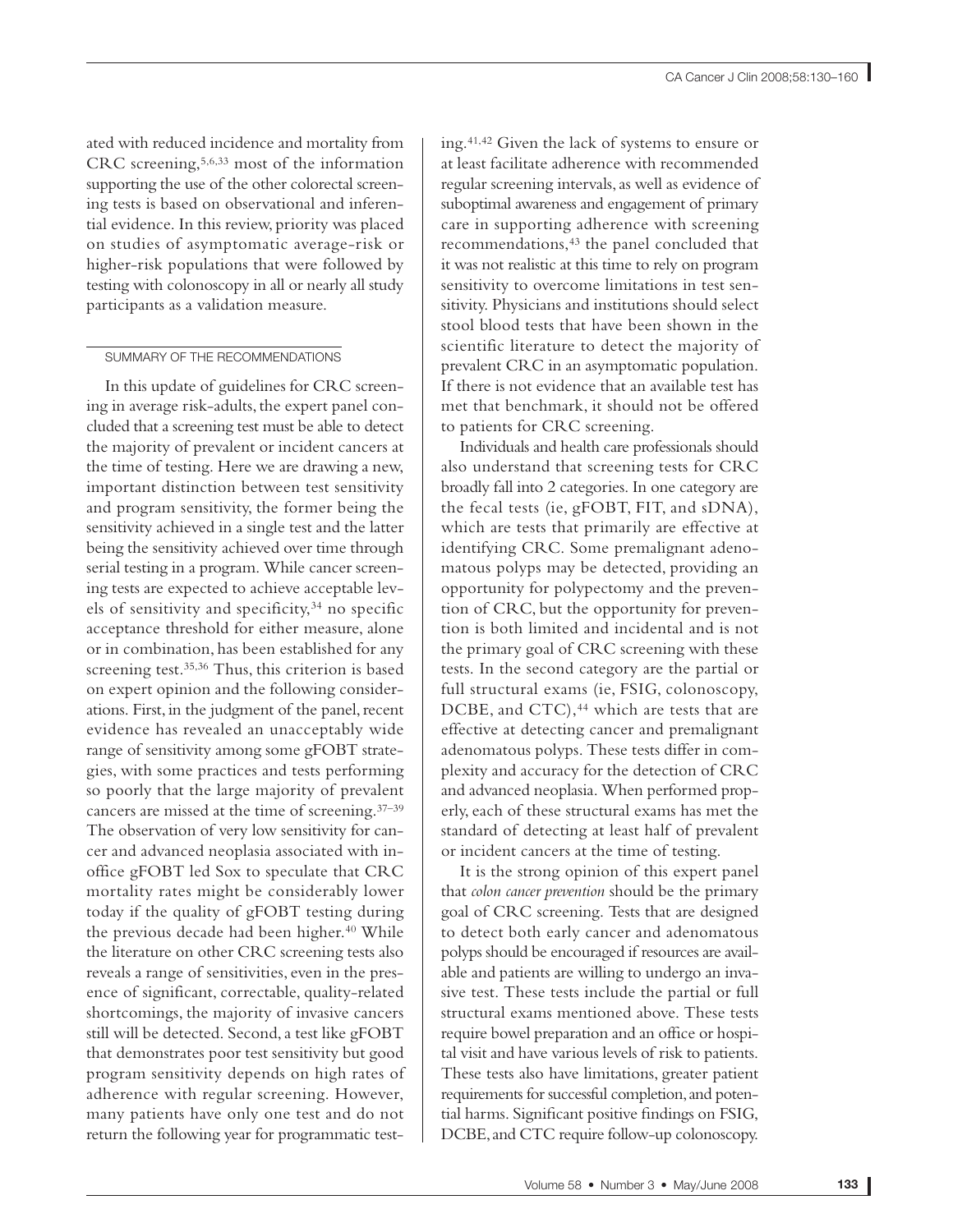TABLE **1** Testing Options for the Early Detection of Colorectal Cancer and Adenomatous Polyps for Asymptomatic Adults Aged 50 Years and Older

### **Tests that Detect Adenomatous Polyps and Cancer**

Flexible sigmoidoscopy every 5 years, or

Colonoscopy every 10 years, or

Double-contrast barium enema every 5 years, or

Computed tomographic colonography every 5 years

#### **Tests that Primarily Detect Cancer**

Annual guaiac-based fecal occult blood test with high test sensitivity for cancer, or

Annual fecal immunochemical test with high test sensitivity for cancer, or

Stool DNA test with high sensitivity for cancer, interval uncertain

The panel recognized that some patients will not want to undergo an invasive test that requires a bowel preparation, may prefer to have screening in the privacy of their home, or may not have access to the invasive tests due to lack of coverage or local resources. Collection of fecal samples for blood or DNA testing can be performed at home, without bowel preparation. However, providers and patients should understand the following limitations and requirements of noninvasive tests:

- These tests are less likely to prevent cancer compared with the invasive tests;
- These tests must be repeated at *regular* intervals to be effective;
- If the test is abnormal, an invasive test (colonoscopy) will be needed.

If patients are not willing to have repeated testing or have colonoscopy if the test is abnormal, these programs will not be effective and should not be recommended.

Based on our review of the historic and recent evidence, the tests in Table 1 are acceptable options for the early detection of CRC and adenomatous polyps for asymptomatic adults aged 50 years and older (also see Table 2).

SCREENING TESTS FOR THE DETECTION OF CRC

#### **Stool Blood Tests—gFOBT and FIT**

Stool blood tests are conventionally known as fecal occult blood tests (FOBT) because they are

designed to detect the presence of occult blood in stool. FOBT fall into 2 primary categories based on the detected analyte: gFOBT and FIT. Blood in the stool is a nonspecific finding but may originate from CRC or larger  $(>1$  to 2 cm) polyps. Because small adenomatous polyps do not tend to bleed and bleeding from cancers or large polyps may be intermittent or simply not always detectable in a single sample of stool, the proper use of stool blood tests requires annual testing that consists of collecting specimens (2 or 3, depending on the product) from consecutive bowel movements.18,24,45 FIT generally are processed only in a clinical laboratory, whereas gFOBT are processed either in the physician's office or in a clinical laboratory. When performed for CRC screening, a positive gFOBT or FIT requires a diagnostic workup with colonoscopy to examine the entire colon in order to rule out the presence of cancer or advanced neoplasia.

### *gFOBT*

gFOBT are the most common stool blood tests in use for CRC screening and the only CRC screening tests for which there is evidence of efficacy from prospective, randomized controlled trials. Guaiac-based tests detect blood in the stool through the pseudoperoxidase activity of heme or hemoglobin, while immunochemical-based tests react to human globin. The usual gFOBT protocol consists of collecting 2 samples from each of 3 consecutive bowel movements at home. Prior to testing with a sensitive guaiac-based test, individuals usually will be instructed to avoid aspirin and other nonsteroidal anti-inflammatory drugs, vitamin C, red meat, poultry, fish, and some raw vegetables because of diet-test interactions that can increase the risk of both false-positive and false-negative (specifically, vitamin C) results.<sup>46</sup> Collection of all 3 samples is important because test sensitivity improves with each additional stool sample.14

*gFOBT—Efficacy and Test Performance.* Three large, prospective, randomized controlled trials with gFOBT have demonstrated that screened patients have cancers detected at an early and more curable stage than unscreened patients. Over time (8 to 13 years), each of the trials demonstrated significant reductions in CRC mortality of 15% to 33%.5,6,34 Moreover, inci-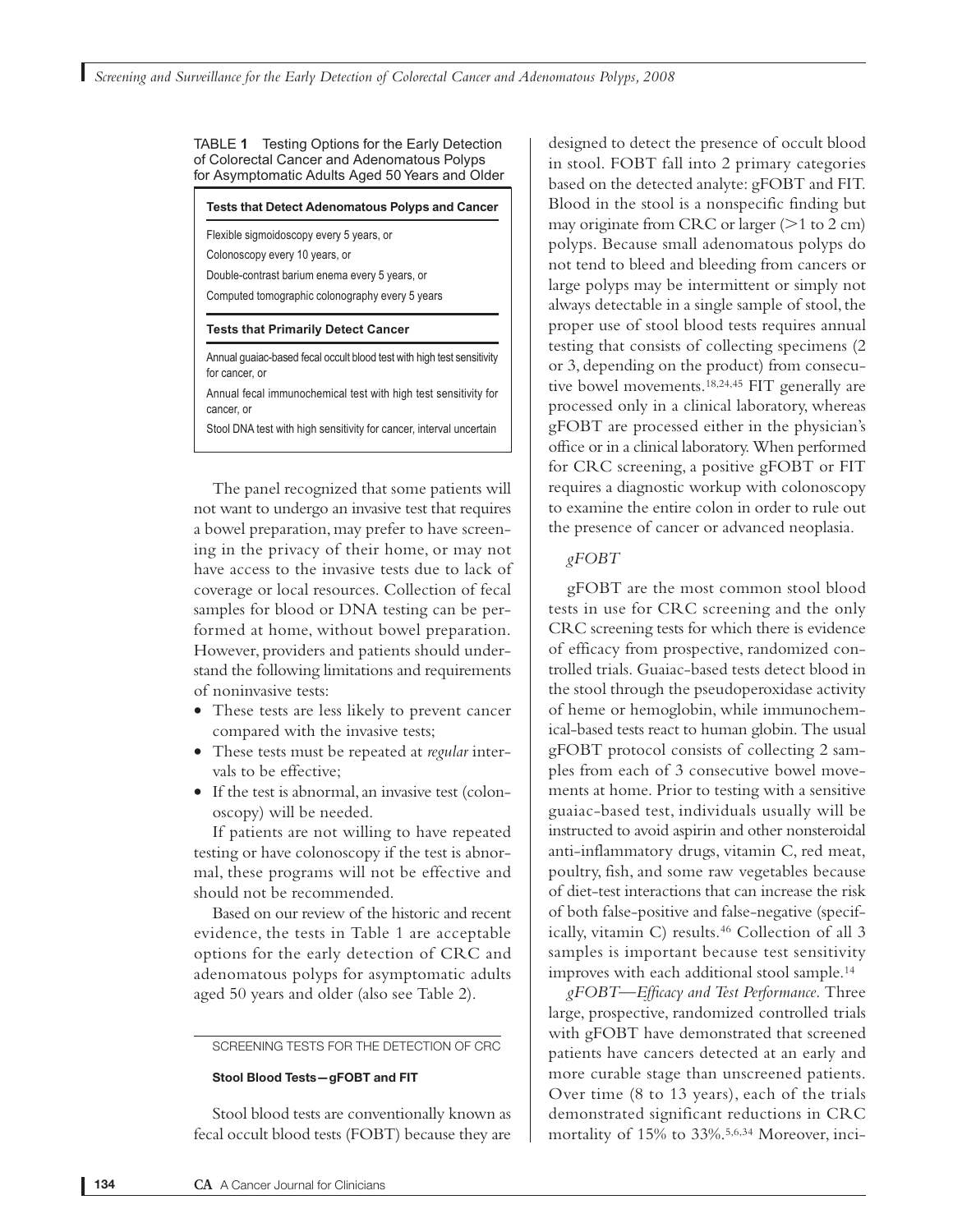### TABLE **2** Guidelines for Screening for the Early Detection of Colorectal Cancer and Adenomas for Average-risk Women and Men Aged 50 Years and Older

The following options are acceptable choices for colorectal cancer screening in average-risk adults beginning at age 50 years. Since each of the following tests has inherent characteristics related to prevention potential, accuracy, costs, and potential harms, individuals should have an opportunity to make an informed decision when choosing one of the following options.

In the opinion of the guidelines development committee, *colon cancer prevention* should be the primary goal of colorectal cancer screening. Tests that are designed to detect both early cancer and adenomatous polyps should be encouraged if resources are available and patients are willing to undergo an invasive test.

#### **Tests that Detect Adenomatous Polyps and Cancer**

| Test                                                  | Interval       | <b>Key Issues for Informed Decisions</b>                                                                                                                                                                                                                                                                                                                                                                      |
|-------------------------------------------------------|----------------|---------------------------------------------------------------------------------------------------------------------------------------------------------------------------------------------------------------------------------------------------------------------------------------------------------------------------------------------------------------------------------------------------------------|
| FSIG with insertion to 40 cm<br>or to splenic flexure | Every 5 years  | • Complete or partial bowel prep is required<br>• Sedation usually is not used, so there may be some discomfort during the procedure<br>• The protective effect of sigmoidoscopy is primarily limited to the portion of the colon examined<br>• Patients should understand that positive findings on sigmoidoscopy usually result in a referral for colonoscopy                                               |
| Colonoscopy                                           | Every 10 years | • Complete bowel prep is required<br>• Conscious sedation is used in most centers; patients will miss a day of work and will need a chaperone for<br>transportation from the facility<br>• Risks include perforation and bleeding, which are rare but potentially serious; most of the risk is associated<br>with polypectomy                                                                                 |
| <b>DCBE</b>                                           | Every 5 years  | • Complete bowel prep is required<br>• If patients have one or more polyps $\geq 6$ mm, colonoscopy will be recommended; follow-up colonoscopy will<br>require complete bowel prep<br>• Risks of DCBE are low; rare cases of perforation have been reported                                                                                                                                                   |
| <b>CTC</b>                                            | Every 5 years  | • Complete bowel prep is required<br>• If patients have one or more polyps $\geq 6$ mm, colonoscopy will be recommended; if same day colonoscopy<br>is not available, a second complete bowel prep will be required before colonoscopy<br>• Risks of CTC are low; rare cases of perforation have been reported<br>• Extracolonic abnormalities may be identified on CTC that could require further evaluation |

### **Tests that Primarily Detect Cancer**

| <b>Test</b>                               | Interval           | <b>Key Issues for Informed Decisions</b>                                                                                                                                                                                                                                                                                                                                                         |
|-------------------------------------------|--------------------|--------------------------------------------------------------------------------------------------------------------------------------------------------------------------------------------------------------------------------------------------------------------------------------------------------------------------------------------------------------------------------------------------|
| gFOBT with high sensitivity<br>for cancer | Annual             | • Depending on manufacturer's recommendations, 2 to 3 stool samples collected at home are needed to<br>complete testing; a single sample of stool gathered during a digital exam in the clinical setting is not an<br>acceptable stool test and should not be done                                                                                                                               |
| FIT with high sensitivity for<br>cancer   | Annual             | • Positive tests are associated with an increased risk of colon cancer and advanced neoplasia; colonoscopy<br>should be recommended if the test results are positive<br>• If the test is negative, it should be repeated annually<br>• Patients should understand that one-time testing is likely to be ineffective                                                                              |
| sDNA with high sensitivity for<br>cancer  | Interval uncertain | • An adequate stool sample must be obtained and packaged with appropriate preservative agents for<br>shipping to the laboratory<br>• The unit cost of the currently available test is significantly higher than other forms of stool testing<br>• If the test is positive, colonoscopy will be recommended<br>• If the test is negative, the appropriate interval for a repeat test is uncertain |

Abbreviations: FSIG, flexible sigmoidoscopy; DCBE, double-contrast barium enema; CTC, computed tomography colonography; gFOBT, guaiac-based fecal occult blood test; FIT, fecal immunochemical test; sDNA, stool DNA test.

dence reduction of 20% was demonstrated in one trial (Minnesota) after 18 years of follow up,which has been attributed to relatively higher rates of colonoscopy in the study (38% of subjects in the screened group).7

The sensitivity and specificity of a gFOBT has been shown to be highly variable and varies based on the brand or variant of the test<sup>47</sup>; spec-

imen collection technique<sup>38</sup>; number of samples collected per test<sup>14</sup>; whether or not the stool specimen is rehydrated (ie,adding a drop of water to the slide window before processing)<sup>48</sup>; and variations in interpretation, screening interval, and other factors.46

The reported sensitivity of a single gFOBT varies considerably. In a review by Allison and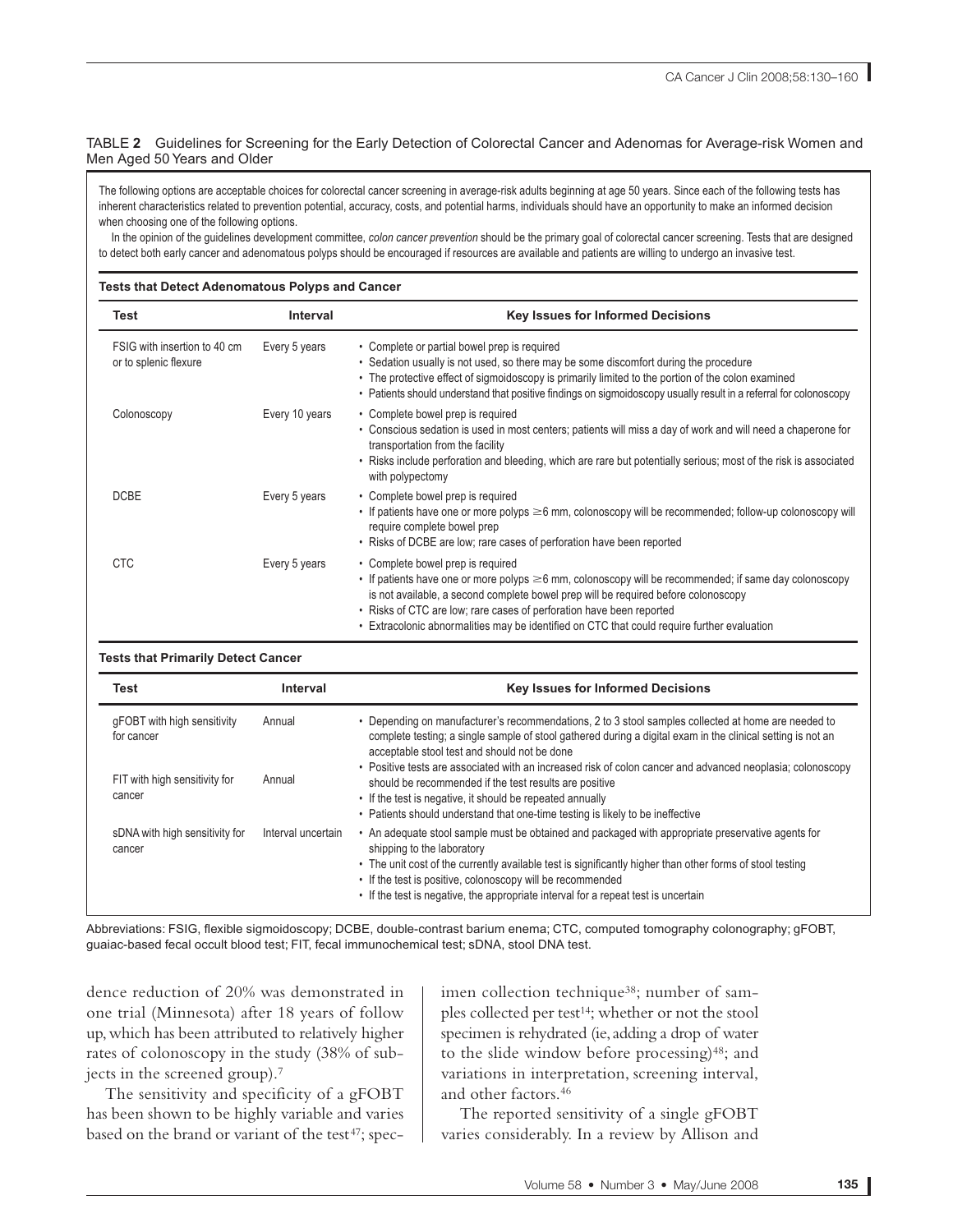colleagues, sensitivity for cancer ranged from 37.1% for unrehydrated Hemoccult II to 79.4% for Hemoccult SENSA.47 Lieberman and Weiss compared one-time testing with rehydrated Hemoccult II and observed 35.6% sensitivity for cancer.14 In a study comparing gFOBT (unrehydrated Hemoccult II) with sDNA, sensitivity for cancer was only 12.9%.<sup>37</sup> More recently, Allison and colleagues compared a high-sensitivity gFOBT (Hemoccult SENSA) with an FIT and observed 64.3% sensitivity for cancer and 41.3% for advanced adenomas.49 Thus, the data reveal a range of performance among gFOBT variants that allows them to be grouped into low- and high-test sensitivity groups. The specificity of gFOBT also is variable,with low-test sensitivity gFOBT (such as Hemoccult II) tending to have very high specificity and high-test sensitivity gFOBT (such as Hemoccult SENSA) having lower specificity. In a comparison of various stool blood tests,Allison and colleagues observed specificity for cancer and advanced adenomas of 97.7% and 98.1%, respectively, for Hemoccult II, with a combined specificity for cancer and advanced adenomas of 98.1%. For Hemoccult SENSA, which had greater sensitivity for cancer and advanced adenomas compared with Hemoccult II,specificity for cancer and advanced adenomas was 86.7% and 87.5%, respectively, with a combined specificity for cancer and advanced adenomas of 87.5%.47

A significant limitation of the potential of testing with gFOBT is that it is commonly performed in the doctor's office as a single-panel test following a digital rectal exam.39 In a recent national survey of primary care physicians,31.2% reported using only the in-office method of gFOBT, and an additional 41.2% of physicians reporting using both the in-office method or the take-home method. While this approach may seem pragmatic,Collins et al demonstrated that sensitivity is only 4.9% for advanced neoplasia and only 9% for cancer.<sup>38</sup> The accuracy of this method is so low that it cannot, under any circumstances or rationale of convenience, be endorsed as a method of CRC screening.

An additional limitation observed in the current use of gFOBT is inadequate follow up of a positive test. Despite the fact that all existing CRC screening guidelines recommend colonoscopy

follow up of a positive gFOBT, in the same survey that revealed high rates of in-office gFOBT, nearly one-third of physicians reported that they followed up a positive gFOBT with a repeat gFOBT,and a substantial percentage reported that they referred patients to sigmoidoscopy rather than colonoscopy after a positive gFOBT. Similar patterns of testing and responses to positive test results have been reported by patients undergoing at-home screening.39

*gFOBT—Benefits, Limitations, and Harms.* Annual testing with gFOBT has been shown to reduce both CRC mortality and incidence. Testing for occult blood is simple and is associated with minimal harms, although any testing with gFOBT is associated with a possibility of a positive test result that will require follow up with colonoscopy, which is associated with a greater risk of harms. The limitation of gFOBT is that many of the individual tests have limited test sensitivity under the best of circumstances, and this sensitivity may be further compromised by poor and incomplete specimen collection and inadequate or improper processing and interpretation. Program sensitivity (ie, the outcome of repeat annual testing) is considerably higher, but the systems to ensure regular, annual testing often are not in place to support either the patient or his or her physician to be adherent. Further, testing in the office following a digital rectal exam, which is highly inaccurate, has been common and still may persist at significant levels today. When either the test, the testing procedure, or both have very low test sensitivity and when positive tests are not followed up with colonoscopy, the potential is high for patients to have a false sense of reassurance after testing. Finally, patients who choose gFOBT for CRC screening must understand that annual testing is required.

*Quality Assurance.* If patients and their providers select gFOBT for CRC screening, they should be aware of several quality issues based on programmatic performance in clinical trials. First, the test must be performed properly with 3 stool samples obtained at home. A single-stool sample FOBT collected after digital rectal exam in the office is not an acceptable screening test, and it is not recommended. Prior to testing with a sensitive guaiac-based test, individuals should be instructed to avoid nonsteroidal anti-inflamma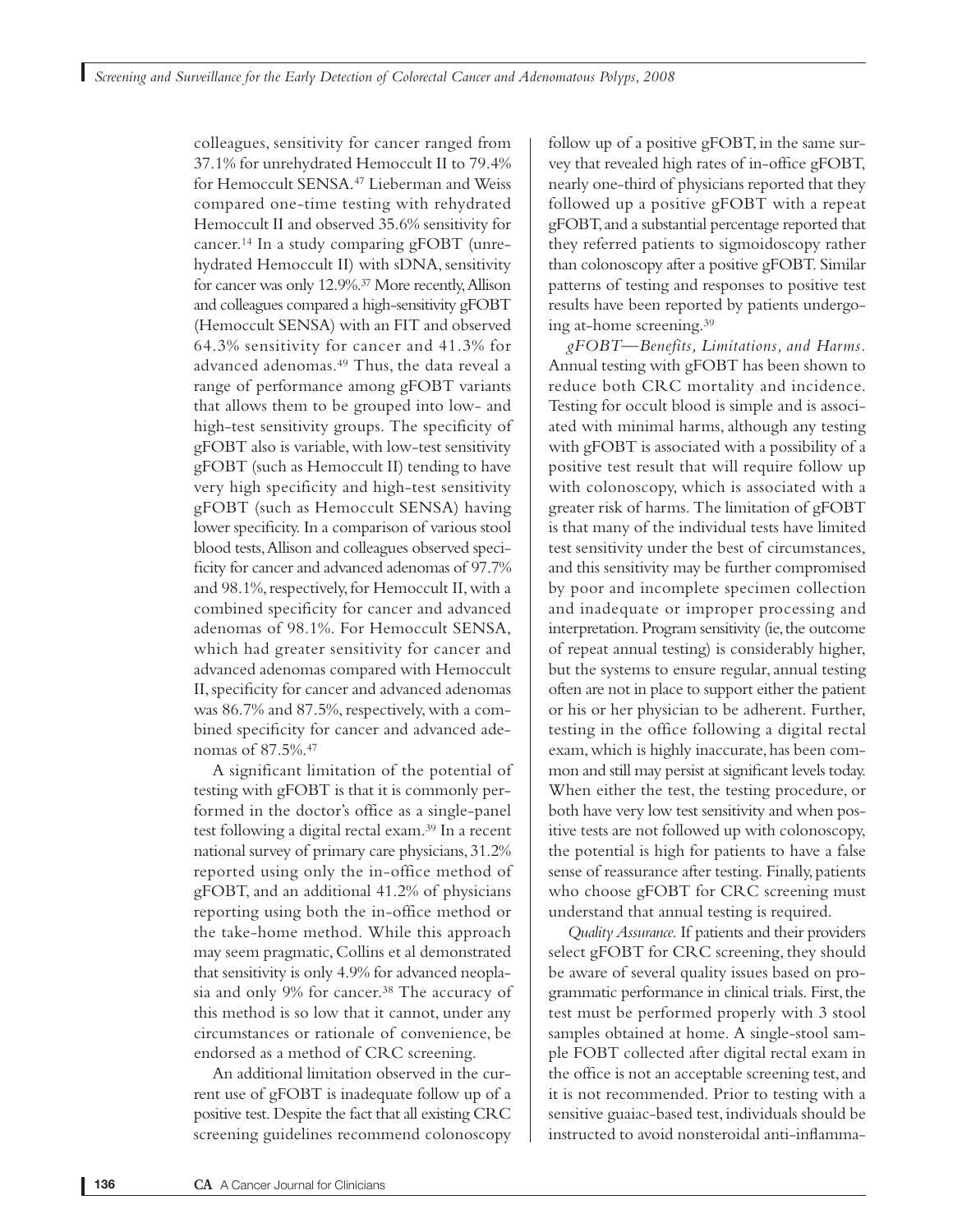tory drugs such as ibuprofen, naproxen, or aspirin (more than one adult aspirin per day) for 7 days prior to testing unless they are on a cardioprotective regimen. There has been debate as to whether additional dietary restrictions reduce compliance with testing and are necessary to reduce the risk of both false-negative and falsepositive results. Results of a meta-analysis that examined completion and positivity results found little support for the influence of dietary restrictions on completion or positivity rates,with the exception of completion rates in one study that imposed severe restrictions. However, manufacturers still endorse avoidance of vitamin C in excess of 250 mg from either supplements or citrus fruits and juices and avoidance of red meats (beef, lamb, and liver) for 3 days before testing. This seems prudent since recent consumption of red meat is associated with increased false positivity, and excess vitamin C can result in false-negative results. Second,it is critically important that physician offices and laboratories follow recommended quality-assurance procedures for test development and interpretation. Although rehydration of gFOBT slides increases sensitivity, it is not recommended because it can adversely affect the readability of the test and also substantially increases the false-positive rate. Sinatra and colleagues observed considerable variation in the interpretation of gFOBT among 13 laboratories in Melbourne,Australia,and concluded that ongoing technician training and review of laboratory procedures were important.50 Better results may be achieved if guaiac-based tests are routinely processed and interpreted in a clinical laboratory. Third, if the test is positive, patients should be advised to have colonoscopy. Repeating the stool test or follow up with noncolonoscopy tests are inappropriate. Fourth, if the test is negative, patients should understand that they need to have repeated testing annually.

*gFOBT—Conclusions and Recommendations.* Annual screening with high-sensitivity gFOBT (such as Hemoccult SENSA) that have been shown in the published, peer-reviewed literature to detect a majority of prevalent CRC in an asymptomatic population is an acceptable option for colorectal screening in average-risk adults aged 50 years and older. Any positive test should be followed up with colonoscopy. Individuals

should be informed that annual testing is necessary to achieve the fullest potential of this test and that they will need follow-up colonoscopy if test results are positive. Screening for CRC with gFOBT in the office following digital rectal exam or as part of a pelvic examination is not recommended and should not be done. Commonly used guaiac tests, with or without rehydration, that have not been shown in the literature to detect a majority of prevalent CRC at the time of testing are no longer recommended.

## *FIT*

The concept of applying an immunochemical method to testing stool for occult blood was first proposed in the  $1970s$ ,  $51$  and commercialization of the technology began in the 1980s. The use of FIT in the United States has lagged behind some other countries, mostly due to the higher costs associated with FIT compared with gFOBT. However, recently increased reimbursement by Medicare made the use of FIT financially viable and has led to its wider acceptability in the United States.<sup>52</sup>

FIT has several technological advantages when compared with gFOBT. FIT detects human globin, a protein that along with heme constitutes human hemoglobin. Thus, FIT is more specific for human blood than guaiac-based tests, which rely on detection of peroxidase in human blood and also react to the peroxidase that is present in dietary constituents such as rare red meat, cruciferous vegetables, and some fruits.53 Further, unlike gFOBT, FIT is not subject to false-negative results in the presence of high-dose vitamin C supplements,which block the peroxidase reaction. In addition, because globin is degraded by digestive enzymes in the upper gastrointestinal tract, FIT also are more specific for lower gastrointestinal bleeding, thus improving their specificity for CRC. Finally, the sample collection for some variants of FIT are less demanding of patients than gFOBT, requiring fewer samples or less direct handling of stool.

*FIT—Efficacy and Test Performance.* Recently,a number of new FIT have entered the market, although not all are available in the United States. Some of the new FIT have been evaluated in comparison with gFOBT in diagnostic accuracy studies with human subjects who all undergo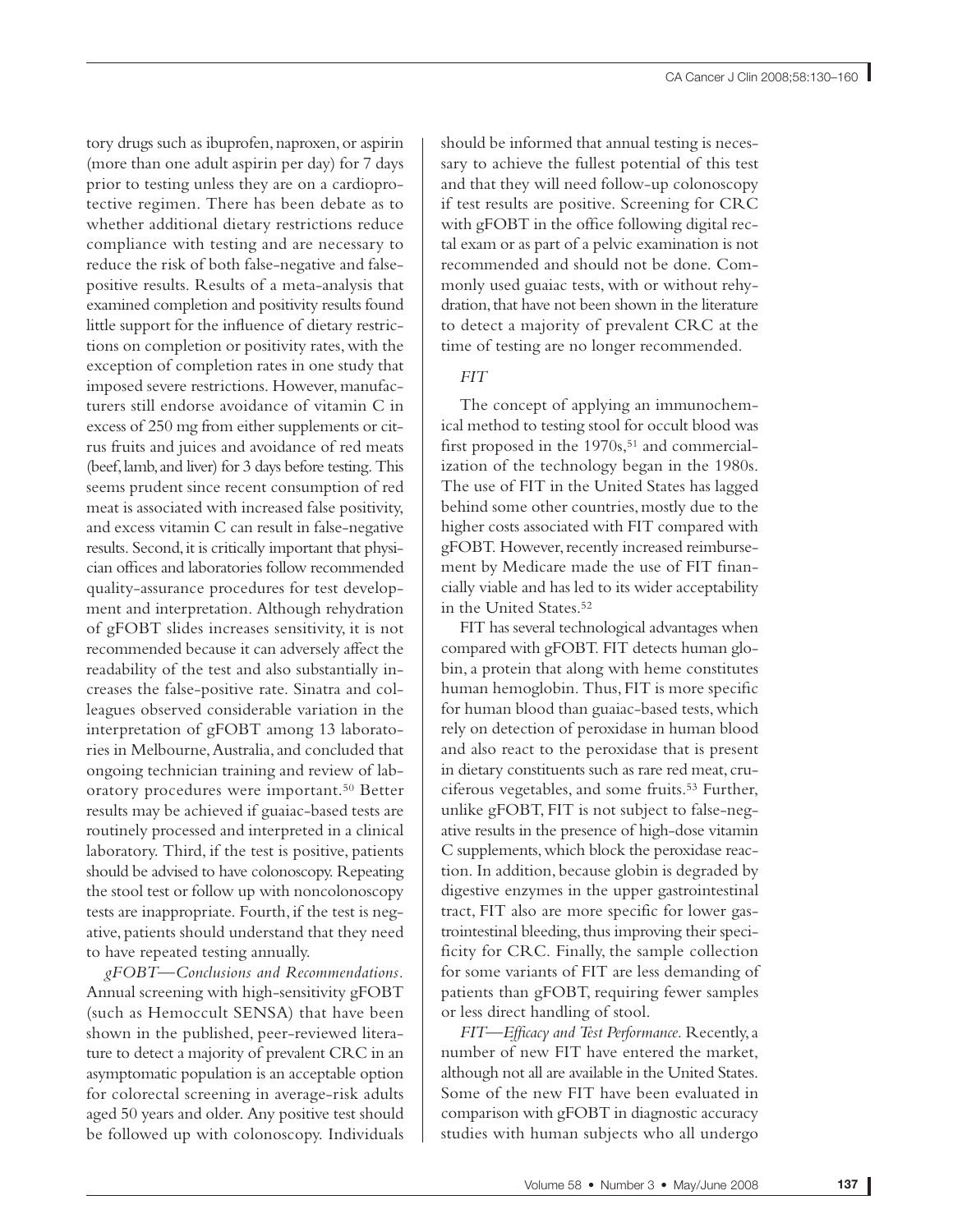colonoscopy to define the true presence or absence of neoplasia. Other FIT have been evaluated only on the basis of their ability to detect the presence of certain concentrations of blood in laboratory settings. No FIT has been tested in a randomized trial where the outcome of interest is CRC mortality, nor is it likely, as is the case with colonoscopy, that such a study will ever be undertaken.

A number of studies over the past 20 years have compared the diagnostic accuracy of various FIT with gFOBT (most often Hemoccult II or Hemoccult SENSA). In this review, we have focused on studies that compared different FIT with Hemoccult SENSA since at present it has the highest sensitivity of currently marketed gFOBT.49,54–58 Based on data from these 6 studies, it appears that there are no clear patterns of superior performance in overall test performance between a high-sensitivity guaiac-based test (Hemoccult SENSA) and a variety of FIT.

FIT has been performed in subjects undergoing screening colonoscopy to determine one-time sensitivity and specificity. Morikawa et al studied 21,805 asymptomatic adults who underwent testing with the Magstream 1000 test (not available in the United States), followed by colonoscopy.59 The Magstream FIT was positive in 5.6% of patients, with 27.1% sensitivity for advanced neoplasia and 65.8% sensitivity for cancer. In a similar study, although not in a totally asymptomatic population, Levi and colleagues sought to measure both sensitivity and specificity of a quantitative FIT and, as well, to measure fecal hemoglobin thresholds most predictive of advanced neoplasia and cancer.58 One thousand ambulatory patients, some with and some without symptoms of CRC, who were scheduled for colonoscopy and who were willing to also undergo an FIT with 3 samples were included in the study. The hemoglobin content of 3 bowel movements was measured. The sensitivity for cancer with 3 FIT samples with a hemoglobin threshold set at 75 ng/mL was 94.1%. Specificity for cancer was 87.5%. Allison and colleagues recently published results of a comparison of a sensitive gFOBT (Hemoccult SENSA) with a FIT (Hemoccult ICT) for cancer and advanced adenomas in the distal colon in nearly 6,000 average-risk subjects who had undergone FSIG.49 Both tests showed superior sensitivity for cancer compared with the single-test performance of an unrehydrated gFOBT. The sensitivity for CRC of the FIT and the sensitive gFOBT was 81.8% and 64.3%, respectively. However, the sensitive gFOBT showed superior performance for advanced adenomas (41.3%) compared with FIT (29.5%). Specificity of FIT tends to be higher than that observed for high-sensitivity gFOBT. For example, in the analysis by Allison et al, the specificity of Hemoccult ICT was 96.9% for distal cancer, 97.3% for distal advanced lesions, and 97.5% for all distal advanced neoplasia.49

*FIT—Benefits,Limitations,and Harms.* The spectrum of benefits, limitations, and harms is similar to a gFOBT with high sensitivity. One advantage of FIT over gFOBT appears to be a function of fewer demands on patients undergoing FIT compared with gFOBT. FIT does not require a restricted diet, and the sampling procedures for some forms of FIT are less demanding.<sup>60</sup>

*Quality Assurance.* If patients and their providers select FIT, they should be aware of several quality issues. Although there are no clinical trials assessing programmatic performance, an effective screening program will depend on repeat testing if the initial test is negative and referral for colonoscopy if the test is positive. At this time, the optimal number of FIT stool samples is not established, but 2 samples may be superior to one.<sup>61</sup>

*FIT—Other Issues.* Given the lack of clear difference in test performance in studies conducted to date,policy makers,providers,and patients may want to consider other factors when deciding which occult blood test to use. Relevant other factors include cost (both out-of-pocket and total costs) and likelihood of test completion, which appears to be greater with FIT compared with gFOBT.60

*FIT—Conclusions and Recommendations.* Annual screening with FIT that have been shown in the published, peer-reviewed literature to detect a majority of prevalent CRC in an asymptomatic population at the time of testing is an acceptable option for colorectal screening in averagerisk adults aged 50 years and older. Any positive test should be followed up with colonoscopy. Adults should be informed that annual testing is necessary to achieve the fullest potential of this test and that they will need follow-up colonoscopy if test results are positive.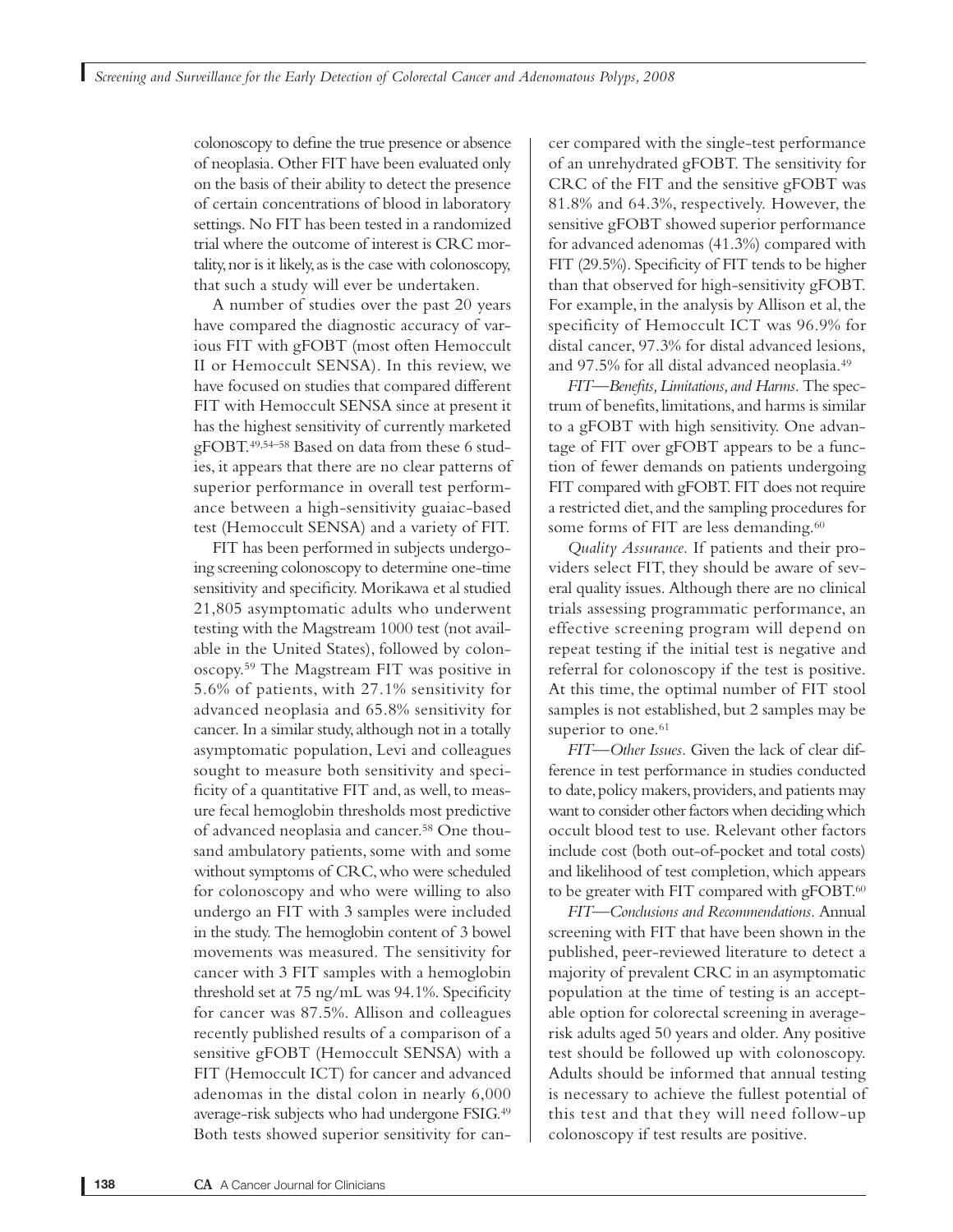### *sDNA*

Knowledge of molecular genomics provides the basis of a new method of CRC screening that tests stool for the presence of known DNA alterations in the adenoma-carcinoma sequence of colorectal carcinogenesis. Adenoma and carcinoma cells that contain altered DNA are continuously shed into the large bowel lumen and passed in the feces. Because DNA is stable in stool, it can be differentiated and isolated from bacterial DNA found in the feces.<sup>62</sup> No single gene mutation is present in cells shed by every adenoma or cancer. Thus, a multitarget DNA stool assay is required to achieve adequate sensitivity. At present there is only one commercially available sDNA test. The prototype assay of this test (version 1.0) for which most of the published evidence is available consisted of a multiple-marker panel that included 21 separate point mutations in the *K-ras,APC,P53* genes; a probe for *BAT-26* (a marker of microsatellite instability); and a marker of DNA integrity analysis (DIA). The sDNA that is currently commercially available is a secondgeneration version of this test (version 1.1) that includes this same marker panel but incorporates several technical advances related to processing and specimen preservation.63,64 Whereas gFOBT and FIT test a sample of stool or sample of water surrounding stool, the currently available sDNA test requires the entire stool specimen (30 g minimum to ensure an adequate sample of stool for evaluation). Collection kits have been designed to facilitate specimen collection and mailing and to enhance compliance.

*sDNA—Efficacy and Test Performance.* Several studies on the sensitivity and specificity of sDNA testing for CRC detection have been published utilizing a panel of DNA markers.37,65–69 Test sensitivity for CRC in these studies ranged from 52% to 91%, with specificity ranging from 93% to 97%. Lower sensitivity in some of these studies has been attributed to suboptimal sensitivity performance of DIA resulting from DNA degradation during transit of specimens to the laboratory. The changes associated with version 1.1 are reported to address these problems. One study utilizing version 1.1 has been published by Whitney et al<sup>63</sup> reporting a sensitivity for CRC of 70%.

sDNA has been compared to a low-sensitivity gFOBT in one large, prospective study of an

average-risk screening cohort. Imperiale et al conducted an investigation in a cohort of 2,507 average-risk individuals undergoing colorectal neoplasia screening by 3 modalities: sDNA using the prototype assay (version 1.0), gFOBT (nonrehydrated Hemoccult II), and colonoscopy.37 sDNA testing had statistically significantly better sensitivity for CRC compared with Hemoccult II (52% versus 13%) and for all cancers and highgrade dysplasia (40.8% versus 14.1%), with comparable specificity. In this study, sDNA was much less sensitive in the detection of all advanced adenomas (15.1%), defined as a tubular adenoma at least 1 cm in diameter, an adenoma with a villous histologic appearance, or an adenoma with high-grade dysplasia, although it still showed superior performance to the comparison gFOBT (10.7%).37 Data on program performance of sDNA screening are lacking. Information on the sensitivity and specificity of CRC and adenoma detection comes from an evaluation of results from a single test. Also, the currently available sDNA gene test—version 1.1—has not been rigorously tested in screening cohorts but based on available data can be reasonably assumed to perform as well or better than version 1.0.63 New version assays with better DNA stabilization and simplified genetic analyses may be more sensitive than version 1.0 but require testing in screening cohorts.70

*sDNA—Benefits, Limitations, and Harms.* The primary benefit of sDNA is that this methodology has acceptable sensitivity for CRC and is built upon the concept of detecting molecular markers associated with advanced colorectal neoplasia. It is not dependent on the detection of occult bleeding, which is intermittent and nonspecific, and it requires only a single stool collection. Further, newer versions may have better sensitivity as more is learned about markers that are common across all prevalent CRC, as well as advanced adenomas. sDNA sampling also is noninvasive and lacks physical harm. Patient and provider acceptance of this technique appears to be high, with available data indicating that sDNA is preferred over other tests by some individuals,and among others testing with sDNA, it is at least as acceptable to patients as testing with gFOBT.29,71 Berger et al reported that most individuals undergoing sDNA who completed a mailed survey reported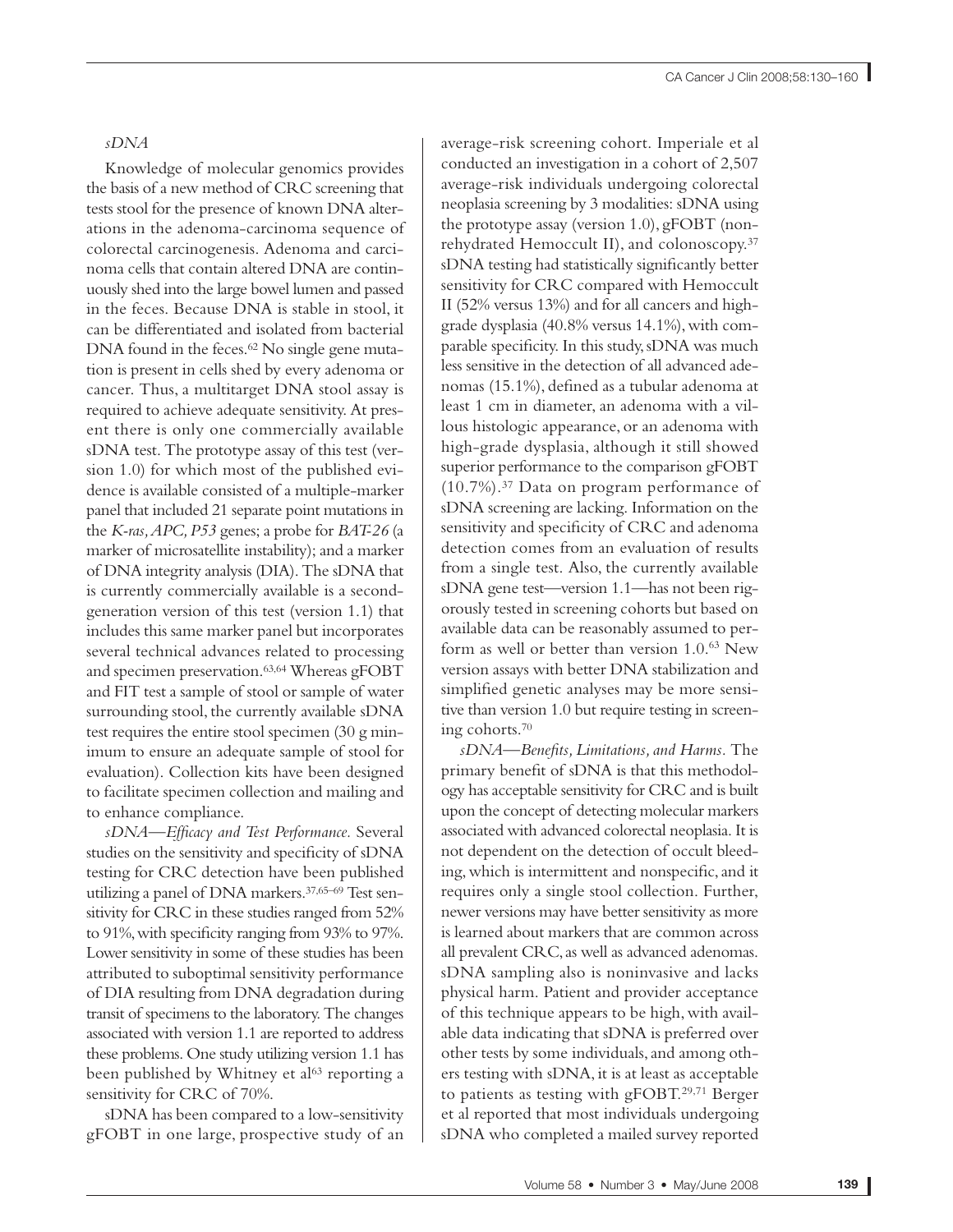satisfaction with the sDNA testing process, and most reported that they would repeat testing if recommended by their physician.72

A clear limitation of sDNA testing for the detection of CRC and large adenomas is that test sensitivity is based on a panel of markers that appears to identify the majority of but not all CRC. Further, it is not known what proportion of advanced adenomas is identified with the current commercial version (version 1.1) of the sDNA test. Other potential limitations that have considerable implications for cost-effectiveness are the unit cost of the current test,73 which is much higher than the other stool tests,and the frequency with which the test should be performed, which is uncertain. Currently, the test is under review by the Food and Drug Administration for 510K certification but is commercially available under the "home brew" category.

An additional issue is the clinical relevance of a positive genetic test without identification of the cause of the abnormality; this has not been studied systematically. At issue for a test that is based on molecular markers is the degree to which a positive test, with no evidence of advanced lesions upon completion of colonoscopy, is truly negative or positive for a lesion that is not yet clinically evident. Osborn and Ahlquist have highlighted the fact that inasmuch as cancers exfoliate cells and that these cells can survive the digestive process and ultimately be excreted in stool, high prevalence supracolonic aerodigestive cancers may also be detected by sDNA.74 However, at this time, the significance of a positive test result in a patient with a negative follow-up evaluation is unknown.

*Quality Assurance.* Individuals should be informed about the benefits and limitations of screening for CRC with sDNA, including the facts that at present the test is more sensitive for cancer than advanced adenomas, that the current panel of markers will not identify all cancers, and that a positive test will need to be followed up with colonoscopy. Individuals should also know that the rescreening interval after a negative test is uncertain. Individuals should be made aware that their stool specimen must be packaged and shipped in a customized collection kit that includes a specially designed ice pack. Patients must have access to a working freezer

and allow this ice pack to freeze for at least 8 hours prior to use. If the specimen is returned without the ice pack or if there are unforeseen delays in specimen return or processing, the specimen may be rejected.

*sDNA—Other Issues.* Testing stool for mutated DNA and other markers poses unique challenges in shared decision making. The panel of markers that was evaluated in population studies was not sensitive for all advanced lesions and cancer, and there is uncertainty about improvements in the sensitivity of newer versions for advanced neoplasia and cancer in screening cohorts. At this time, patients will need to be informed that sDNA will detect some but not all advanced lesions and cancers. There also is uncertainty about how positive results without evidence of advanced lesions or cancer on follow up should be interpreted by patients and whether or not these patients require a different plan for ongoing surveillance.75 Additional research is necessary to resolve these questions.

As noted previously, the most informative data on the performance of sDNA is from version 1.0, which has been replaced with version 1.1; the newer version uses the same panel of markers but is reported to have improved quality. $63,70$ Newer versions are currently under evaluation and are reported to have improved sensitivity, with diminution of specificity. The evolution of tests of this type raises important questions as to how performance of successive iterations should be evaluated and whether large prospective studies of asymptomatic patients with follow-up colonoscopy among all participants are required. Another question worthy of consideration is whether or not including a sensitive gFOBT or FIT at the time of testing would improve sensitivity, without adversely affecting specificity. In a recent retrospective analysis of stool samples from patients with CRC and donor controls, combined results from a standard gFOBT and a panel of DNA markers (*APC*, *BAT-26*, and *L-DNA*) resulted in a combined sensitivity for cancer of 93% and specificity of 89%.76

*sDNA—Conclusions and Recommendations.* In previous assessments of the performance of sDNA, both the ACS and the USMSTF concluded that data were insufficient to recommend screening with sDNA for average-risk individuals.19,24 Based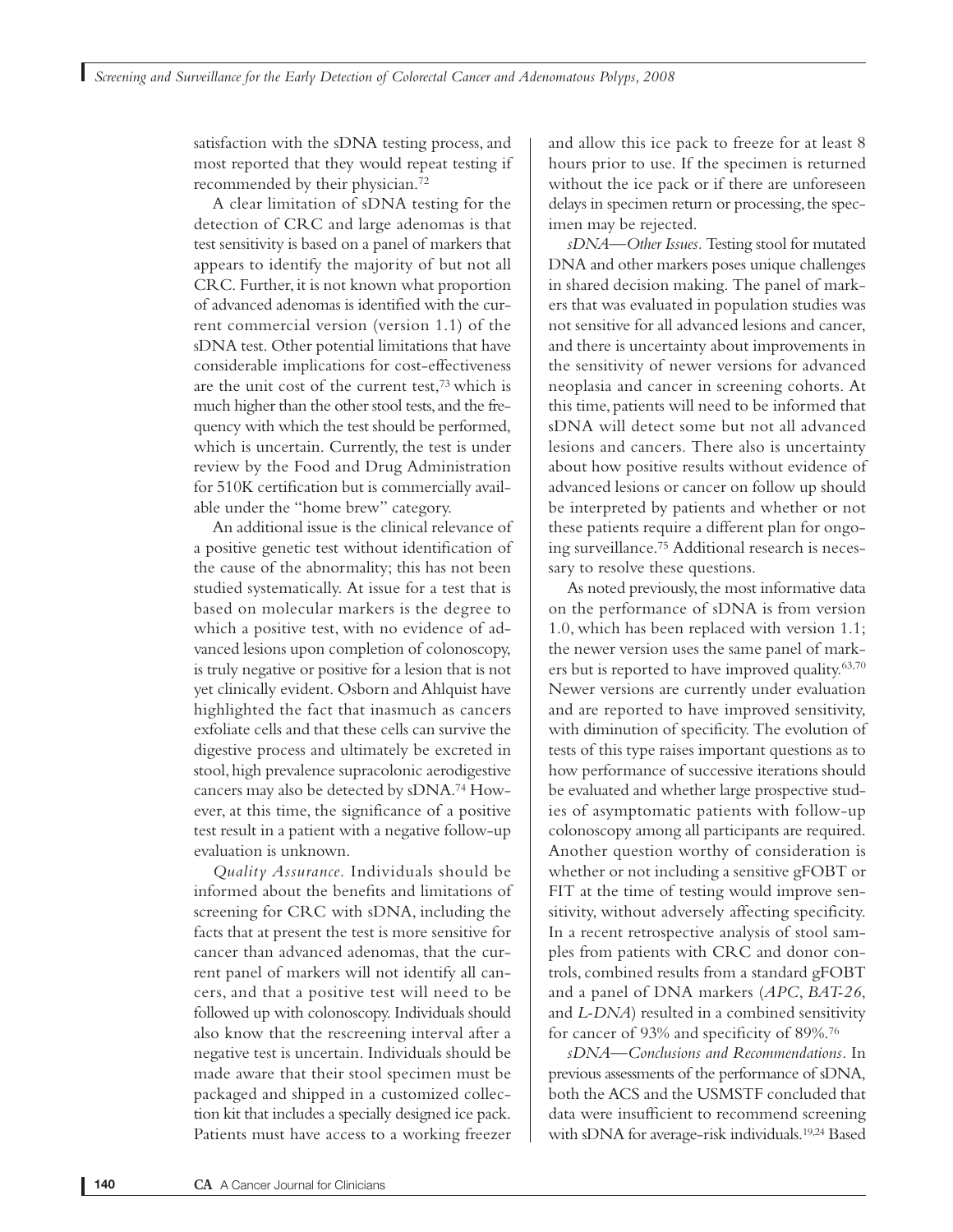on the accumulation of evidence since the last update of these guidelines, the panel concluded that there now are sufficient data to include sDNA as an acceptable option for CRC screening. As noted above, testing stool for molecular markers is an evolving technology. New iterations of these tests, either technological enhancements of existing tests or completely new test variants, should be carefully evaluated in order to determine that they meet the criteria of detecting a majority of cancers at the time of screening but also have acceptable performance in a screening cohort. While the manufacturer of the one test that is commercially available currently is recommending a 5-year interval for routine screening between examinations with normal results, the panel concluded that there were insufficient data upon which to endorse this interval. Such an interval was judged by the committee to be appropriate only for a test that has very high sensitivity for both cancer and adenomatous polyps—a standard that has not been documented for sDNA to date. At this time, further research is needed to determine the interval between negative sDNA exams. Based on current evidence, the appropriate interval is uncertain.

TESTS FOR THE DETECTION OF ADENOMAS AND CRC

### **Endoscopy Examinations of the Colon and Rectum—FSIG and Colonoscopy**

### *FSIG*

FSIG is an endoscopic procedure that examines the lower half of the colon lumen. In addition to the standard 60 cm sigmoidoscope, the exam may be performed with a variety of endoscopic instruments, including a colonoscope, an upper endoscope,and a pediatric colonoscope. It is typically performed without sedation and with a more limited bowel preparation than standard colonoscopy. Since sedation is not required,it can be performed in office-based settings and by nonphysicians,including nurses or physician assistants, provided adequate training has been received.77

*FSIG—Efficacy and Test Performance.* The use of FSIG for CRC screening is supported by highquality case-control and cohort studies, which have been reviewed in detail elsewhere.<sup>24</sup> In 2

well-known case-control studies,FSIG was associated with a 60% to 80% reduction in CRC mortality for the area of the colon within its reach, and this protective effect appears to persist for 10 years or more.<sup>4,78</sup> A small, randomized trial79 and a case-control study80 also demonstrated decreased CRC incidence in the sigmoidoscopyscreened group compared with a nonscreened control group. There are 4 prospective, randomized controlled trials ongoing in the United States and Europe,81–84 and results are expected in the near future.

Additional evidence supporting the effectiveness of FSIG derives from colonoscopy studies. FSIG is 60% to 70% as sensitive for advanced adenomas and cancers in the colon compared with colonoscopy.<sup>85,86</sup> However, this figure varies according to age,with proximal neoplasia becoming more common after age 65 years.87 Due to observed differences in the distribution of colonic neoplasia,FSIG may also be less sensitive in women than in men,<sup>88</sup> although the overall prevalence of advanced colonic neoplasia is lower in women than in men,89 and it may be less sensitive in African Americans than in Whites. Several studies have indicated that African Americans have a higher prevalence of proximal lesions than Whites, 90,91 although a more recent evaluation of proximal lesions in a consecutive series of African American and White adults undergoing FSIG did not observe a statistically significant difference in proximal lesions between the 2 groups based among those adults with neoplastic lesions identified during sigmoidoscopy.92 In addition, a number of recent studies have documented a lower prevalence of distal colon and rectal lesions in Whites compared with Hispanics and Asians.92,93 Differences in the prevalence of distal and proximal lesions based on age, gender and ethnicity, and the benefits and limitations of CRC screening with FSIG among these different groups remain important areas for continued investigation.

The effectiveness of sigmoidoscopy depends on the completion of a high-quality exam. Studies have demonstrated variable adenoma detection rates at screening sigmoidoscopy that are attributed to exam quality and completeness.94 Advanced neoplasia has been found within 3 years of a negative sigmoidoscopy in the Prostate,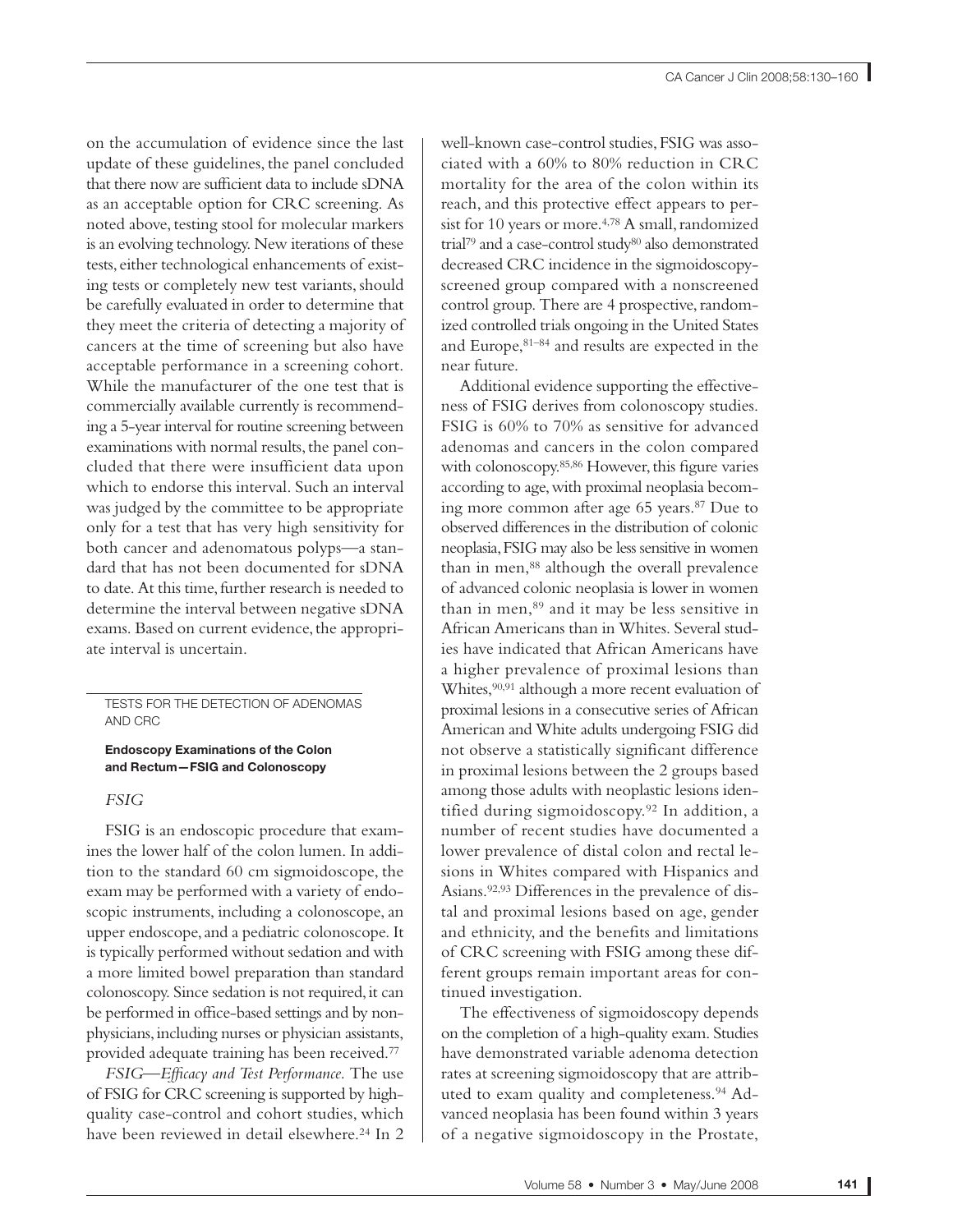Lung,Colorectal and Ovarian Cancer Screening Trial, raising issues of exam quality.95 Although scope insertion to beyond 40 cm is only one measure of quality, the clinical studies that report adenoma detection and efficacy all achieve this level of insertion.<sup>96</sup> Studies have demonstrated that deeper levels of insertion are associated with a higher detection rate for advanced neoplasia.<sup>86</sup> Therefore, the panel recommends that if sigmoidoscopy is performed for CRC screening, insertion to 40 cm or beyond is required.

Exam quality also depends on the appropriate management of endoscopic findings. The panel recommends that any endoscopist performing sigmoidoscopy should be skilled in obtaining biopsies of polyps to determine histology. The histologic findings are informative for follow-up decision making. There is evidence from 2 large screening studies that if a patient has an adenoma of any size in the distal colon, he or she has an increased risk of proximal advanced neoplasia (2-fold or higher) compared with patients who have no polyps or only hyperplastic polyps in the distal colon.14,85 Therefore, we recommend that most patients who have adenomas discovered at sigmoidoscopy should undergo colonoscopy. If biopsies are not obtained, another strategy is to refer all patients with one or more polyps  $>5$  mm for colonoscopy.<sup>97</sup>

The appropriate interval between normal sigmoidoscopy exams is uncertain and may extend to 10 years, although the protective effect would depend greatly on the quality of the examination. Prior ACS and USMSTF CRC screening guidelines have recommended a 5-year interval between normal FSIG examinations,while recommending a 10-year interval between colonoscopy examinations.18,24 The shorter interval was recommended for FSIG because of concerns about exam quality and completeness in most clinical settings. In settings where an experienced endoscopist performs a complete examination on a well-prepared patient and achieves insertion beyond 40 cm, a 10-year interval between screening FSIG may be justified. Since, these criteria are not routinely achieved in many clinical settings, a 5-year rescreening interval remains the standard recommendation.

The most important limitation in the evidence for FSIG is the lack of a longitudinal head-to-head comparison between FSIG screening and other CRC screening tests, such as colonoscopy or the different stool blood tests. Apart from the issue of patient preference, a key question for screening policy is the incremental benefit of colonoscopy over FSIG, given the higher direct medical and indirect costs of colonoscopy and the higher risk of complications with colonoscopy.98

*FSIG—Benefits, Limitations, and Harms.* The chief advantage of FSIG is that it can be performed with a simple preparation (2 Fleet enemas), without sedation, and by a variety of examiners in diverse settings. With respect to distal bowel cleansing, the use of enemas is often imperfect,and superior bowel cleansing is achieved with the more thorough oral sodium phosphate procedure. Patients have reported a more favorable experience with the oral prep compared with the enemas.<sup>99</sup> The absence of sedation is perceived by some patients as an advantage and by others as a disadvantage, although in one series, a greater percentage of patients undergoing sigmoidoscopy reported periprocedural discomfort (during and postexam) compared with patients undergoing colonoscopy.100 Moreover, lack of sedation is associated with greater patient discomfort and greater patient reluctance to undergo the examination for future screening.100

An additional limitation of FSIG is that there may be considerable variation both in depth of insertion of the scope and in adenoma detection at FSIG between different examiners, 94,101 and this may reduce the effectiveness of FSIG for CRC screening, especially in practice settings of low volume. Quality assurance is an important issue for flexible sigmoidoscopists and has been reviewed in detail elsewhere.<sup>77</sup> Providers should be well trained and should exceed the published American Society for Gastrointestinal Endoscopy standards for a minimum number of training examinations prior to performing sigmoidoscopy without supervision.

The chief limitation of FSIG is that it does not examine the entire colon but,under optimal conditions,only the rectum,sigmoid,and descending colon. However, several lines of evidence support the idea that the incremental benefit of colonoscopy is less than simply the difference in sensitivity for advanced adenomas between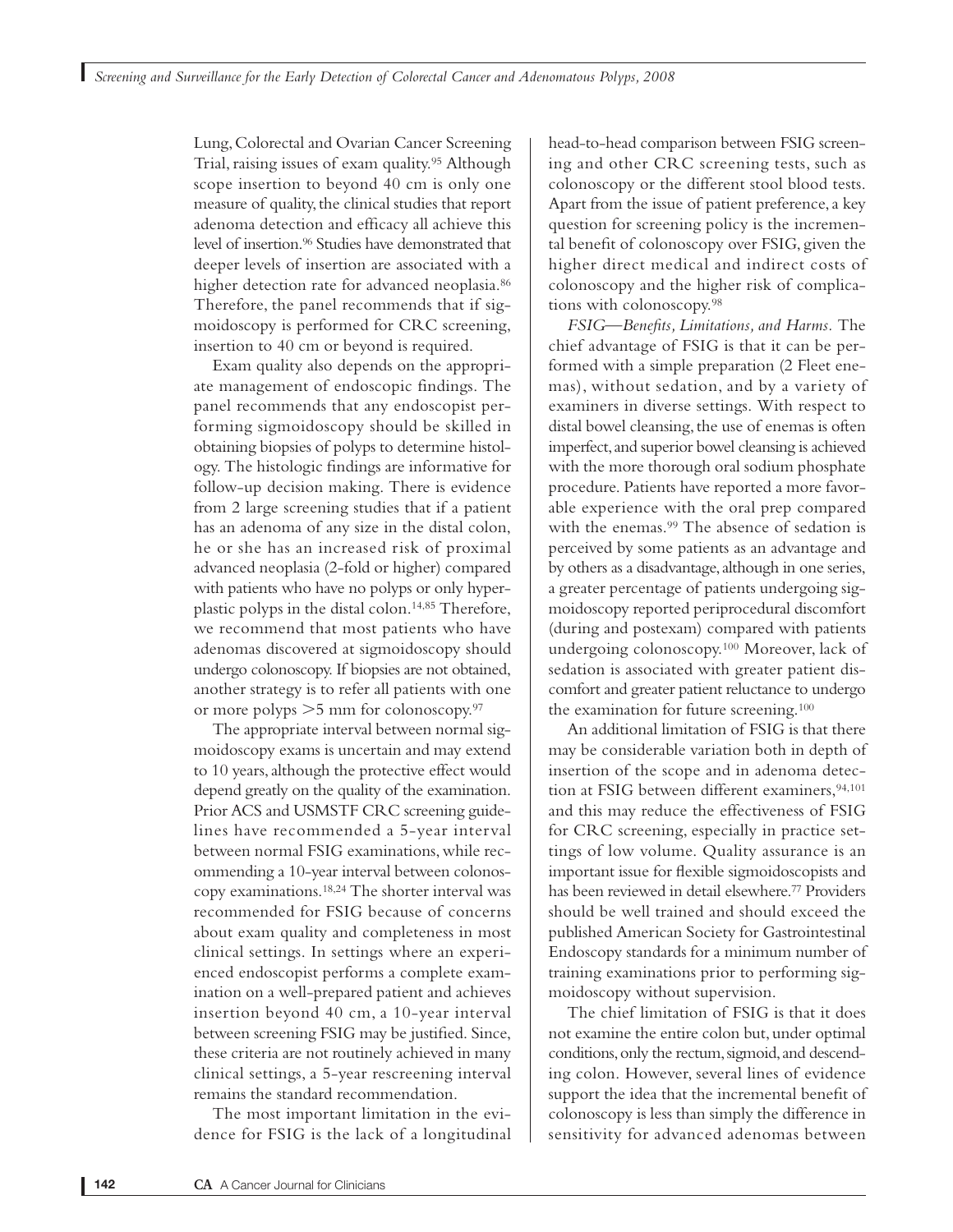colonoscopy and FSIG because many patients with small distal adenomas will receive colonoscopy,which may result in discovery of proximal advanced adenomas and cancer. The complications of FSIG include colonic perforation, even if no biopsy or polypectomy is performed, but this occurs in fewer than one in 20,000 examinations.81,102

*Quality Assurance.* Quality indicators for FSIG have been previously published.77 Key elements include (1) appropriate training of endoscopists; (2) satisfactory examination rates to beyond 40 cm; (3) expected adenoma detection rates based on age and gender; and (4) ability to biopsy suspected adenomas. The effectiveness of an FSIG program is based on the assumption that if an adenoma is detected in the sigmoid colon or rectum, the patient would be referred for total colonoscopy. Patients should fully understand that in most circumstances colonoscopy will be recommended if an adenoma is detected during FSIG and that if they are unwilling to accept referral to colonoscopy, they should have a different form of screening.

*FSIG—Other Issues.* FSIG use in the United States has been decreasing in the recent decade, coincident with a rise in colonoscopy usage. An analysis of Medicare data from the years 1993 to 2002 demonstrated a 54% decrease in sigmoidoscopy use between the earliest and latest periods studied and a more than 6-fold increase in colonoscopy usage over the same time frame.103 Other data from endoscopic facilities across the United States collected and analyzed by investigators from the Centers for Disease Control and Prevention estimated that approximately 2.8 million FSIG examinations and 14.2 million colonoscopy examinations were performed in 2002.104 Low reimbursement and a shortage of adequately trained examiners are 2 barriers to the availability of FSIG.30,105 In settings where reimbursement rates have not been a concern and where nurse endoscopists have been employed, high rates of FSIG utilization have been achieved.106

*FSIG—Conclusion and Recommendations.* FSIG can result in the identification of the majority of prevalent CRC at the time of screening,when the examination reaches the splenic flexure or beyond 40 cm as a reasonable target for insertion and

when adenomas in the distal colon are used as an indication for the need for colonoscopy. Although the appropriate interval between normal examinations is uncertain, FSIG is recommended to be performed for screening every 5 years in most clinical settings due to concerns about exam quality and completeness. FSIG can be performed alone, or consideration can be given to combining FSIG performed every 5 years with a highly sensitive gFOBT or FIT performed annually. In high-quality centers (such as the program operated by Kaiser Permanente in California) where procedures are conducted by properly trained and experienced endoscopists who document regular insertion beyond 40 cm with a good bowel preparation, a 10-year interval between negative exams may be reasonable.

Individuals should be informed about the limitations of FSIG, including the fact that it examines only the distal colon; that there is a risk, albeit small, of perforation; and that they may experience discomfort during and after the examination. Patients should also understand that the examination achieves higher quality when bowel cleansing follows the same protocol as that for colonoscopy. Finally, patients should be informed that positive test findings will need to be followed up with colonoscopy.

### *Colonoscopy*

Colonoscopy is one of the most commonly performed medical procedures in the United States, with estimates of up to 14 million procedures performed in 2003.104 Colonoscopy allows direct mucosal inspection of the entire colon from the appendiceal orifice to the dentate line and same-session biopsy sampling or definitive treatment by polypectomy in the case of precancerous polyps and some early-stage cancers.

The modern colonoscope is capable of examining the entire bowel, with the examination terminating at the cecum. Patients generally adopt a liquid diet one or more days before the examination, followed by either ingestion of oral lavage solutions or saline laxatives to stimulate bowel movements until the bowel is clean. Proper bowel preparation is a critical element in the accuracy and cost-effectiveness of screening with colonoscopy.107 It is common for the patient to receive a mild sedative prior to the procedure, but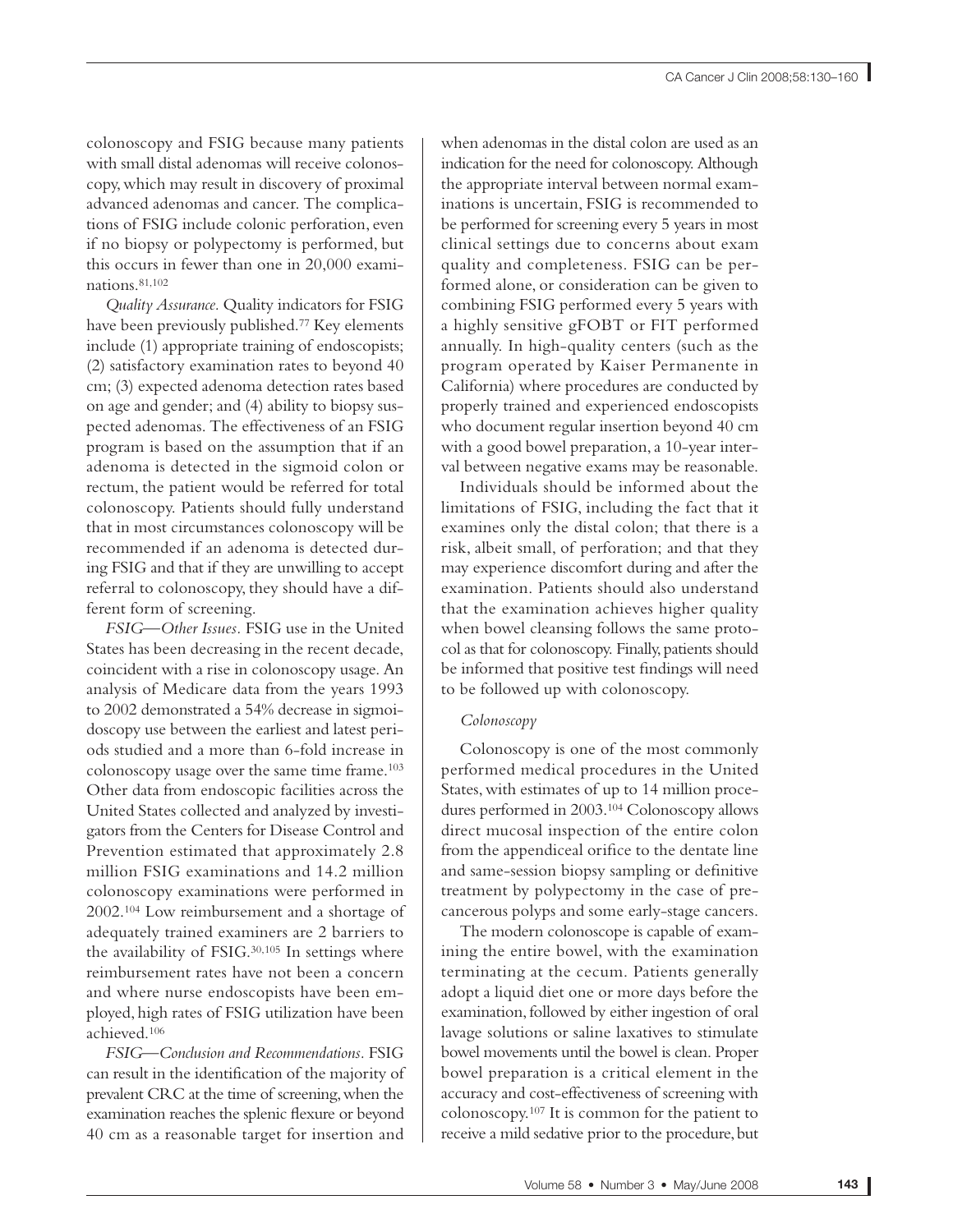it is not essential for those who tolerate the procedure with only mild discomfort.108

*Colonoscopy—Efficacy and Test Performance.* There are no prospective randomized controlled trials of screening colonoscopy for the reduction in incidence or mortality of CRC; however, because colonoscopy is used to evaluate other positive screening tests, there is evidence to indicate that colonoscopy and polypectomy result in incidence reductions in randomized controlled trials of other screening tests. The University of Minnesota randomized controlled trial of FOBT observed a 20% reduction in incidence of CRC, which the authors attribute to colonoscopy and polypectomy in patients with a positive FOBT.7 In a randomized controlled trial of FSIG versus no screening and with follow-up colonoscopy and polypectomy performed for any polyp detected at sigmoidoscopy, the screening group experienced an 80% incidence reduction in CRC.79

Case-control studies cited above of sigmoidoscopy and polypectomy in screening populations also are considered to provide supporting evidence for colonoscopy because of the similarity of the examinations in the distal colon. In a case-control study of colonoscopy in the US VA population, colonoscopy in symptomatic patients was associated with a 50% reduction in mortality.109

The evaluation of incidence rates of CRC in adenoma cohorts after baseline colonoscopy and polypectomy is another form of evidence commonly cited to support colonoscopy for CRC screening. In the National Polyp Study, the incidence of CRC after clearing colonoscopy was reduced by 76% to 90% compared with 3 nonconcurrent reference populations.110 In an Italian adenoma cohort study with removal of at least one adenoma  $\geq$ 5 mm, there was an 80% reduction in CRC incidence compared with expected incidence in a reference population.111 However, not all studies have shown the same level of protection. Combined data from 3 US chemoprevention trials showed incidence rates of CRC after clearing colonoscopy approximately 4 times that seen in the National Polyp Study, with no reduction in CRC incidence compared with data from the Surveillance Epidemiology and End Results (SEER) database in the United States,112 and 2 US dietary intervention trials

also showed higher rates of incident CRC after clearing colonoscopy than were observed in the National Polyp Study.113,114 These differences may reflect exclusion of patients with sessile adenomas  $>3$  cm in size in the National Polyp Study, more effective baseline clearing (13% of patients in the National Polyp Study had 2 or more baseline colonoscopy to complete clearing), or unmeasured differences in the average quality of colonoscopy between the studies.

Overall, the data support the conclusion that colonoscopy with clearing of neoplasms by polypectomy has a significant impact on CRC incidence and, thus, by extension, mortality. The magnitude of the protective impact is uncertain; it is not absolute, nor are apparent failures well understood. In a study of 35,000 symptomatic patients in Manitoba who had undergone a negative colonoscopy and who then were followed for 10 years, the investigators observed significant reductions in CRC incidence over time, but the incidence reductions were less than 50% for each of the first 5 years and no more than 72% by 10 years. These findings suggest detection failures during the initial, apparently normal, colonoscopy.

*Colonoscopy—Benefits,Limitations,and Harms.* A principal benefit of colonoscopy is that it allows for a full structural examination of the colon and rectum in a single session and for the detection of colorectal polyps and cancers accompanied by biopsy or polypectomy. All other forms of screening, if positive, require colonoscopy as a second procedure.

Patient surveys indicate that patients willing to undergo invasive testing tend to choose colonoscopy as their preferred test.71 In addition to being a complete examination of the colon, individuals may also regard sedation during the procedure as an advantage. Patients in the same practice who had undergone unsedated FSIG screening were more than twice as likely to say that they would not return for additional screening compared with those who had undergone colonoscopy with sedation.100

Colonoscopy has several limitations. It requires one or more days of dietary preparation and bowel cleansing, usually a day dedicated to the examination, and because of sedation, a chaperone is needed for transportation. It is an invasive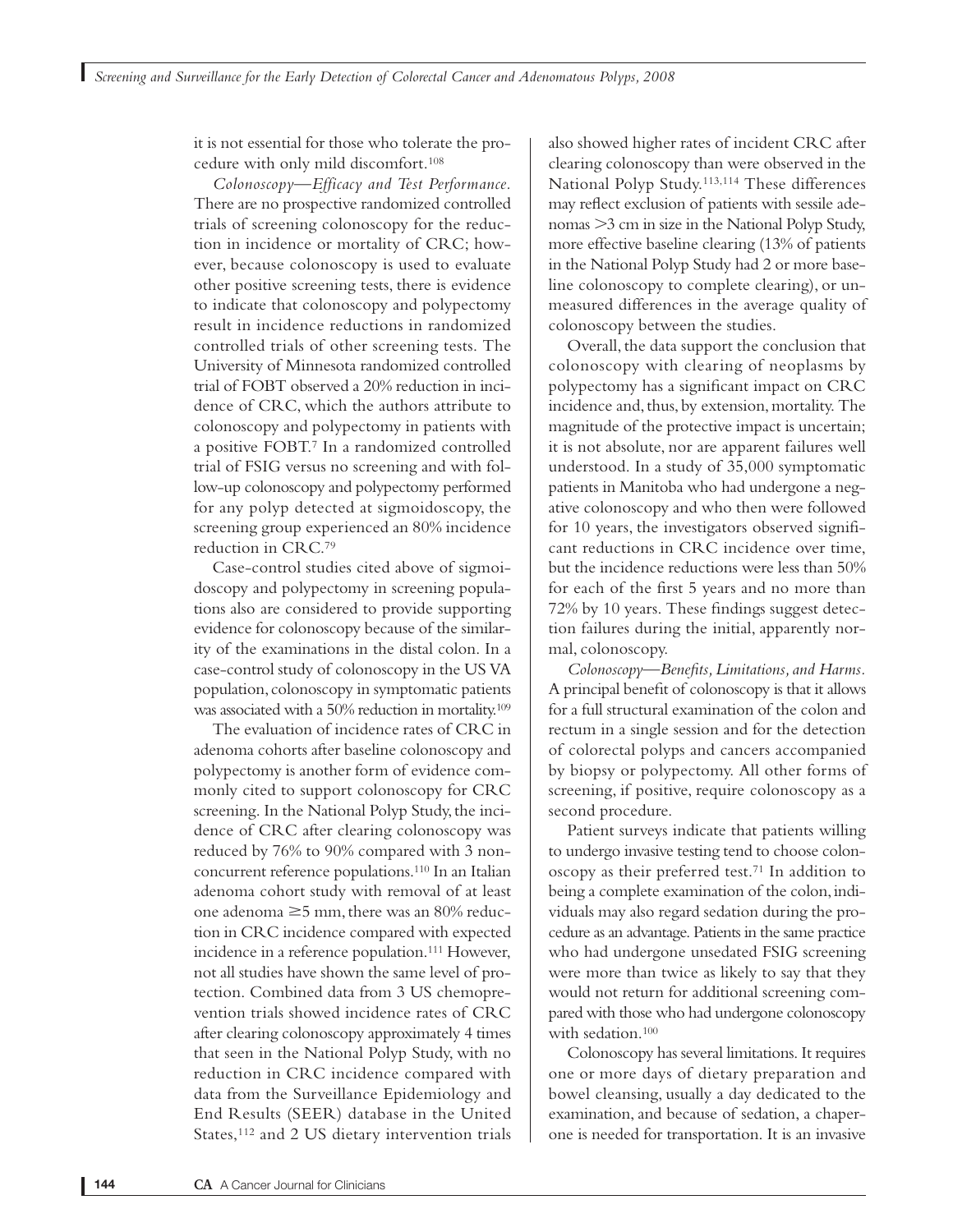procedure, and surveys indicate that a significant percentage of adults prefer other noninvasive options for CRC screening.71,115,116 Effective performance of the procedure is dependent on thorough bowel preparation,which is often perceived as the most unpleasant part of the colonoscopy process by those who have undergone the test. Limitations with regard to detection of neoplasia have been previously discussed, and the fact that colonoscopy is operator-skill dependent is another significant limitation. Patients are generally poorly informed about the problem of variable performance of the procedure and are unaware of the skill level of their endoscopists. Formal quality-assurance programs do not exist,and the current reimbursement system for colonoscopy does not reward careful examination but tends to reward rapidly performed examinations and repeated examinations at unnecessarily short intervals.117 Polypectomy is sometimes ineffective in eradicating polyps, a factor that has been implicated as the cause of up to 25% of interval cancers.<sup>118,119</sup> Finally, colonoscopy is not an infallible "gold standard." Controlled studies have shown the colonoscopy miss rate for large adenomas (=10 mm) to be 6% to 12%.<sup>120,121</sup> The reported colonoscopy miss rate for cancer is about 5%.120,122

Colonoscopy can result in significant harms, most often associated with polypectomy,and the most common serious complication is postpolypectomy bleeding. The risk of postpolypectomy bleeding is increased with large polyp size and proximal colon location; however,small polyp bleeds are more numerous than large polyp bleeds because small polyps are so numerous. Another significant risk associated with colonoscopy is perforation. Perforation increases with increasing age and the presence of diverticular disease and was recently estimated to occur in 1 in 500 of a Medicare population and approximately 1 in 1,000 screened patients overall.123 Because of the age effect, perforation rates measured in the Medicare population may overestimate the overall risk of perforation in colonoscopy; however, a large study in the Northern California Kaiser Permanente population also identified a perforation rate of 1 in 1,000.98 In addition, cardiopulmonary complications such as cardiac arrhythmias, hypotension,and oxygen desaturation may occur, although these events rarely result in hospitaliza-

tion. Cardiopulmonary complications represent about one-half of all adverse events that occur during colonoscopy and usually are related to sedation.<sup>124</sup> Thus, while screening colonoscopy has established benefits with regard to the detection of adenomas and cancer, complications related to colonoscopy are a significant public health challenge.

*Quality Assurance.* Recent publications have highlighted criteria for best practices and important quality indicators for colonoscopy.124–126 High-quality colonoscopy depends on (1) appropriate training and experience; (2) proper documentation of risk assessment; (3) complete exam to the cecum with adequate mucosal visualization and bowel preparation; (4) ability to detect and remove polyps safely; (5) documentation of polypoid lesions and methods of removal; (6) timely and appropriate management of adverse events; (7) appropriate follow up of histopathology findings; and (8) appropriate recommendation for surveillance or repeat screening based on published guidelines. Although colonoscopy is commonly used for screening, diagnosis, and therapy,until recently there was no standardized reporting system for this procedure. To enhance clear communication about colonoscopy findings between health care professionals and to facilitate quality-improvement programs, the Quality Assurance Task Group of the National Colorectal Cancer Roundtable developed a reporting and data system for colonoscopy based on previously published continuous qualityimprovement indicators.126

*Colonoscopy—Other Issues.* Colonoscopy in the United States is performed by the overwhelming majority of gastroenterologists, most colorectal surgeons,many general surgeons,and a small percentage of primary care physicians. Colonoscopy volumes have risen steadily in the United States, while volumes for FSIG and DCBE have declined substantially in the past decade, and FOBT has remained relatively stable, although a small decline in the rate was observed among women.<sup>8,127</sup> Colonoscopy is offered in the vast majority of American hospitals and is also widely performed in ambulatory surgery centers and in physicians' offices in some parts of the country. A recent survey of American colonoscopists suggested that capacity could be increased from the present 14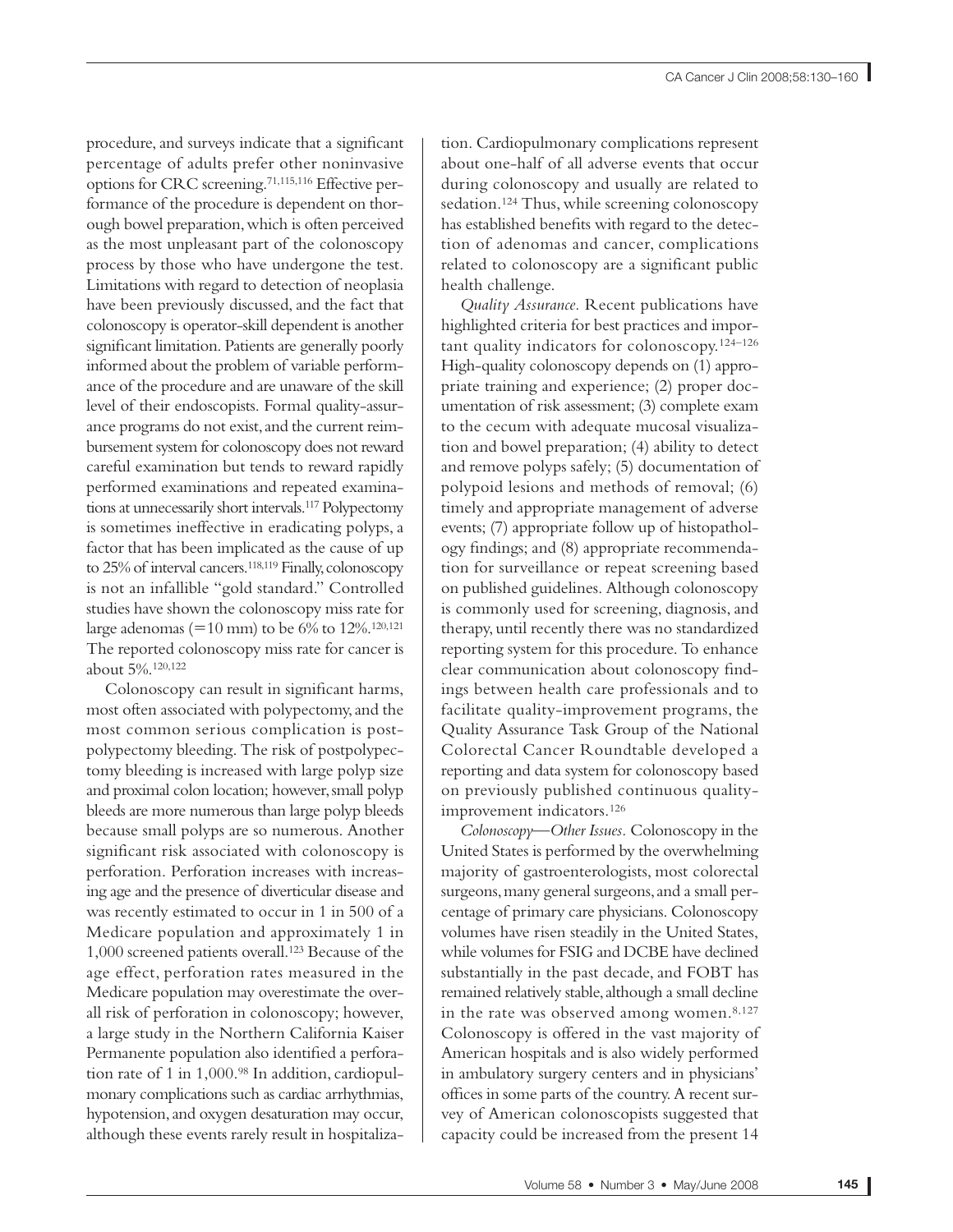million annual procedures to 22 million with currently available resources,104 although the methodology behind this estimate has been criticized,128 and other estimates of capacity are less optimistic regarding capacity.129,130 In the short term, colonoscopy capacity appears sufficient to handle slow increases in demand for the majority of the US population, although the capacity to handle a sharp increase in demand for screening or diagnostic/therapeutic colonoscopy overall is uncertain and likely highly variable geographically.

Some of the limitations in the availability of colonoscopy for screening potentially could be overcome by more appropriate use of surveillance colonoscopy after polyp resection, which has been shown to be excessive among gastroenterologists and particularly among general surgeons and primary care physicians.117,131 Excessive rates of short-term follow up after polypectomy, especially for small lesions, also likely diminish the cost-effectiveness of colonoscopy. For these reasons, the ACS and USMSTF recently updated and further clarified recommendations for postpolypectomy surveillance.25 The case against serial short-term follow-up strategies rests on observations that over the short term, the risk of significant growth of adenomas is quite low. However, because there is uncertainty about the natural history of small colorectal adenomas and perhaps because of a desire to err on the side of prudence, a significant percentage of clinicians recommends follow-up intervals that are considerably shorter than recommended, and surveillance intervals often are not adjusted for subsequent negative findings.<sup>117</sup> Recent guideline recommendations continue to expand the interval between follow-up colonoscopy examinations in patients with low-risk adenomas.26

*Colonoscopy—Conclusions and Recommendations.* The evidence base to support screening colonoscopy, though indirect, is substantial. The appropriate interval between negative colonoscopy screening exams is uncertain because of lack of long-term follow-up data. At present, colonoscopy every 10 years is an acceptable option for CRC screening in average-risk adults beginning at age 50 years. Individuals should be informed about the limitations of colonoscopy,including the fact that it may miss some cancers and significant adenomas and that there is a risk, albeit small, of perforation, hemorrhage (following polypectomy), subsequent hospitalization,and in very rare circumstances,more serious harms. A full bowel cleansing is necessary prior to colonoscopy. Sedation usually is used to minimize discomfort during the examination, and thus a chaperone is required to provide transportation after the examination.

#### **Imaging Examinations of the Colon and Rectum— DCBE and Computed Tomography**

### *DCBE*

The DCBE, sometimes referred to as air-contrast barium enema, evaluates the colon in its entirety by coating the mucosal surface with high-density barium and distending the colon with air introduced through a flexible catheter that is inserted into the rectum. Multiple radiographs are acquired while varying the patient position during direct fluoroscopic evaluation and, subsequently, with conventional radiographic equipment. Colonic preparation, usually a 24 hour dietary and laxative regimen, is essential for an optimal examination. Sedation is not utilized, and the duration of the procedure averages about 20 to 40 minutes. Patients may experience mild to moderate discomfort during and after the procedure, but a prompt return to normal activity is typical.

DCBE was contemporaneously adopted as a CRC screening option by the Multi-Society Gastroenterology Consortium and the ACS in 1997 and has continued to be included among the recommended screening options in periodic updates of those guidelines,12,17,24,132 as well as those of the US Preventive Services Task Force.<sup>21</sup> It is also considered appropriate for screening by the ACR.133 CRC screening of the averagerisk population with DCBE also has been a designated Medicare benefit since 1997.134

*DCBE—Efficacy and Test Performance.* There have been no randomized controlled trials evaluating the efficacy of DCBE as a primary screening modality to reduce incidence or mortality from CRC in average-risk adults, and there also are no case-control studies evaluating the performance of DCBE. Further, the existing literature describing the test performance of DCBE also is limited by study designs that are retro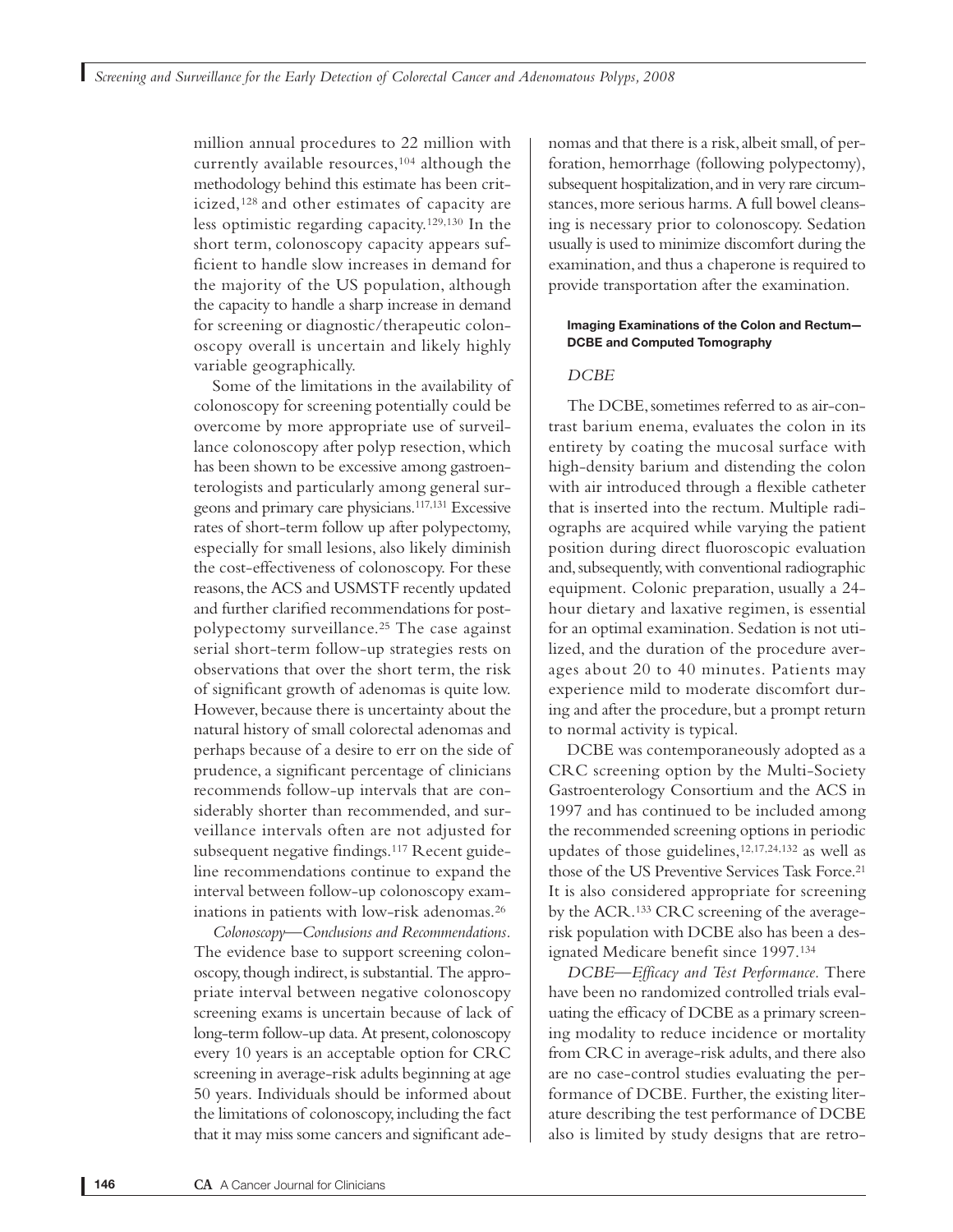spective and commonly do not report findings from an asymptomatic or average-risk population.135,136 In some reports, asymptomatic individuals were selected for investigation during neoplasm surveillance or after a prior screening test (eg, FSIG or FOBT). Finally, similar to the literature related to other CRC screening technologies, the DCBE literature varies considerably in terms of measurement and outcome metrics (ie,polyps,cancers,all neoplasms,adenomas,size categorizations, etc.), and these measurements may be estimated by lesion or by population.

Most studies evaluating the cancer-detection capability of DCBE utilized a methodology in which all patients in an institution- or population-based database that had been diagnosed with CRC were assessed for a history of a prior DCBE within a defined time frame, the length of which was not consistent between studies but usually ranged from 2 to 5 years. The assumption was that missed cancers on DCBE would subsequently be clinically detected. The majority of these studies showed sensitivity for cancer of 85% to 97%.137–150

Review of the literature concerning the performance of DCBE for polyps is more difficult due to the described biases and heterogeneity of study design; in particular, the target lesion and thresholds considered clinically significant often varied based upon size and/or morphology. Two studies involving truly asymptomatic individuals were performed in surveillance groups with a history of prior adenoma removal.151,152 These demonstrated sensitivities of 48% ( $N = 23$ ) for adenomas  $\geq$ 1 cm and 73% (N = 56) for adenomas >7 mm, respectively. It should be noted that in the former study, the DCBE detected 75% (6 of 8) with advanced histology.153

*DCBE—Benefits,Limitations,and Harms.* The potential benefits derived from the DCBE are that it evaluates the entire colon in almost all cases and can detect most cancers and the majority of significant polyps. DCBE also provides an opportunity for a full structural examination for individuals for whom colonoscopy has either failed or is contraindicated.

DCBE has several limitations. The acceptability of DCBE may be limited by the requirement for extensive colonic preparation, and some patients experience discomfort during and after

the procedure. Suboptimal preparation can reduce both sensitivity and specificity. Further, there is no opportunity for biopsy or polypectomy, and any individual with findings of polyps  $\geq$ 6 mm on DCBE should undergo colonoscopy. The lower sensitivity for significant adenomas when compared with colonoscopy may result in less favorable outcomes regarding morbidity and mortality from CRC. DCBE is also limited by the operator dependence of the radiologist or technologist performing the examination, as well as by the radiologist interpreting the examination. DCBE is a relatively safe procedure with a lower perforation rate when compared with colonoscopy (1 of 25,000 versus 1 of 1,000 to 2,000).154

*Quality Assurance.* The DCBE is a full structural examination of the entire colon that can be performed by radiologists or radiology residents and trained technicians under the supervision of a radiologist. Factors that can affect the quality of the DCBE examination include (1) ability to fully evaluate the entire colon due to lack of retained barium or collapse of segments of the colon; (2) adequacy of the bowel preparation; (3) patient's ability to stand and be imaged in prone and supine positions; and (4) reader's experience in interpretation. Caution is advised when performing a DCBE on the same day after polypectomy to avoid a perforation. The ACR has published guidelines that detail the basic requisites for a high-quality examination,<sup>155</sup> as well as a quality-assurance manual for the DCBE.155 Interaction with referring physicians to correlate radiologic findings with endoscopic and/or surgical outcomes may also be an effective ongoing quality assurance in clinical practice.

*DCBE—Other Issues.* It is likely that the decline in the use of DCBE for CRC screening in average-risk adults will continue.156–158 This decline in the utilization of DCBE has had an impact on training programs, as radiology residents have had less opportunity to develop the necessary skills to perform the procedure properly. Moreover, although there likely are sufficient numbers of radiologists in clinical practice who are available currently to perform DCBE studies, there has been a decline in radiologists' enthusiasm for the DCBE due to its labor-intensive nature, the low reimbursement rate, and greater interest in newer and more complex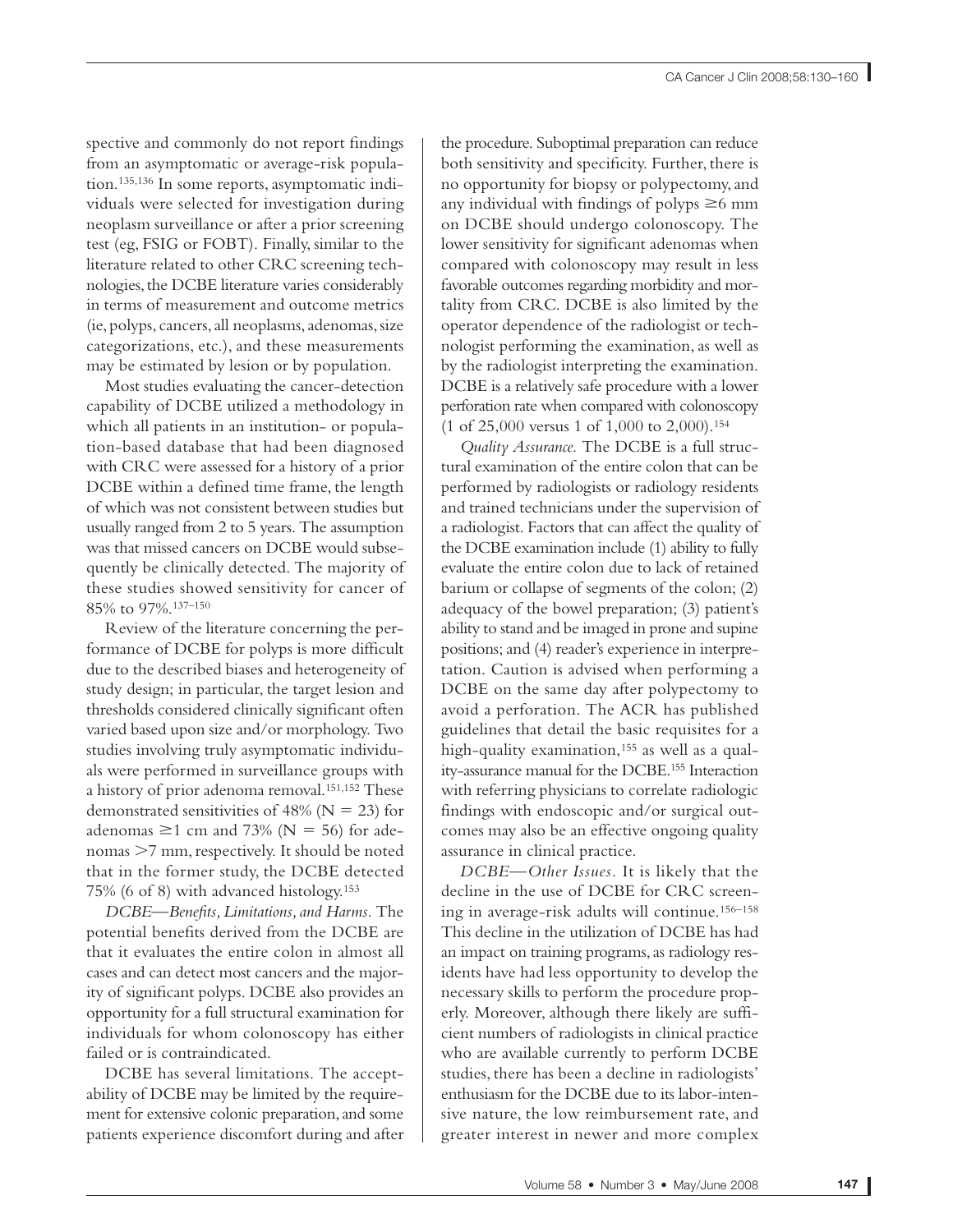technologies such as computed tomography (CT) and magnetic resonance imaging (MRI). Based on these trends,it is likely that in the next 5 years, that there will be even fewer radiologists adequately trained to perform this procedure due to the low volume of DCBE studies currently being requested,as well as low professional interest. At present, the DCBE remains an option for direct imaging of the entire colon and may be of particular value where colonoscopy resources are limited or colonoscopy is contraindicated or less likely to be successful (eg, prior incomplete colonoscopy, prior pelvic surgery, etc.).

*DCBE—Conclusions and Recommendations.* DCBE every 5 years is an acceptable option for CRC screening in average-risk adults aged 50 years and older. Discussions with patients should include a description of the test characteristics, the importance of adherence to a thorough colon cleansing, test accuracy, the likelihood of a positive test, and the need for subsequent colonoscopy if the test is abnormal. The choice of DCBE for screening can be made on an individual basis, depending on factors such as personal preference, cost, and the local availability of trained radiologists able to offer a high-quality examination.

### *CTC*

CTC, also referred to as virtual colonoscopy, is a minimally invasive imaging examination of the entire colon and rectum. CTC uses CT to acquire images and advanced 2-dimensional (2D)- and 3-dimensional (3D)-image display techniques for interpretation. Since its introduction in the mid-1990s, there have been rapid advancements in CTC technology. Multidetector CT now permits image acquisition of thin 1 to 2 mm slices of the entire large intestine well within breathhold imaging times. Computer imaging graphics allow for visualization of 3D endoscopic flight paths through the inside of the colon,which are simultaneously viewed with interactive 2D images. The integrated use of the 3D and 2D techniques allows for ease of polyp detection, as well as characterization of lesion density and location. The 2D images also allow for limited evaluation of the extracolonic structures.

Adequate bowel preparation and gaseous distention of the colon are essential to ensure a successful examination. Patients typically undergo full cathartic preparation along with a clear liquid diet the day before the study, similar to the requirements for colonoscopy. Tagging of residual solid stool and fluid with barium and/or iodine oral contrast agents is being increasingly used and validated in large trials. At CT, a smallcaliber rectal catheter is inserted into the rectum, followed by automated or manual insufflation of room air or carbon dioxide. Intravenous contrast generally is not given to patients undergoing screening but can be helpful in some patients with more advanced symptoms. Typically, the entire procedure on the CT table takes approximately 10 minutes, with no sedation or recovery time needed. Research into noncathartic approaches to minimize the bowel preparation is underway, but this technique has not yet been validated in a multicenter screening trial.159–161 However, under conditions where same-day or next-day referral for colonoscopy would be possible, one drawback of noncathartic CTC is that a cathartic bowel preparation would still be required prior to removal of polyps.

*CTC—Efficacy and Test Performance.* No prospective, randomized, controlled clinical trial has been initiated (nor is one planned) to directly demonstrate the efficacy of CTC in reducing mortality from CRC. Given the cumulative body of evidence in support of CRC screening for reducing mortality and the value of polypectomy in reducing incidence, studies of CTC have focused on the detection of advanced neoplasia.

The test performance characteristics of CTC for polyp detection are derived by using optical colonoscopy (OC) as the reference standard. Early single-center CTC clinical trials involving small, polyp-rich cohorts162–164 provided encouraging initial results and served as proof of concept that paved the way for larger multicenter screening trials. Two early trials by Cotton et al165 and Rocky et al166 included approximately 600 subjects each and observed per-patient sensitivity for large polyps of 55% and 59%, respectively. However, these 2 studies did not evaluate screening in an asymptomatic population,nor did they apply the latest CTC techniques. A more recently initiated multi-institutional screening trial using more advanced CTC techniques demonstrated more favorable performance. Pickhardt et al studied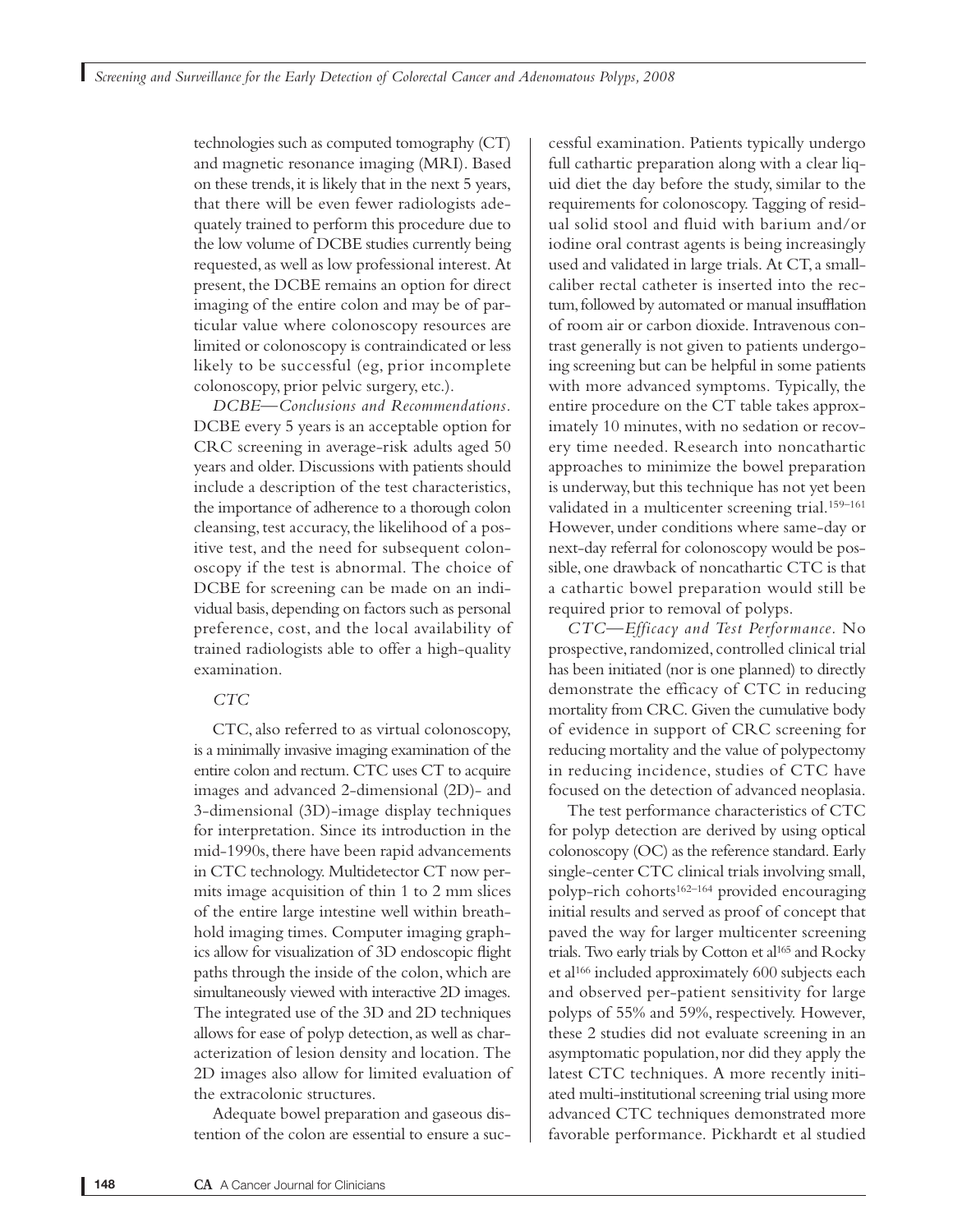1,233 asymptomatic adults and introduced the techniques of stool tagging and primary 3D polyp detection, neither of which were used in the 2 earlier multi-institutional trials.167 This trial reported a 94% sensitivity for large adenomas, with a perpatient sensitivity for adenomas  $\geq$ 6 mm of 89%.

In 2005,2 meta-analyses reviewed the cumulative published CTC performance data, including both high-risk and screening cohorts, with one analysis representing 33 studies on 6,393 patients.168,169 On a per-patient basis, pooled CTC sensitivity and specificity for large  $(\geq 10$ mm) polyps was found to be 85% to 93% and 97%, respectively. Pooled sensitivity and specificity for detection of small polyps (6 to 9 mm) was 70% to 86% and 86% to 93%, respectively. Of note, the pooled CTC sensitivity for invasive CRC was 96%,168 comparable with the reported sensitivity for OC.<sup>119,121</sup>

There also are a number of CTC trials currently in progress within the United States and Europe. Initial results from smaller screening trials utilizing 3D polyp detection by Cash et al<sup>170</sup> and Graser et al<sup>171</sup> have shown CTC performance characteristics similar to that of Pickhardt et al, providing at least a measure of independent validation for this screening technique. Also of particular interest is the recently completed ACRIN Study 6664: National CT Colonography Trial, which is sponsored and funded by the National Cancer Institute. The primary aim of this trial was to assess CTC performance for large adenomas and advanced neoplasia in a large screening cohort of 2,500 patients across 15 institutions. State-of-the-art techniques included oral contrast tagging, colonic distention with automated carbon dioxide delivery, multidetector row CT ( $\geq$ 16 slice) with thin collimation, and both 2D and 3D polyp detection on dedicated CTC software systems. Specialized training and achievement of a high level of expertise were required of the radiologists prior to participation in the study. Preliminary findings announced at the 2007 annual meeting of ACRIN on September 28,2007,were consistent with other recent studies using state-of-the-art techniques.

Beyond validation, a recent study demonstrated the efficacy of CTC to select patients who would benefit from therapeutic polypectomy. Kim et al recently reported comparative

results from primary CTC (with selective recommendation for therapeutic colonoscopy) and primary OC screening arms among 3,120 and 3,163 mostly asymptomatic adults, respectively.<sup>172</sup> Although this study did not randomize participants to CTC versus OC, apart from a slightly higher proportion of individuals with a family history in the OC group, the 2 groups were similar. Similar rates of advanced neoplasia were found in each group, with 3.2% in the CTC group and 3.4% in the OC group.172

*CTC—Benefits,Limitations,and Harms.* CTC provides a time-efficient procedure with good accuracy and minimal invasiveness. No sedation or recovery time is required, nor is a chaperone needed to provide transportation after the procedure. Time permitting, patients can return to work on the same day. However, some limitations to CTC exist, ranging from access issues to potential harms from the examination. Because CTC is relatively early in its utilization, there are fewer data relative to other CRC screening tests for evaluating benefits, limitations, and harms. Thus, continued development of best practice standards is a high priority, as is monitoring the performance of CTC as access and utilization increases. At this time, reimbursement for screening CTC is very limited,although 47 states now offer Medicare reimbursement for diagnostic CTC where the clinical indication is limited to incomplete OC.<sup>173</sup> However, because reimbursement for screening still is uncommon, the current professional capacity to deliver CTC also is limited, although capacity is expected to increase when third-party payers begin providing reimbursement for screening.

CTC requires the same full cathartic bowel preparation and restricted diet as colonoscopy, which may decrease patient adherence. As an "imaging-only," nontherapeutic evaluation of the colon,patients with polyps of significant size will require therapeutic colonoscopy for subsequent polypectomy. Thus, it is possible to offer same-day polypectomy to patients for whom colonoscopy is recommended without the need for additional bowel preparation, although this convenience for patients requires coordination between radiology and gastroenterology departments.174 Where such coordination does not exist, patients will need to undergo an additional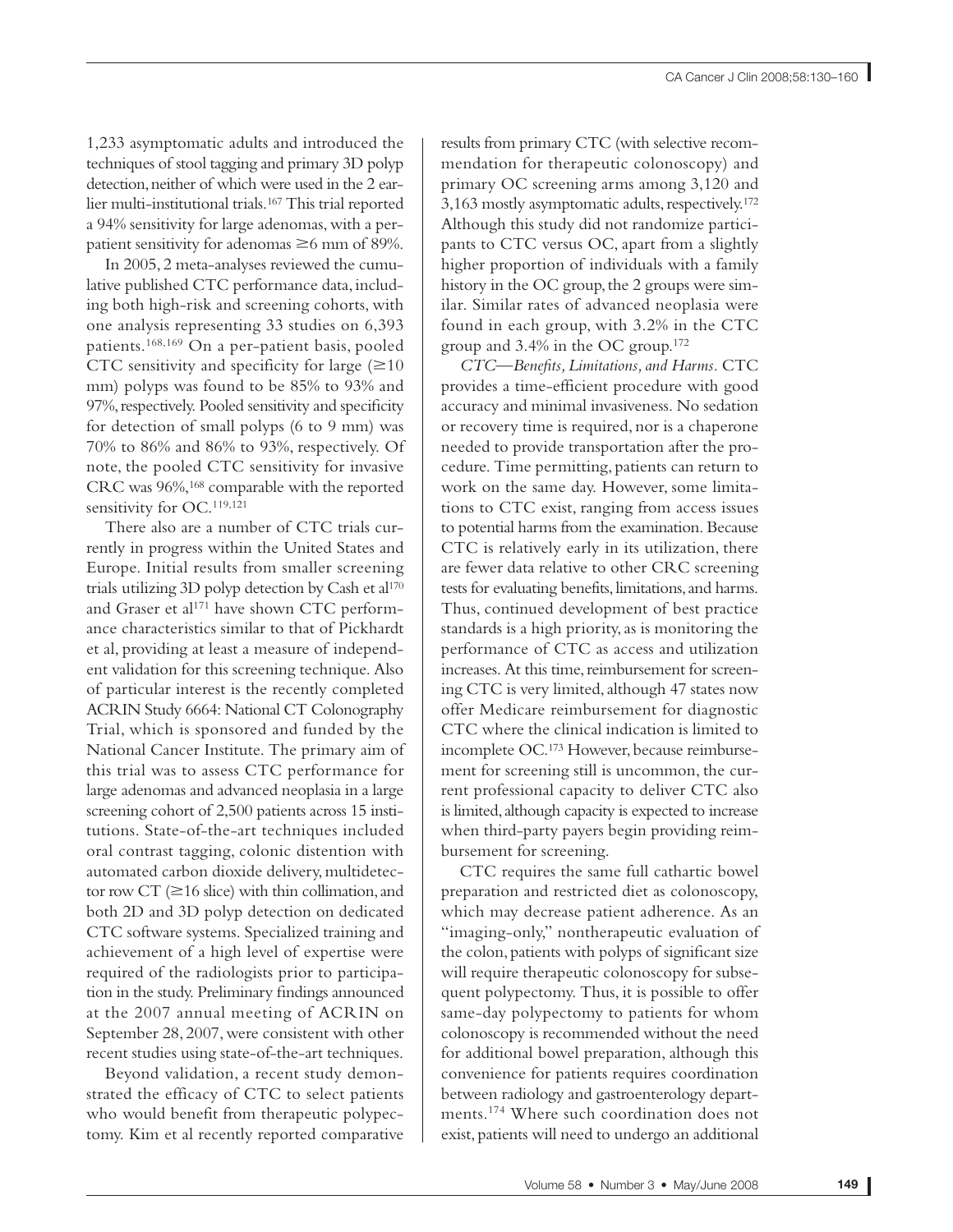bowel preparation. While older oral tagging protocols would have precluded same-day colonoscopy, revised, more efficient tagging protocols have successfully allowed therapeutic colonoscopy on the same day.

CTC is similar to endoscopy and DCBE with respect to the quality of interpretation being highly operator dependent, and thus initiatives towards training and certification are important. Detection of flat lesions has been variable, ranging from sensitivities of 13% to 65% in early CTC studies175 to 80% when using multidetector CT and combined 3D-2D polyp detection.176 However, debate continues over the prevalence and significance of flat colorectal lesions.177–179

The accuracy of CTC is influenced by lesion size, and the sensitivity and specificity of CTC improves with polyp size. The accuracy of CTC in measuring polyp size is of particular importance since accurate size estimation is critical for appropriate patient management and for minimizing the false-positive rate. While earlier studies using rudimentary software applied to wide-slice thicknesses and 2D images showed poor concordance with prefixation polyp size,<sup>180</sup> modern CT technology producing 3D images results in more accurate size estimates.<sup>181-183</sup> The ability to ensure consistent polyp size measurements during examinations is a high priority for quality-assurance initiatives since it will influence referrals for polypectomy. Pickhardt et al showed that specificity (when polyps were matched for size) was 97.4% for lesions  $\geq$ 1 cm but declines to 84.5% for all lesions to all lesions ≥6mm.<sup>167</sup> The incremental increase in the falsepositive rate associated with polyps between 6 to 8 mm could add significantly to the cost of screening, and thus it will be important to monitor sensitivity and specificity in the clinical setting and identify strategies to improve specificity without diminishing sensitivity.

There is controversy over the long-term potential harms associated with radiation dose effects from CT examinations. One aspect of this controversy relates to risk-estimation models, and the other pertains to the long-term risk of cancer from single and repeated medical imaging exposures.184, 185 While current estimates of the potential cancer risk related to low-dose radiation exposures during medical procedures derive from

linear nonthreshold models based on long-term outcomes in survivors of acute radiation doses from atomic weapons, there is disagreement over whether this model truly is applicable to periodic exposures from medical imaging.186 In a recent position statement issued by the Health Physics Society, the health effects of low-dose radiation exposure (defined as below 50 to 100 mSv—a threshold many times higher than typical CTC levels) were considered to be "either too small to be observed or are nonexistent."187 Nevertheless,although this risk may be theoretical, there is a growing concern that more individuals are receiving multiple diagnostic evaluations with ionizing radiation over a lifetime and that for some individuals the doses over a lifetime can reach levels that are sufficiently high to be of concern. It is important to put these issues into context with respect to screening with CTC.

Using the linear, no-threshold radiation-risk estimate, a CTC examination in a 50-year-old individual with an estimated organ dose to the colon of 7 to 13 mSv (65 mAs) is estimated to add an additional 0.044% to the lifetime risk of colon cancer.188 Because organ radiosensitivity declines with increasing age, this organ dose is halved for the same examination taking place at age 70 years. In this same evaluation, the additional lifetime risk of cancer in any site associated with a single CTC examination at age 50 years was 0.14%, although the authors stated with optimized techniques this risk could be reduced by a factor of 5- to10-fold. More efficient dose protocols using 50 mAs on 4DCT, similar to the ACR-defined protocols, have demonstrated decreased estimated organ dose ranges of 5 to 8 mSv.<sup>189</sup> While acknowledging there is uncertainty about potential harms from single or multiple CTC screening examinations, current ACR quality metrics for CTC define low-dose parameters as a best practice for minimizing risk to patients.<sup>190</sup>

Since CTC is a minimally invasive test, the risk for colonic perforation during screening is extremely low. In the collective experience of the International Working Group on Virtual Colonoscopy,there were no cases of perforation in over 11,000 screening CTC examinations, and out of nearly 22,000 total CTC examinations (screening and diagnostic), there was only one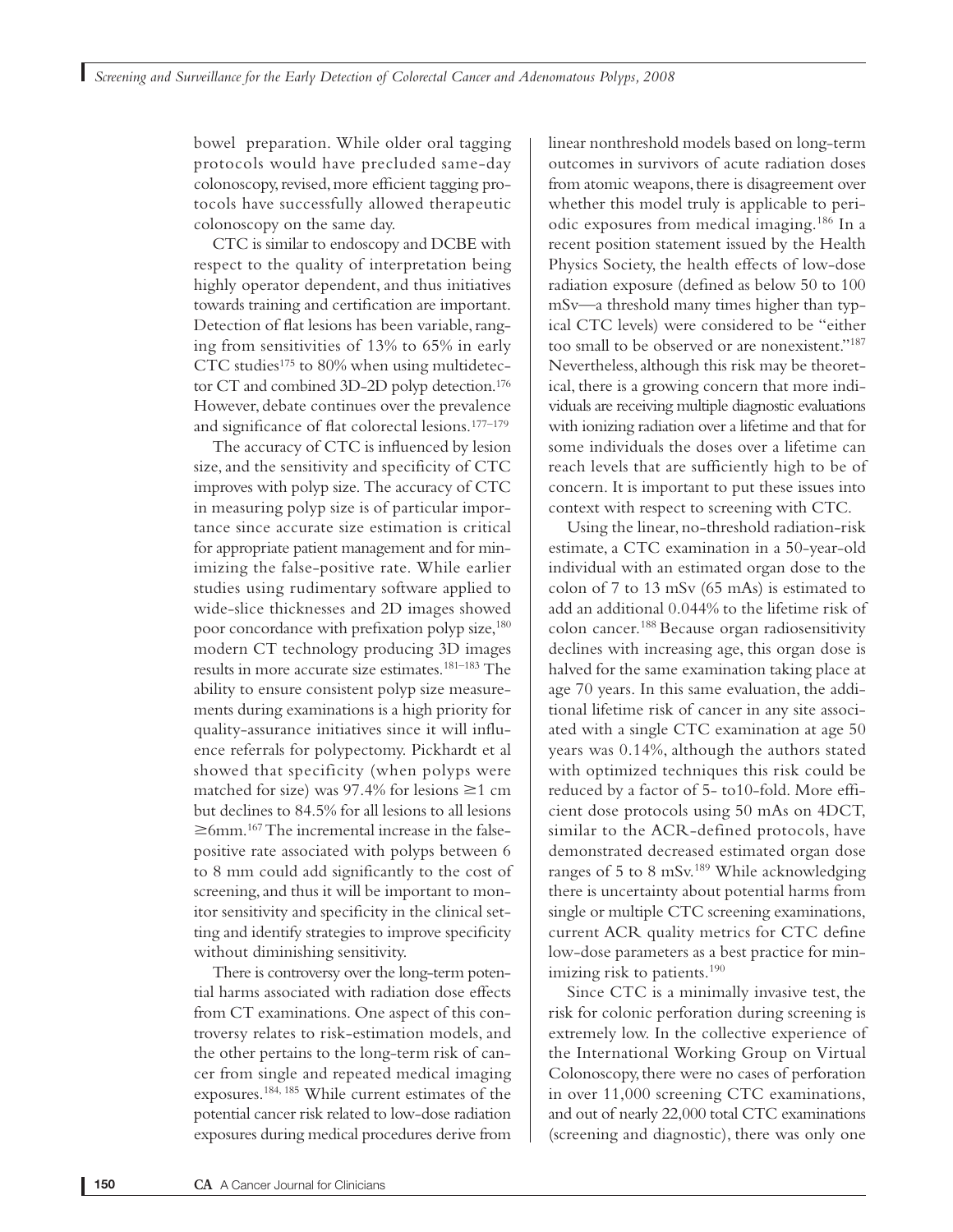symptomatic perforation, corresponding to a symptomatic perforation rate of 0.005%.191 Some studies of symptomatic patients, however, have reported higher perforation rates, ranging from 0.03% (1 in 3,400 patients) to 0.06% (1 in 1,700 patients).192,193 Colonic distention with lowpressure carbon dioxide delivery may be safer than insufflation of room air.191 Rates of perforation are part of the quality metrics being collected by the ACR.

Because CTC produces an image not only of the colon but also the upper and lower abdomen, there is a chance that incidental extracolonic findings will be observed. Although the overall rates of extracolonic findings have been reported to range from 15% to 69%, the incidence of clinically significant extracolonic findings at CTC has ranged from 4.5% to 11% in various patient cohorts.194–197 In an asymptomatic screening population, the incidence of unsuspected but potentially important extracolonic findings is approximately 4.5%, but findings of minimal or moderate potential clinical significance, such as cholelithiasis (6%) and nephrolithiasis (8%), are more common.<sup>197</sup> While there are potential benefits from serendipitous findings, there also are associated risks and costs that need to be considered when these findings are false positives. These include further radiologic imaging and, thus, added organ dose, potential for adverse outcomes associated with tissue sampling for abnormalities that are not resolved with additional imaging, as well as the direct and indirect costs to the patient. The implementation of structured reporting of extracolonic findings and monitoring trends in subsequent diagnostic workups and adherence with quality metrics are being evaluated through the National Radiology Data Registry (NRDR), the ACR's national data warehouse.

*Quality Assurance.* Similar to the call to action for measuring quality of colonoscopy,198 the implementation of CTC will require quality metrics to be defined and implemented in clinical practice. Quality of CTC examinations will depend on (1) proper bowel preparation; (2) adequate insufflation of the colon and appropriate use of CTC technique parameters at image acquisition; (3) adequate training of the interpreting physician in the use of 2D- and 3D-image display techniques; and (4) documentation of clin-

ically significant colonic and extracolonic lesions to referring physicians. In 2005, the *ACR Practice Guidelines for the Performance of Computed Tomography (CT) Colonography in Adults* was published, encompassing the techniques, quality control, clinical uses, training, and communication of results for CTC.190 An update of these guidelines is planned following publication of the results of the ACRIN CTC screening trial. In 2006,the ACR Colon Cancer Committee outlined practice-based quality metrics for CTC, encompassing process measures of CTC technique and image quality; patient preparation; and outcomes measures such as rates of true positives, colonic perforation, and incidence of extracolonic findings. These quality metrics are to begin a pilot phase in late 2007, with data entry in the NRDR database. The ACR has begun construction of an interactive, hands-on training facility for CTC and will begin training courses in early 2008. A process for individual certification and proficiency is being evaluated.

*CTC—Other Issues.* Standardization of the evolving technology and consensus related to the reporting of findings will be essential for effective implementation of CTC screening. A consensus statement of a standardized reporting structure for CTC findings was recently published, modeled after the Breast Imaging Reporting and Data System's (BI-RADS) reporting of mammography.199 This reporting structure, termed the "CT Colonography Reporting and Data System (C-RADS)," describes how to report lesion size, morphology, and location, with a summary category score per patient.

The management of CTC findings is an important part of a CTC screening program. At this time, there is consensus that all patients with one or more polyps  $\geq 10$  mm or 3 or more polyps  $\geq$ 6 mm should be referred for colonoscopy.<sup>200</sup> The management of patients with fewer polyps  $(<$ 3) in which the largest polyp is 6 to 9 mm remains controversial. Such polyps are routinely removed if found at OC because of the opportunity and the risk, albeit low, of advanced neoplasia. However, in studies that have been limited to screening cohorts, among individuals whose largest polyp is 6 to 9 mm in size, the prevalence of advanced features tends to be low (3.4% to 6.6%).<sup>201,202</sup> At this time, there is ongoing research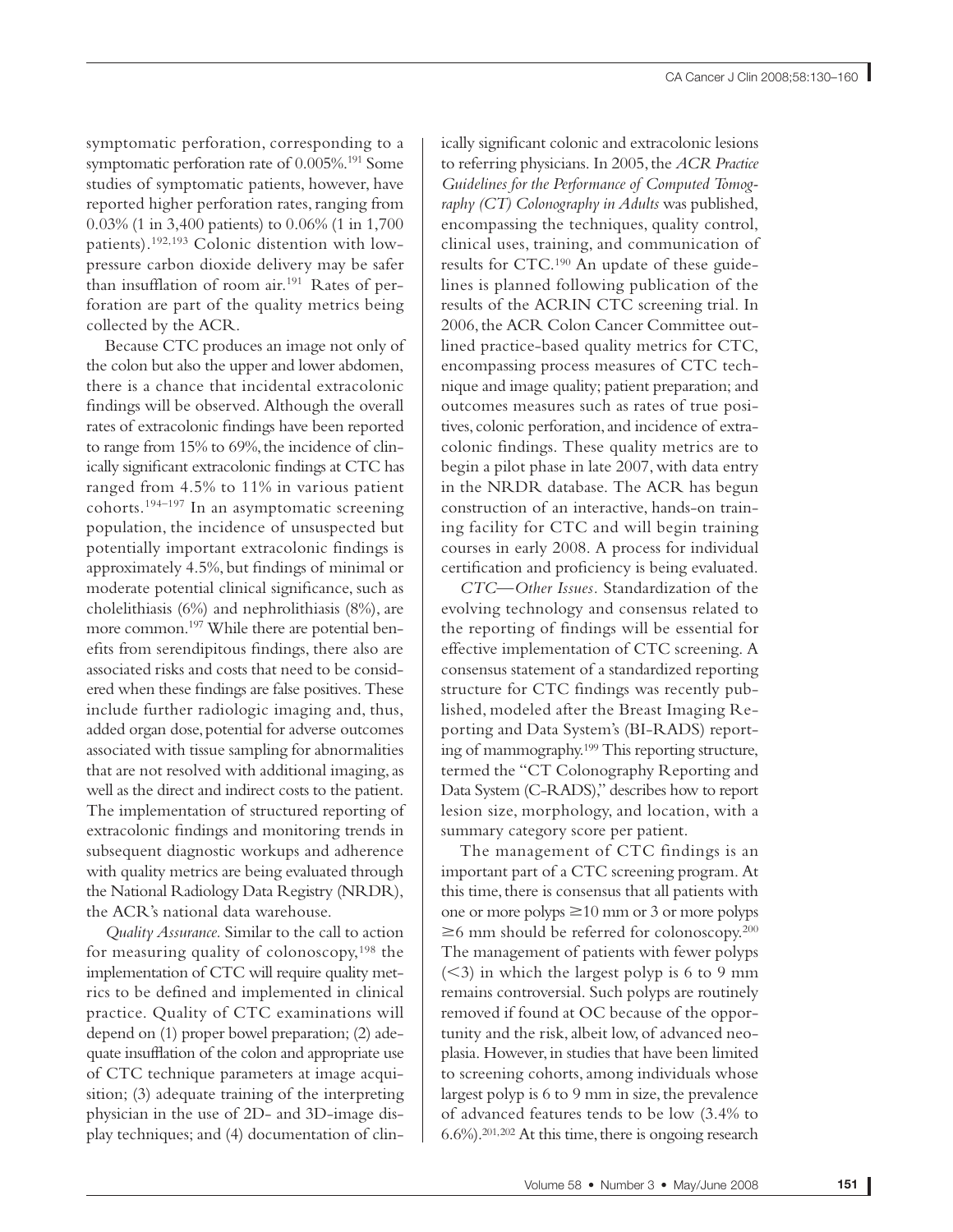using CTC surveillance to evaluate the natural history of polyps in this size range. Based on expert consensus and until further evidence is available to provide additional guidance, a reasonable approach at this time for patients with 6 to 9 mm polyps identified on CTC is to recommend therapeutic colonoscopy. Patients who decline referral to colonoscopy or who are not good candidates for colonoscopy should be offered surveillance with CTC.

Optimal management of patients whose largest polyp is  $\leq 6$  mm detected on CTC is uncertain. Experts from the American Gastroenterological Association, the American College of Gastroenterology,and the ACR have reported a range of policies on how to handle these lesions.190,203,204 There is general agreement that the risk of advanced features in patients whose largest polyp is  $\leq$ 5 mm is very low. In a recent study that is able to provide this estimate in a screening cohort, the prevalence of advanced neoplasia in patients whose largest polyp was  $\leq$ 5 mm was 1.7% (D.A.L, personal communication, December 14, 2007).<sup>202</sup> At this time, there is a pressing need for multidisciplinary consensus on the reporting and clinical management of patients whose largest polyp is <6 mm.

*CTC—Conclusions and Recommendations.* In terms of detection of colon cancer and advanced neoplasia,which is the primary goal of screening for CRC and adenomatous polyps, recent data suggest CTC is comparable to OC for the detection of cancer and polyps of significant size when state-of-the-art techniques are applied. In previous assessments of the performance of CTC, the ACS concluded that data were insufficient to recommend screening with CTC for average-risk individuals.19 Based on the accumulation of evidence since that time, the expert panel concludes that there are sufficient data to include CTC as an acceptable option for CRC screening.

Screening of average-risk adults with CTC should commence at age 50 years. The interval for repeat exams after a negative CTC has not been studied, and is uncertain. However, if current studies confirm the previously reported high sensitivity for detection of cancer and of polyps  $\geq 6$  mm, it would be reasonable to repeat exams every 5 years if the initial CTC is negative for significant polyps until further studies are completed and are able to provide additional guidance. Until there is more research on the safety of observation, colonoscopy should be offered to patients whose largest polyp is 6 mm or greater. CTC surveillance could be offered to those patients who would benefit from screening but either decline colonoscopy or who are not good candidates for colonoscopy for one or more reasons. However, if colonoscopy is contraindicated because the patient is not likely to benefit from screening due to life-limiting comorbidity, then neither CTC nor any other CRC screening test would be appropriate.

### **CONCLUSION**

There is compelling evidence to support screening average-risk individuals over age 50 years to detect and prevent CRC. Screening of average-risk individuals can reduce CRC mortality by detecting cancer at an early, curable stage and by detecting and removing clinically significant adenomas. No CRC screening test is perfect, either for cancer detection or adenoma detection. Each test has unique advantages, each has been shown to be cost-effective,<sup>205-208</sup> and each has associated limitations and risks. Patient preferences and availability of resources play an important role in the selection of screening tests. In this update of the guidelines for CRC screening,we have placed an emphasis on the value of preventing CRC, sought to address the importance of test sensitivity in the presence of low rates of programmatic screening, and attempted to provide improved guidance about test characteristics and quality issues to referring clinicians. Ideally, screening should be supported in a programmatic fashion that begins with risk stratification and the results from an initial test and continues through proper follow up based on findings. The effectiveness of any single test or combination of tests depends on high rates of programmatic adherence and quality.

Based on differing incidence rates and observations of different patterns of polyp and cancer distribution in certain subsets of patients (ie,the elderly, women, and ethnic minorities, etc.), some experts have suggested that these groups may require different screening recommendations.209,210 The expert panel reviewed and discussed the evidence and rationale for and against including different screening recommendations in this update for various demographic subgroups that have been shown to be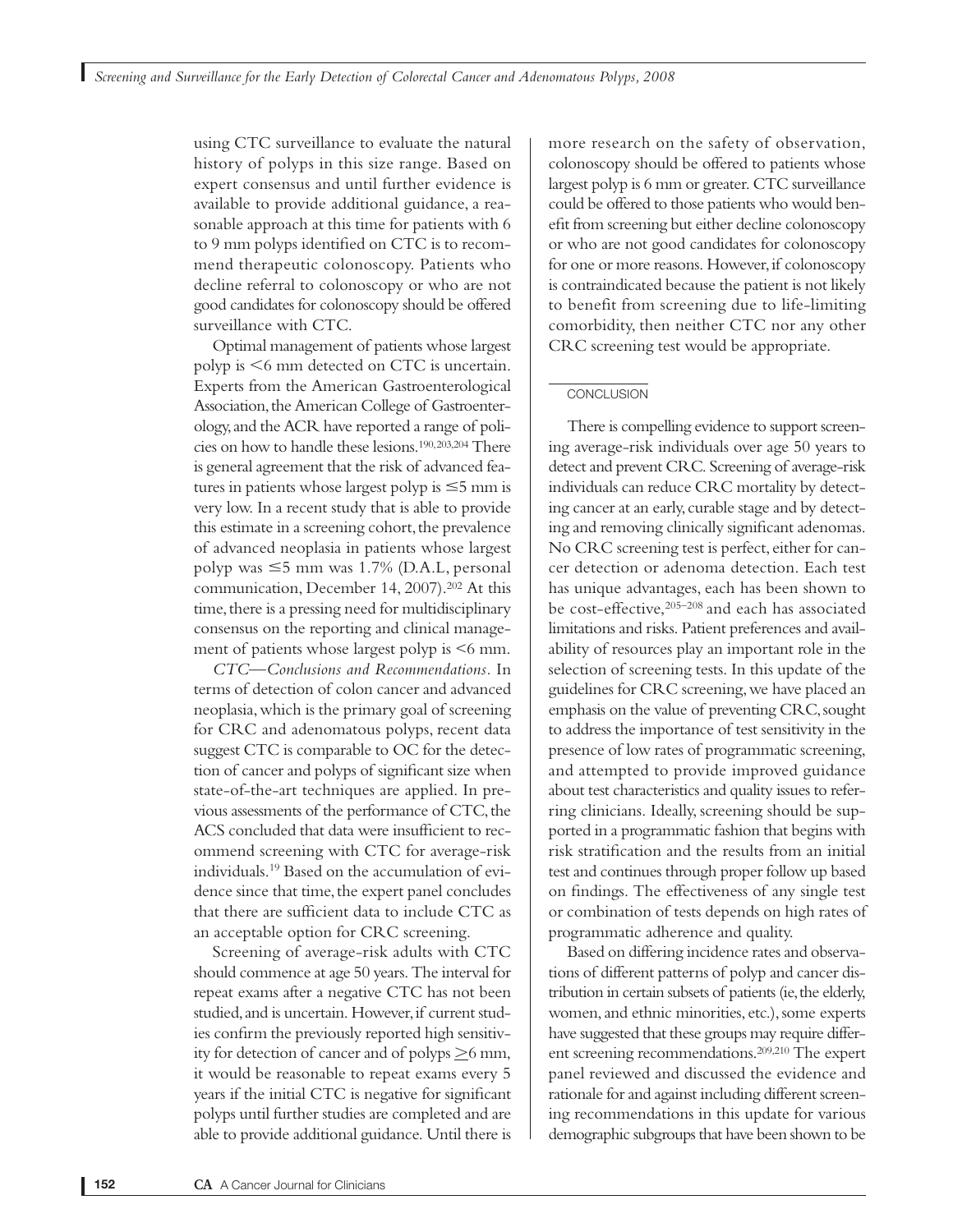| Age to Begin                                                                                                                                                                  | Recommendation                                                                | <b>Comment</b>                                                                                                                                                                                                                                                                                                                                                                                                                                                                                                                                                                                                                                                                                                                                                                                  |  |  |  |
|-------------------------------------------------------------------------------------------------------------------------------------------------------------------------------|-------------------------------------------------------------------------------|-------------------------------------------------------------------------------------------------------------------------------------------------------------------------------------------------------------------------------------------------------------------------------------------------------------------------------------------------------------------------------------------------------------------------------------------------------------------------------------------------------------------------------------------------------------------------------------------------------------------------------------------------------------------------------------------------------------------------------------------------------------------------------------------------|--|--|--|
| Increased Risk-Patients with History of Polyps at Prior Colonoscopy                                                                                                           |                                                                               |                                                                                                                                                                                                                                                                                                                                                                                                                                                                                                                                                                                                                                                                                                                                                                                                 |  |  |  |
|                                                                                                                                                                               | Colonoscopy or other<br>recommended for average-<br>risk individuals          | An exception is patients with a hyperplastic polyposis<br>screening options at intervals syndrome. They are at increased risk for adenomas and<br>colorectal cancer and need to be identified for more intensive<br>follow up.                                                                                                                                                                                                                                                                                                                                                                                                                                                                                                                                                                  |  |  |  |
| 5 to 10 years after the initial<br>polypectomy                                                                                                                                | Colonoscopy                                                                   | The precise timing within this interval should be based on other<br>clinical factors (such as prior colonoscopy findings, family history,<br>and the preferences of the patient and judgment of the physician).                                                                                                                                                                                                                                                                                                                                                                                                                                                                                                                                                                                 |  |  |  |
| 3 years after the initial<br>polypectomy                                                                                                                                      | Colonoscopy                                                                   | Adenomas must have been completely removed. If the follow-<br>up colonoscopy is normal or shows only 1 or 2 small, tubular<br>adenomas with low-grade dysplasia, then the interval for the<br>subsequent examination should be 5 years.                                                                                                                                                                                                                                                                                                                                                                                                                                                                                                                                                         |  |  |  |
| <3 years after the initial<br>polypectomy                                                                                                                                     | Colonoscopy                                                                   | Consider the possibility of an underlying familial syndrome.                                                                                                                                                                                                                                                                                                                                                                                                                                                                                                                                                                                                                                                                                                                                    |  |  |  |
| 2 to 6 months to verify complete<br>removal                                                                                                                                   | Colonoscopy                                                                   | Once complete removal has been established, subsequent<br>surveillance needs to be individualized based on the<br>endoscopist's judgment. Completeness of removal should be<br>based on both endoscopic and pathologic assessments.                                                                                                                                                                                                                                                                                                                                                                                                                                                                                                                                                             |  |  |  |
| <b>Increased Risk-Patients with Colorectal Cancer</b>                                                                                                                         |                                                                               |                                                                                                                                                                                                                                                                                                                                                                                                                                                                                                                                                                                                                                                                                                                                                                                                 |  |  |  |
| 3 to 6 months after cancer<br>resection, if no unresectable<br>metastases are found during<br>surgery; alternatively, colonos-<br>copy can be performed intra-<br>operatively | Colonoscopy                                                                   | In the case of nonobstructing tumors, this can be done by<br>preoperative colonoscopy. In the case of obstructing colon<br>cancers. CTC with intravenous contrast or DCBE can be used<br>to detect neoplasms in the proximal colon.                                                                                                                                                                                                                                                                                                                                                                                                                                                                                                                                                             |  |  |  |
| 1 year after the resection (or 1<br>year following the performance<br>of the colonoscopy that was<br>performed to clear the colon of<br>synchronous disease)                  | Colonoscopy                                                                   | This colonoscopy at 1 year is in addition to the perioperative<br>colonoscopy for synchronous tumors. If the examination<br>performed at 1 year is normal, then the interval before the next<br>subsequent examination should be 3 years. If that colonoscopy<br>is normal, then the interval before the next subsequent<br>examination should be 5 years. Following the examination at 1<br>year, the intervals before subsequent examinations may be<br>shortened if there is evidence of HNPCC or if adenoma findings<br>warrant earlier colonoscopy. Periodic examination of the rectum<br>for the purpose of identifying local recurrence, usually<br>performed at 3- to 6-month intervals for the first 2 or 3 years,<br>may be considered after low-anterior resection of rectal cancer. |  |  |  |
| Increased Risk-Patients with a Family History                                                                                                                                 |                                                                               |                                                                                                                                                                                                                                                                                                                                                                                                                                                                                                                                                                                                                                                                                                                                                                                                 |  |  |  |
| the youngest case in the<br>immediate family                                                                                                                                  |                                                                               | Every 5 years                                                                                                                                                                                                                                                                                                                                                                                                                                                                                                                                                                                                                                                                                                                                                                                   |  |  |  |
| Age 40 years                                                                                                                                                                  | Screening options at<br>intervals recommended for<br>average-risk individuals | Screening should begin at an earlier age, but individuals may<br>choose to be screened with any recommended form of testing.                                                                                                                                                                                                                                                                                                                                                                                                                                                                                                                                                                                                                                                                    |  |  |  |
|                                                                                                                                                                               |                                                                               | Age 40 years or 10 years before Colonoscopy                                                                                                                                                                                                                                                                                                                                                                                                                                                                                                                                                                                                                                                                                                                                                     |  |  |  |

TABLE **3** Guidelines for Screening and Surveillance for the Early Detection of Colorectal Adenomas and Cancer in Individuals at Increased Risk or at High Risk

*—Continued*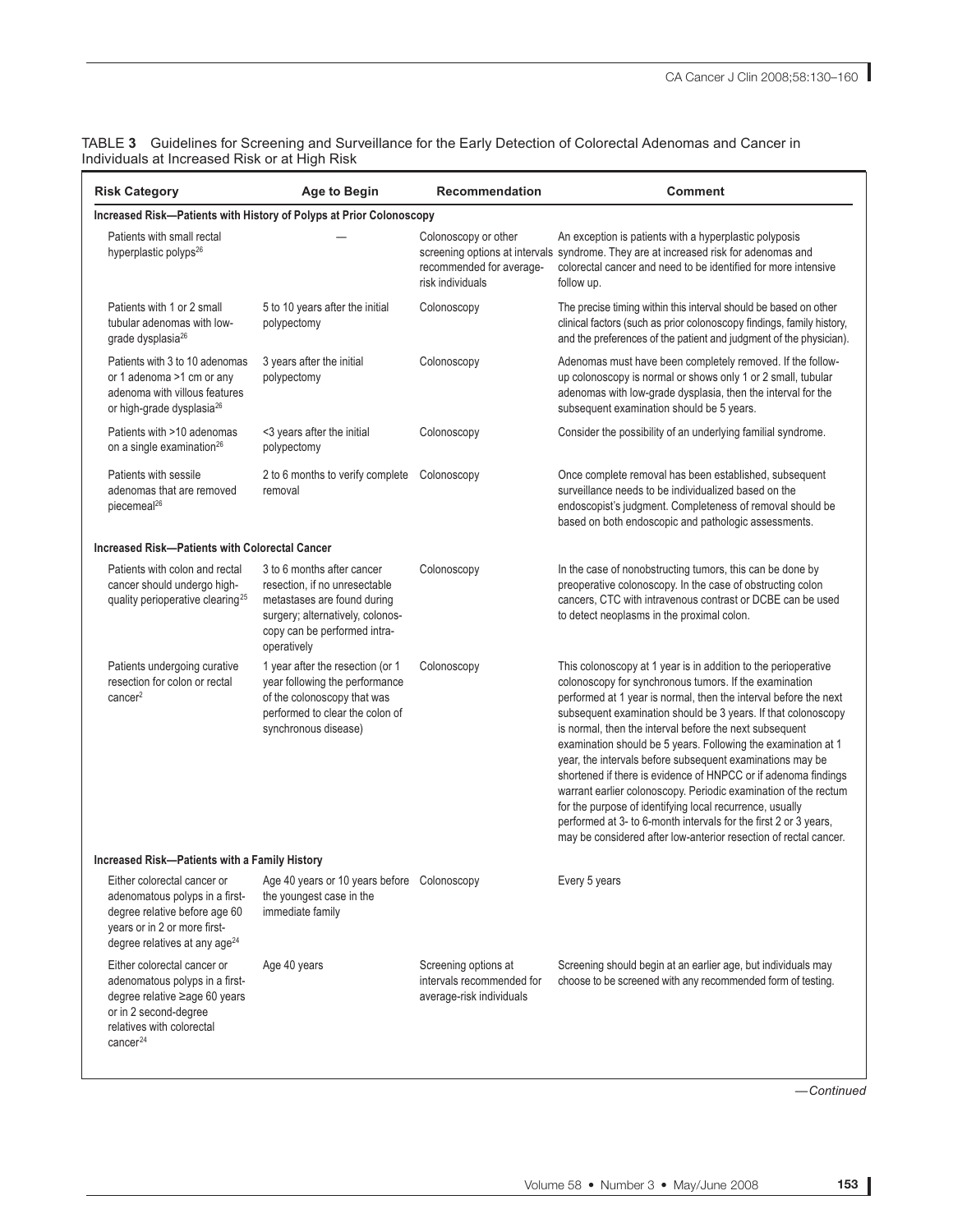| <b>TABLE 3</b> | (continued) |
|----------------|-------------|
|----------------|-------------|

| <b>Risk Category</b>                                                                                        | Age to Begin                                                                                                                                    | Recommendation                                                                                                                           | Comment                                                                                                                                                                                                                                                                            |
|-------------------------------------------------------------------------------------------------------------|-------------------------------------------------------------------------------------------------------------------------------------------------|------------------------------------------------------------------------------------------------------------------------------------------|------------------------------------------------------------------------------------------------------------------------------------------------------------------------------------------------------------------------------------------------------------------------------------|
| <b>High Risk</b>                                                                                            |                                                                                                                                                 |                                                                                                                                          |                                                                                                                                                                                                                                                                                    |
| Genetic diagnosis of FAP or<br>suspected FAP without genetic<br>testing evidence <sup>24</sup>              | Aged 10 to 12 years                                                                                                                             | Annual FSIG to determine if<br>the individual is expressing<br>the genetic abnormality and<br>counseling to consider<br>genetic testing. | If the genetic test is positive, colectomy should be considered.                                                                                                                                                                                                                   |
| Genetic or clinical diagnosis of<br><b>HNPCC</b> or individuals at<br>increased risk of HNPCC <sup>24</sup> | Aged 20 to 25 years or 10<br>years before the youngest<br>case in the immediate family                                                          | Colonoscopy every 1 to 2<br>years and counseling to<br>consider genetic testing                                                          | Genetic testing for HNPCC should be offered to first-degree<br>relatives of persons with a known inherited MMR gene mutation.<br>It should also be offered when the family mutation is not already<br>known, but 1 of the first 3 of the modified Bethesda Criteria is<br>present. |
| Inflammatory bowel disease. <sup>24</sup><br>chronic ulcerative colitis, and<br>Crohn's colitis             | Cancer risk begins to be<br>significant 8 years after the<br>onset of pancolitis or 12 to 15<br>years after the onset of left-<br>sided colitis | Colonoscopy with biopsies<br>for dysplasia                                                                                               | Every 1 to 2 years; these patients are best referred to a center<br>with experience in the surveillance and management of<br>inflammatory bowel disease                                                                                                                            |

Abbreviations: FSIG, flexible sigmoidoscopy; DCBE, double-contrast barium enema; CTC, computed tomographic colonography; FAP, familial adenomatous polyposis; HNPCC, hereditary nonpolyposis colon cancer; MMR, mismatch repair.

> at somewhat higher or lower than average risk for disease or proximal lesions. After some consideration, this issue was postponed for further consideration at a later time for a number of reasons, although principally because (1) there are no current data to indicate that CRC incidence and mortality in these groups would be positively impacted by tailored screening recommendations; and (2) screening rates among all groups remain low under existing guidelines and providing different (and, in some cases,more limited) screening options has the potential to increase confusion, complexity, and workload,and thus might add additional barriers to screening that would affect all groups. This is an area of research that the collaborating organizations will continue to monitor closely.

> In this update of the CRC screening guidelines, we have focused on screening in averagerisk adults and have not reviewed recent literature on CRC screening or surveillance for individuals at increased and high risk. Individuals at increased risk due to a history of adenomatous polyps; a personal history of curative-intent resection of CRC; a family history of either CRC or colorectal adenomas diagnosed in a first-degree relative before age 60 years; or high risk due to a history of inflammatory bowel disease of significant duration or the presence of one of 2 hereditary syndromes should continue

to follow recommendations issued previously by the ACS or USMSTF.18,24 These recommendations are summarized in Table 3.

There appears to be a clear need for institutionally based quality-assurance programs to improve the quality of CRC screening. This guideline update emphasizes issues for quality assurance across colorectal screening modalities, spanning training requirements, optimal techniques to complete examination, screening intervals, and appropriate recommendations for follow up. In contrast, cost-effectiveness is not specifically discussed in this document, based on the numerous complexities of adequately addressing this topic, including understanding real costs in different environments, differences in test performance and interpretation, and wide variability of screening intervals in different settings. It is hoped that compliance with improvements in quality assurance will both improve quality and promote cost-effectiveness.

Clearly, better definition of the target lesion of clinical importance is needed across modalities. As new technologies evolve that detect but do not remove polyps, multidisciplinary consensus is needed to best manage a patient programmatically for follow-up polypectomy versus surveillance intervals. Although there are some ongoing studies of the natural history of small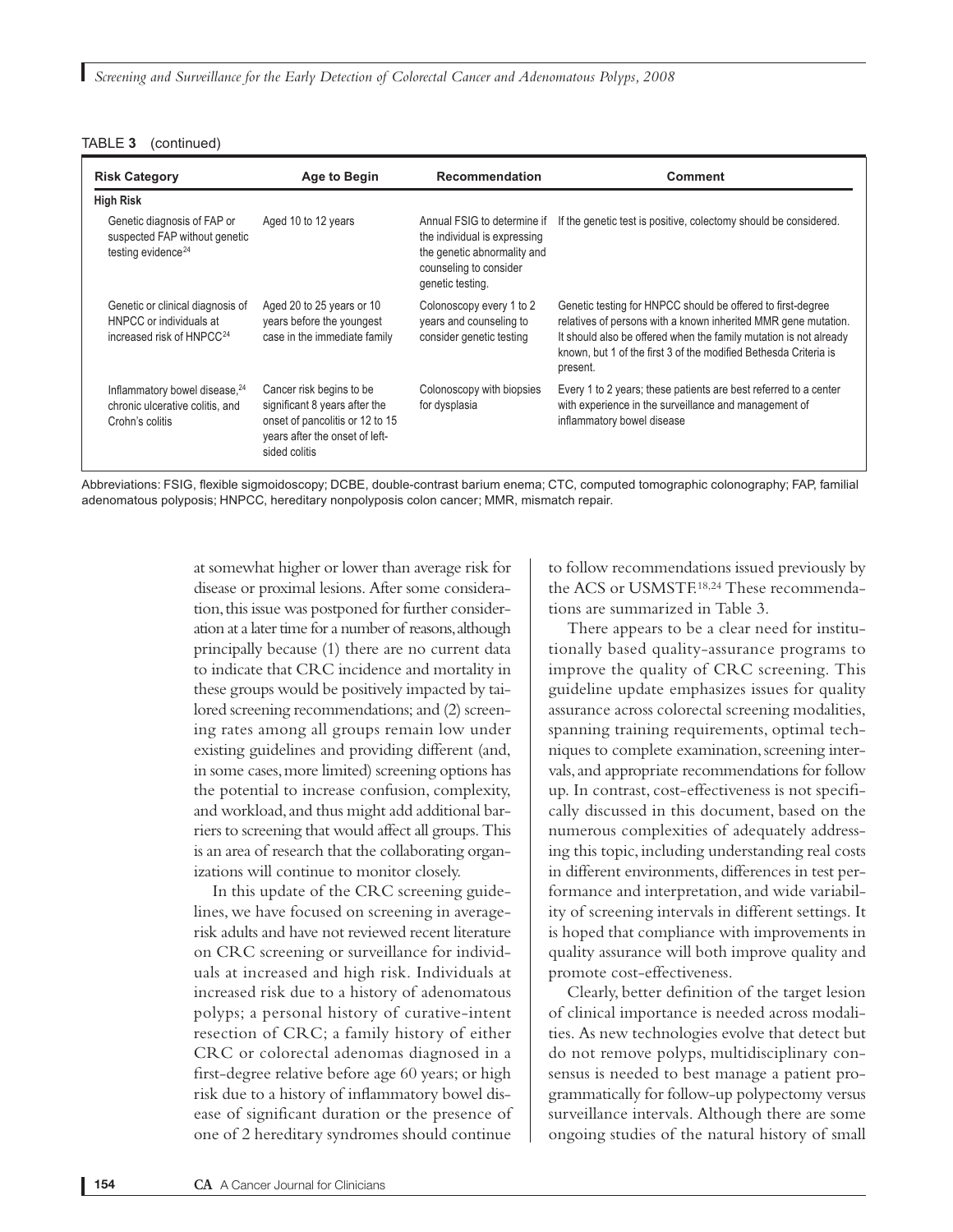polyps, evidence-based data will probably take 10 to 20 years to meaningfully translate into clinical-practice recommendations. In this interim, the current recommendations try to address these issues with expert consensus based on existing data. Multidisciplinary groups, such as the National Colorectal Cancer Roundtable, may be able to serve as an effective forum for the development of a consensus across specialties about the reporting and follow up of small polyps.

In conclusion, it is our hope that these new recommendations will facilitate increased rates of CRC screening and that referring clinicians find these new guidelines ease some of the challenges they have experienced in promoting CRC screening to their patients.

### ACKNOWLEDGMENTS

We wish to acknowledge the role of the advisory committees, external experts, and helpful comments and recommendations from reviewers and organizational representatives who reviewed various drafts of this document.

### ACS COLORECTAL CANCER ADVISORY GROUP

**Members: Bernard Levin, MD (Chair)**; Professor Emeritus,The University of Texas MD Anderson Cancer Center, Houston, TX; **Tim** Byers, MD, MPH (Vice Chair); Professor, Preventive Medicine and Biometrics, University of Colorado Health Sciences Center, Denver, CO; **Briggs W. Andrews, Esq.**; Senior Vice President; and General Counsel of Carilion Health System,Roanoke,VA; **Elvan Daniels, MD**; Associate Director for Community-Oriented Primary Care, Morehouse School of Medicine, Atlanta, GA; **Lovell Jones, PhD**; Professor of Gynecologic Oncology;and Director,Center of Excellence for Research on Minority Health,The University of Texas MD Anderson Cancer Center, Houston, TX; Gordon Klatt, MD; Medical Director, Cancer Programs, Mt. Rainier Surgical Association, Tacoma, WA; **Theodore R. Levin, MD**; Staff Physician, Gastroenterology Department, Kaiser Permanente Walnut Creek Medical Center,Walnut Creek, CA; **Pamela McAllister, PhD**; Founding Member and Research Advocate, Colorectal Cancer Coalition, Alexandria, VA; **Beth**

**McFarland, MD**; Adjunct Professor, Mallinckrodt Institute of Radiology, St. Luke's Hospital, Diagnostic Imaging Associates,Chesterfield,MO; **Sigurd Normann, MD, PhD**; Professor,Department of Pathology,Immunology and Laboratory Medicine, University of Florida, Gainesville, FL; **Miguel Rodriguez-Bigas, MD**; Professor of Surgery, Department of Surgical Oncology, The University of Texas MD Anderson Cancer Center, Houston, TX; Alan Thorson, MD; Associate Professor of Surgery; and Program Director, Section of Colon and Rectal Surgery, Creighton University School of Medicine; and Clinical Associate Professor of Surgery,Universityof Nebraska College of Medicine,Omaha,NE; **Richard Wen**der, MD; Chair; and Alumni Professor, Department of Family and Community Medicine, Thomas Jefferson University, Philadelphia, PA

**ACS Staff and Consultants: Durado Brooks, MD, MPH**; Director, Prostate and CRC, Cancer Control Science Department, American Cancer Society, Atlanta, GA; **Robert A. Smith, PhD**; Director, Cancer Screening, Cancer Control Science Department,American Cancer Society,Atlanta, GA; **Kimberly S. Andrews**; Research Associate, Cancer Control Science Department, American Cancer Society, Atlanta, GA; **Chiranjeev Dash, MD, MPH**; Doctoral Candidate, Department of Epidemiology, Emory University, Rollins School of Public Health,Atlanta,GA

### US MULTI-SOCIETY TASK FORCE

**Members: David A. Lieberman, MD**; Chief, Division of Gastroenterology, Oregon Health and Science University, Portland Veterans Medical Center, Portland, OR; **John Bond, MD**; Chief, Gastroenterology Section, Minneapolis Veterans Affairs Medical Center, Minneapolis, MN; **Francis M. Giardiello, MD**; John G. Rangos Sr. Professor of Medicine, Johns Hopkins University School of Medicine, Baltimore, MD; **David Johnson, MD**; Professor of Medicine, Eastern Virginia Medical School, Norfolk, VA; Theodore R. Levin, MD; Staff Physician, Gastroenterology Department, Kaiser Permanente Walnut Creek Medical Center, Walnut Creek, CA; **Douglas K. Rex, MD**; Professor of Medicine, Indiana University, Indianapolis, IN; Clyde **Watkins, Jr., MD**; Physician, Capstone Med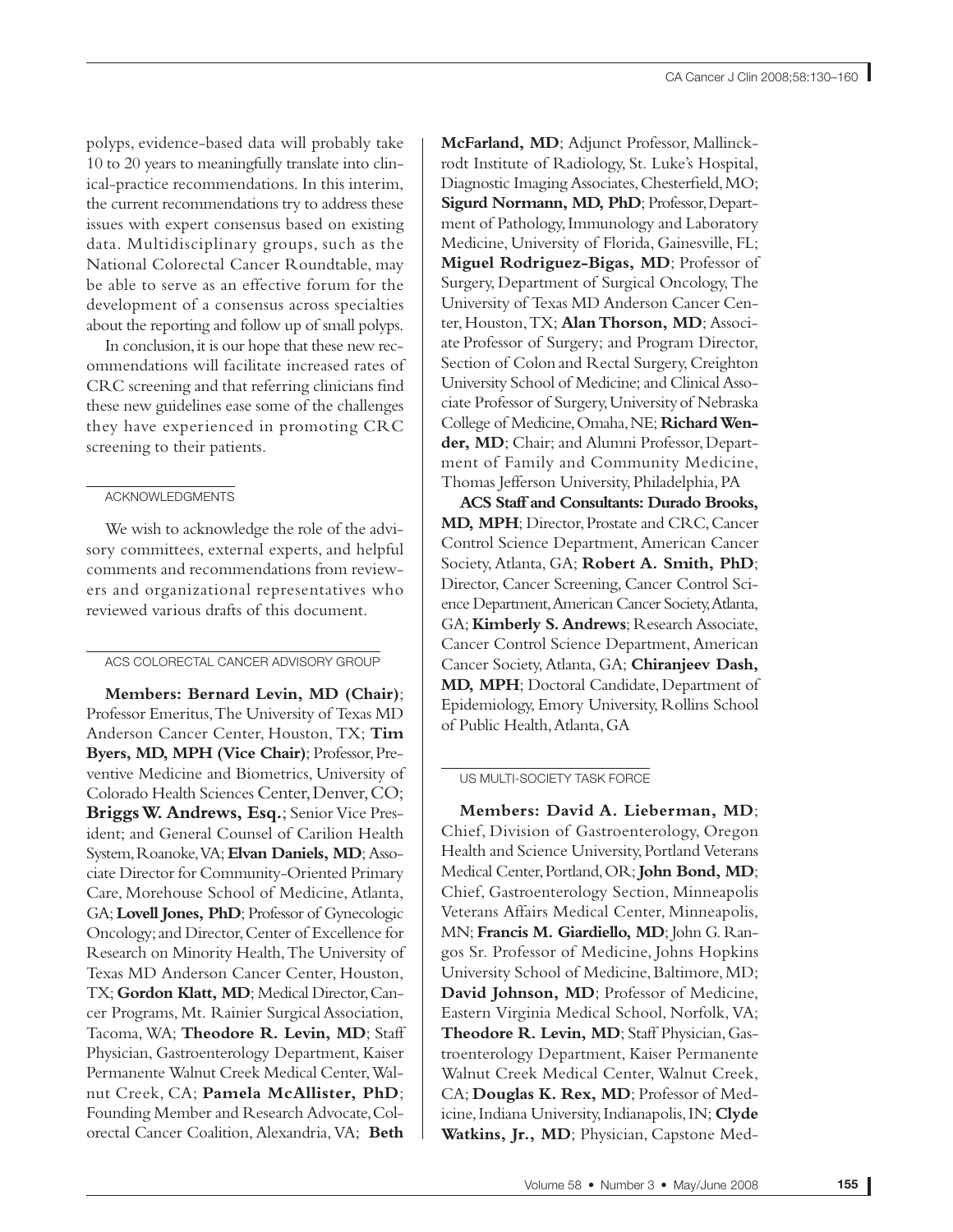ical Group PC,Lithonia,GA; **Sidney J. Winawer, MD**; Attending Physician, Memorial Sloan-Kettering Cancer Center, New York, NY

AMERICAN COLLEGE OF RADIOLOGY COLON CANCER COMMITTEE

**Members: Beth McFarland, MD**; Adjunct Professor of Radiology,Washington University; St. Luke's Hospital and Center for Diagnostic

#### **REFERENCES**

1. Jemal A, Siegel R, Ward E, et al. Cancer statistics, 2008. CA Cancer J Clin 2008;58:71–96.

2. Ries L, Melbert D, Krapcho M, et al. (eds). SEER Cancer Statistics Review, 1975–2004. Bethesda, MD: National Cancer Institute; 2007.

3. Espey DK,Wu XC,Swan J,et al. Annual report to the nation on the status of cancer, 1975–2004, featuring cancer in American Indians and Alaska Natives. Cancer 2007;110:2119–2152.

4. Selby JV, Friedman GD, Quesenberry CP Jr, Weiss NS. A case-control study of screening sigmoidoscopy and mortality from colorectal cancer. N Engl J Med 1992;326:653–657.

5. Hardcastle JD,Chamberlain JO,Robinson MH, et al. Randomised controlled trial of faecal-occultblood screening for colorectal cancer. Lancet 1996; 348:1472–1477.

6. Kronborg O,Fenger C,Olsen J,et al. Randomised study of screening for colorectal cancer with faecaloccult-blood test. Lancet 1996;348:1467–1471.

7. Mandel JS, Church TR, Bond JH, et al. The effect of fecal occult-blood screening on the incidence of colorectal cancer. N Engl J Med 2000;343: 1603–1607.

8. Meissner HI, Breen N, Klabunde CN, Vernon SW. Patterns of colorectal cancer screening uptake among men and women in the United States. Cancer Epidemiol Biomarkers Prev 2006;15: 389–394.

9. Smith RA, Cokkinides V, Eyre HJ. Cancer screening in the United States,2007: a review of current guidelines, practices, and prospects. CA Cancer J Clin 2007;57:90–104.

10. O'Brien MJ, Winawer SJ, Zauber AG, et al. The National Polyp Study. Patient and polyp characteristics associated with high-grade dysplasia in colorectal adenomas. Gastroenterology 1990;98: 371–379.

11. Bond JH. Colon polyps and cancer. Endoscopy 2003;35:27–35.

12. Winawer SJ, Fletcher RH, Miller L, et al. Colorectal cancer screening: clinical guidelines and rationale. Gastroenterology 1997;112:594–642.

13. Winawer SJ. Natural history of colorectal cancer. Am J Med 1999;106:3S-6S.

14. Lieberman DA,Weiss DG. One-time screening for colorectal cancer with combined fecal occult-blood testing and examination of the distal colon. N Engl J Med 2001;345:555–560.

15. Eddy D. ACS report on the cancer-related health checkup. CA Cancer J Clin 1980;30: 193–240.

16. Levin B, Murphy GP. Revision in American Cancer Society recommendations for the early detection of colorectal cancer. CA Cancer J Clin 1992;42:296–299.

17. Byers T, Levin B, Rothenberger D, et al. American Cancer Society guidelines for screening and surveillance for early detection of colorectal polyps and cancer: update 1997. American Cancer Society Detection and Treatment Advisory Group on Colorectal Cancer. CA Cancer J Clin 1997;47:154–160.

18. Smith RA, von Eschenbach AC, Wender R, et al. American Cancer Society guidelines for the early detection of cancer: update of early detection guidelines for prostate, colorectal, and endometrial cancers. Also: update 2001—testing for early lung cancer detection. CA Cancer J Clin 2001; 51:38–75.

19. Levin B, Brooks D, Smith RA, Stone A. Emerging technologies in screening for colorectal cancer: CT colonography, immunochemical fecal occult blood tests, and stool screening using molecular markers. CA Cancer J Clin 2003;53: 44–55.

20. US Preventive Services Task Force. Guide to Clinical Preventive Services. 2nd ed. Baltimore, MD: Williams & Wilkins; 1996.

21. US Preventive Services Task Force. Screening for colorectal cancer: recommendation and rationale. Ann Intern Med 2002;137:129–131.

22. Glick SN. Comparison of colonoscopy and double-contrast barium enema. N Engl J Med 2000;343:1728.

23. Heiken JP, Bree RL, Foley WD, et al. Colorectal cancer screening. American College of Radiology (ACR) Appropriateness Criteria. Reston, VA: American College of Radiology; 2006.

24. Winawer S,Fletcher R,Rex D,et al. Colorectal cancer screening and surveillance: clinical guidelines and rationale—update based on new evidence. Gastroenterology 2003;124:544–560.

25. Rex DK, Kahi CJ, Levin B, et al. Guidelines for colonoscopy surveillance after cancer resection: a consensus update by the American Cancer Society and the US Multi-Society Task Force on Colorectal Cancer. Gastroenterology 2006;130:1865–1871.

26. Winawer SJ, Zauber AG, Fletcher RH, et al. Guidelines for colonoscopy surveillance after polypectomy: a consensus update by the US Multi-Society Task Force on Colorectal Cancer and the

Imaging, Chesterfield, MO; **Seth Glick, MD**; Clinical Professor of Radiology, University of Pennsylvania Health System, Philadelphia, PA; Perry Pickhardt, MD; Associate Professor, Radiology Department, University of Wisconsin Hospital and Clinics, Madison, WI; C. Daniel **Johnson, MD**; Chairman and Professor of Radiology, Radiology Department, Mayo Clinic, Scottsdale, AZ

> American Cancer Society. CA Cancer J Clin 2006;56:143–159.

> 27. Wee CC, McCarthy EP, Phillips RS. Factors associated with colon cancer screening: the role of patient factors and physician counseling. Prev Med 2005;41:23–29.

> 28. Vernon SW. Participation in colorectal cancer screening: a review. J Natl Cancer Inst 1997;89: 1406–1422.

> 29. Schroy PC 3rd, Heeren TC. Patient perceptions of stool-based DNA testing for colorectal cancer screening. Am J Prev Med 2005;28:208–214.

> 30. Tangka FK, Molinari NA, Chattopadhyay SK, Seeff LC. Market for colorectal cancer screening by endoscopy in the United States. Am J Prev Med 2005;29:54–60.

> 31. Lafata JE, Divine G, Moon C, Williams LK. Patient-physician colorectal cancer screening discussions and screening use. Am J Prev Med 2006;31:202–209.

> 32. Pignone M, Rich M, Teutsch SM, et al. Screening for colorectal cancer in adults at average risk: a summary of the evidence for the US Preventive Services Task Force. Ann Intern Med 2002;137:132–141.

> 33. Mandel JS, Bond JH, Church TR, et al. Reducing mortality from colorectal cancer by screening for fecal occult blood. Minnesota Colon Cancer Control Study. N Engl J Med 1993;328: 1365–1371.

> 34. Wilson JMG,Junger G. Principles and Practice of Screening for Disease. Geneva, Switzerland: World Health Organization; 1968.

> 35. Smith RA. Screening fundamentals. J Natl Cancer Inst Monogr 1997;22:15–19.

> 36. Shapiro S. Screening for secondary prevention of disease, in Armenian HK, Shapiro S (eds). Epidemiology and Health Services. New York, NY: Oxford University Press; 1998:183–206.

> 37. Imperiale TF, Ransohoff DF, Itzkowitz SH, et al. Fecal DNA versus fecal occult blood for colorectal-cancer screening in an average-risk population. N Engl J Med 2004;351:2704–2714.

> 38. Collins JF, Lieberman DA, Durbin TE, Weiss DG. Accuracy of screening for fecal occult blood on a single stool sample obtained by digital rectal examination: a comparison with recommended sampling practice. Ann Intern Med 2005;142:81–85.

> 39. Nadel MR, Shapiro JA, Klabunde CN, et al. A national survey of primary care physicians' methods for screening for fecal occult blood. Ann Intern Med 2005;142:86–94.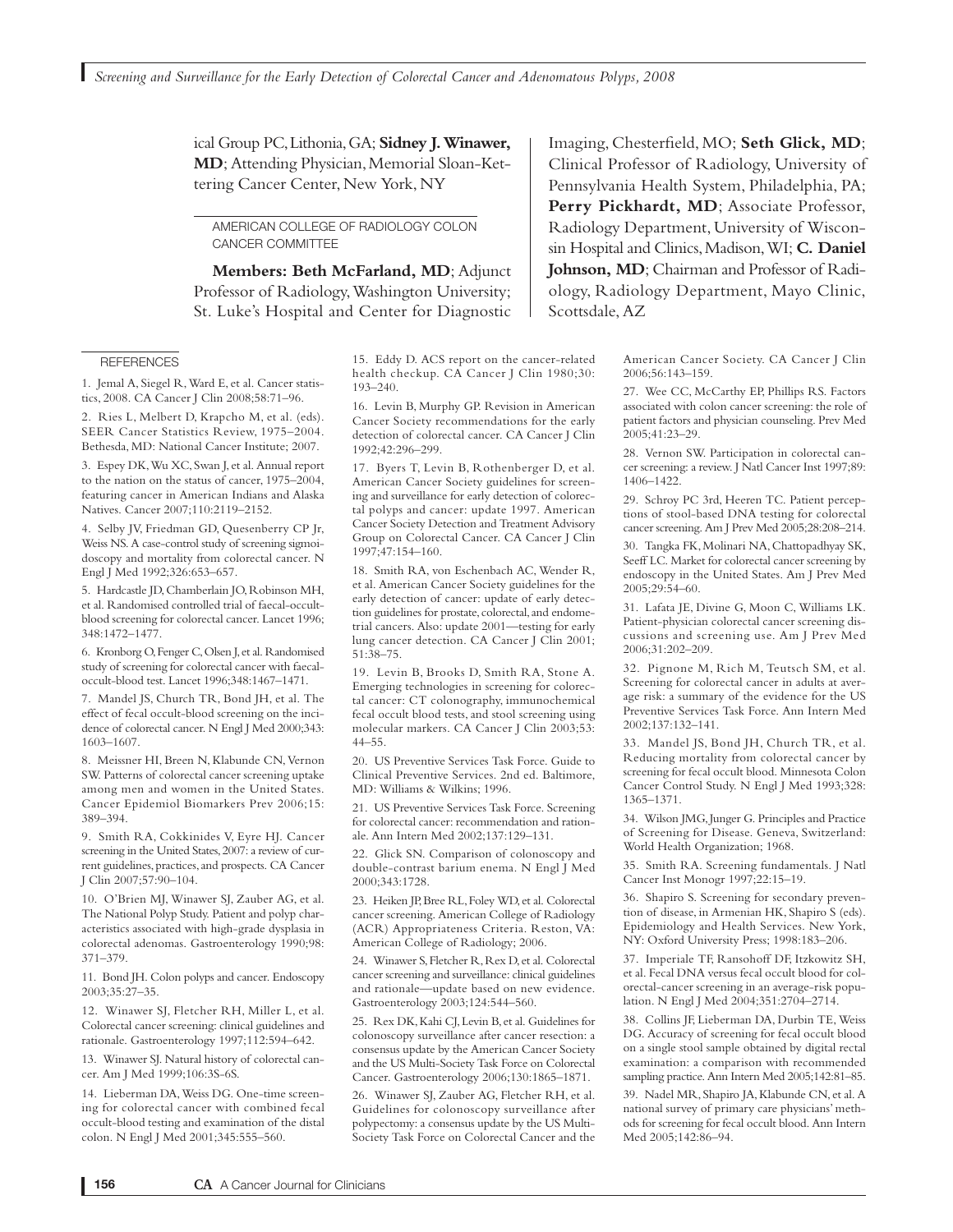40. Sox HC. Office-based testing for fecal occult blood: do only in case of emergency. Ann Intern Med 2005;142:146–148.

41. Myers RE, Balshem AM, Wolf TA, et al. Adherence to continuous screening for colorectal neoplasia. Med Care 1993;31:508–519.

42. Engelman KK, Ellerbeck EF, Ahluwalia JS, et al. Fecal occult blood test use by Kansas medicare beneficiaries. Prev Med 2001;33:622–626.

43. Schattner A,Gilad A. Primary care physicians' awareness and implementation of screening guidelines for colorectal cancer. Prev Med 2002;35: 447–452.

44. American College of Radiology Imaging Network. ACRIN Protocol 6656. Computerized Tomographic Colonography: Performance Evaluation in a Multicenter Setting. Available at: http://www.acrin.org/TabID/146/Default.aspx. Accessed July 1, 2007.

45. Young GP, St John DJ. Selecting an occult blood test for use as a screening tool for large bowel cancer, in Rozen P, Reich CB, Winawer SJ (eds). Frontiers of Gastrointestinal Research. Advances in Large Bowel Cancer: Policy, Prevention, Research and Treatment. Basel, Switzerland: Karger; 1991:135–156.

46. Ransohoff DF, Lang CA. Screening for colorectal cancer with the fecal occult blood test: a background paper. American College of Physicians. Ann Intern Med 1997;126:811–822.

47. Allison JE, Tekawa IS, Ransom LJ, Adrain AL. A comparison of fecal occult-blood tests for colorectal-cancer screening. N Engl J Med 1996;334: 155–159.

48. Simon JB. Occult blood screening for colorectal carcinoma: a critical review. Gastroenterology 1985;88:820–837.

49. Allison JE, Sakoda LC, Levin TR, et al. Screening for colorectal neoplasms with new fecal occult blood tests: update on performance characteristics. J Natl Cancer Inst 2007;99:1462–1470.

50. Sinatra MA, Young GP, St John DJ, et al. A study of laboratory based faecal occult blood testing in Melbourne, Australia. The Faecal Occult Blood Testing Study Group. J Gastroenterol Hepatol 1998;13:396–400.

51. Adams EC, Layman KM. Immunochemical confirmation of gastrointestinal bleeding. Ann Clin Lab Sci 1974;4:343–349.

52. Newman L. Medicare coverage group assesses effectiveness of new technologies. J Natl Cancer Inst 2001;93:805–806.

53. Caligiore P,Macrae FA,St John DJ,et al. Peroxidase levels in food: relevance to colorectal cancer screening. Am J Clin Nutr 1982;35:1487–1489.

54. Gopalswamy N, Stelling HP, Markert RJ, et al. A comparative study of eight fecal occult blood tests and HemoQuant in patients in whom colonoscopy is indicated. Arch Fam Med 1994; 3:1043–1048.

55. Greenberg PD, Bertario L, Gnauck R, et al. A prospective multicenter evaluation of new fecal occult blood tests in patients undergoing colonoscopy. Am J Gastroenterol 2000;95:1331–1338.

56. Wong BC, Wong WM, Cheung KL, et al. A sensitive guaiac faecal occult blood test is less useful than an immunochemical test for colorectal cancer screening in a Chinese population. Aliment Pharmacol Ther 2003;18:941–946.

57. Smith A, Young GP, Cole SR, Bampton P. Comparison of a brush-sampling fecal immunochemical test for hemoglobin with a sensitive guaiac-based fecal occult blood test in detection of colorectal neoplasia. Cancer 2006;107:2152–2159.

58. Levi Z, Rozen P, Hazazi R, et al. A quantitative immunochemical fecal occult blood test for colorectal neoplasia. Ann Intern Med 2007;146: 244–255.

59. Morikawa T, Kato J, Yamaji Y, et al. A comparison of the immunochemical fecal occult blood test and total colonoscopy in the asymptomatic population. Gastroenterology 2005;129:422–428.

60. Cole SR,Young GP,Esterman A,et al. A randomised trial of the impact of new faecal haemoglobin test technologies on population participation in screening for colorectal cancer. J Med Screen 2003;10:117–122.

61. Nakama H, Yamamoto M, Kamijo N, et al. Colonoscopic evaluation of immunochemical fecal occult blood test for detection of colorectal neoplasia. Hepatogastroenterology 1999;46:228–231.

62. Sidransky D, Tokino T, Hamilton SR, et al. Identification of ras oncogene mutations in the stool of patients with curable colorectal tumors. Science 1992;256:102–105.

63. Whitney D, Skoletsky J, Moore K, et al. Enhanced retrieval of DNA from human fecal samples results in improved performance of colorectal cancer screening test. J Mol Diagn 2004;6:386–395.

64. Olson J,Whitney DH, Durkee K, Shuber AP. DNA stabilization is critical for maximizing performance of fecal DNA-based colorectal cancer tests. Diagn Mol Pathol 2005;14:183–191.

65. Ahlquist DA,Skoletsky JE,Boynton KA,et al. Colorectal cancer screening by detection of altered human DNA in stool: feasibility of a multitarget assay panel. Gastroenterology 2000;119:1219–1227.

66. Calistri D,Rengucci C,Bocchini R,et al. Fecal multiple molecular tests to detect colorectal cancer in stool. Clin Gastroenterol Hepatol 2003; 1:377–383.

67. Tagore KS, Lawson MJ, Yucaitis JA, et al. Sensitivity and specificity of a stool DNA multitarget assay panel for the detection of advanced colorectal neoplasia. Clin Colorectal Cancer 2003; 3:47–53.

68. Brand RE, Ross ME, Shuber AP. Reproducibility of a multitarget stool-based DNA assay for colorectal cancer detection. Am J Gastroenterol 2004;99:1338–1341.

69. Syngal S, Stoffel E, Chung D, et al. Detection of stool DNA mutations before and after treatment of colorectal neoplasia. Cancer 2006; 106:277–283.

70. Itzkowitz SH, Jandorf L, Brand R, et al. Improved fecal DNA test for colorectal cancer screening. Clin Gastroenterol Hepatol 2007;5: 111–117.

71. Schroy PC 3rd, Lal S, Glick JT, et al. Patient preferences for colorectal cancer screening: how does stool DNA testing fare? Am J Manag Care 2007;13:393–400.

72. Berger BM, Schroy PC 3rd, Rosenberg JL, et al. Colorectal cancer screening using stool DNA analysis in clinical practice: early clinical experience with respect to patient acceptance and colonoscopic follow-up of abnormal tests. Clin Colorectal Cancer 2006;5:338–343.

73. Zauber AG, Lansdorp-Vogelaar I, Wilschut J, et al. Cost-Effectiveness of DNA Stool Testing to Screen for Colorectal Cancer: Report to AHRQ and CMS from the Cancer Intervention and Surveillance Modeling Network (CISNET) for MISCAN and SimCRC Models. Rockville, MD: Agency for Health Care Quality and Research; 2007:1–84.

74. Osborn NK,Ahlquist DA. Stool screening for colorectal cancer: molecular approaches. Gastroenterology 2005;128:192–206.

75. Woolf SH. A smarter strategy? Reflections on fecal DNA screening for colorectal cancer. N Engl J Med 2004;351:2755–2758.

76. Kutzner N, Hoffmann I, Linke C, et al. Noninvasive detection of colorectal tumours by the combined application of molecular diagnosis and the faecal occult blood test. Cancer Lett 2005;229: 33–41.

77. Levin TR, Farraye FA, Schoen RE, et al. Quality in the technical performance of screening flexible sigmoidoscopy: recommendations of an international multi-society task group. Gut 2005;54: 807–813.

78. Newcomb PA, Norfleet RG, Storer BE, et al. Screening sigmoidoscopy and colorectal cancer mortality. J Natl Cancer Inst 1992;84:1572–1575.

79. Thiis-Evensen E, Hoff GS, Sauar J, et al. Population-based surveillance by colonoscopy: effect on the incidence of colorectal cancer. Telemark Polyp Study I. Scand J Gastroenterol 1999; 34:414–420.

80. Newcomb PA, Storer BE, Morimoto LM, et al. Long-term efficacy of sigmoidoscopy in the reduction of colorectal cancer incidence. J Natl Cancer Inst 2003;95:622–625.

81. UK Flexible Sigmoidoscopy Screening Trial Investigators. Single flexible sigmoidoscopy screening to prevent colorectal cancer: baseline findings of a UK multicentre randomised trial. Lancet 2002;359:1291–1300.

82. Segnan N, Senore C, Andreoni B, et al. Baseline findings of the Italian multicenter randomized controlled trial of "once-only sigmoidoscopy"— SCORE. J Natl Cancer Inst 2002;94:1763–1772.

83. Gondal G, Grotmol T, Hofstad B, et al. The Norwegian Colorectal Cancer Prevention (NOR-CCAP) screening study: baseline findings and implementations for clinical work-up in age groups 50–64 years. Scand J Gastroenterol 2003;38: 635–642.

84. Weissfeld JL, Schoen RE, Pinsky PF, et al. Flexible sigmoidoscopy in the PLCO cancer screening trial: results from the baseline screening examination of a randomized trial. J Natl Cancer Inst 2005;97:989–997.

85. Imperiale TF,Wagner DR,Lin CY,et al. Risk of advanced proximal neoplasms in asymptomatic adults according to the distal colorectal findings. N Engl J Med 2000;343:169–174.

86. Lieberman DA, Weiss DG, Bond JH, et al. Use of colonoscopy to screen asymptomatic adults for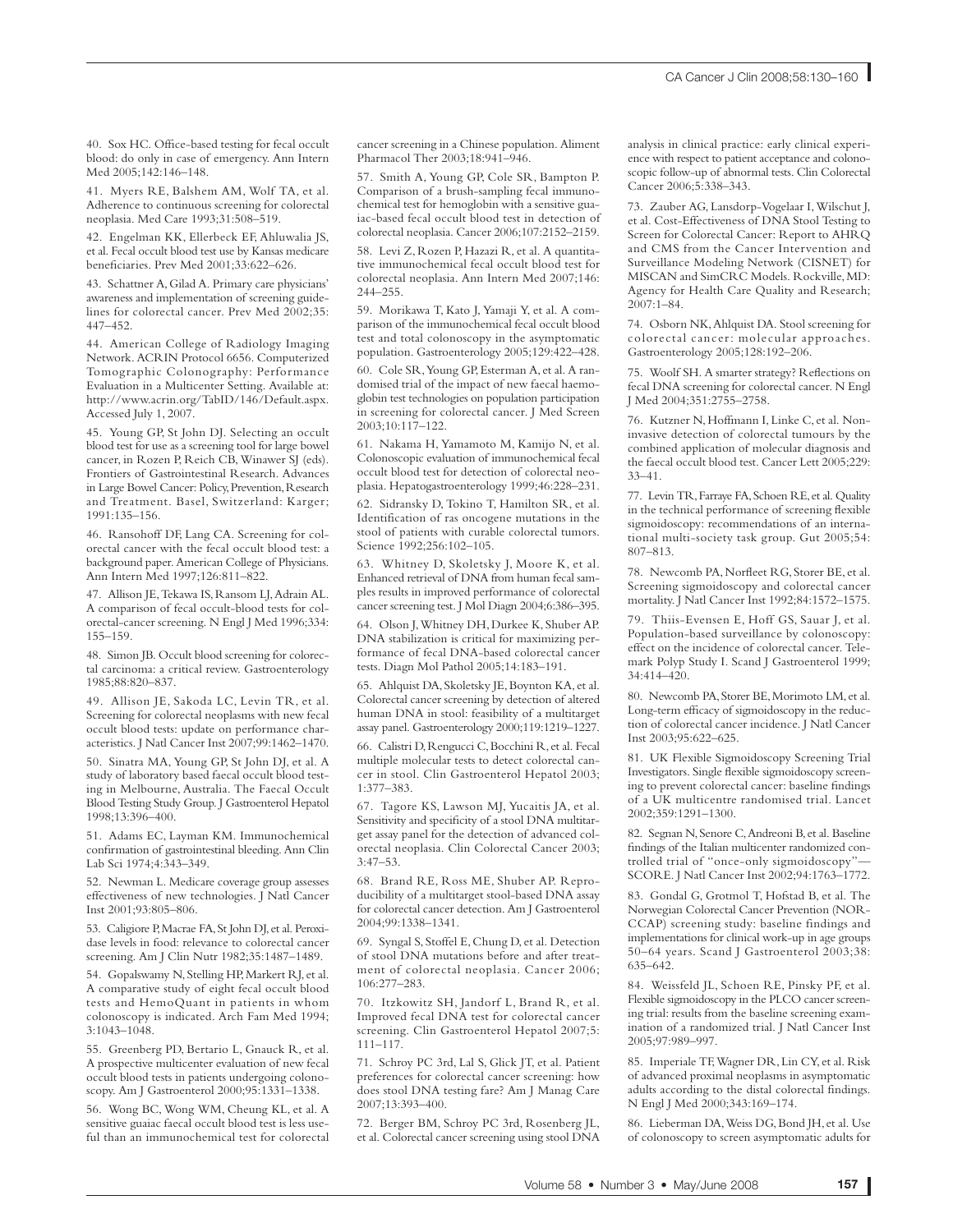colorectal cancer. Veterans Affairs Cooperative Study Group 380. N Engl J Med 2000;343:162–168.

87. Levin TR,Palitz A,Grossman S,et al. Predicting advanced proximal colonic neoplasia with screening sigmoidoscopy. JAMA 1999;281:1611–1617.

88. Schoenfeld P, Cash B, Flood A, et al. Colonoscopic screening of average-risk women for colorectal neoplasia. N Engl J Med 2005; 352:2061–2068.

89. Regula J, Rupinski M, Kraszewska E, et al. Colonoscopy in colorectal-cancer screening for detection of advanced neoplasia. N Engl J Med 2006;355:1863–1872.

90. Cordice JW Jr, Johnson H Jr. Anatomic distribution of colonic cancers in middle-class black Americans. J Natl Med Assoc 1991;83:730–732.

91. Nelson RL, Dollear T, Freels S, Persky V. The relation of age, race, and gender to the subsite location of colorectal carcinoma. Cancer 1997;80: 193–197.

92. Francois F, Park J, Bini EJ. Colon pathology detected after a positive screening flexible sigmoidoscopy: a prospective study in an ethnically diverse cohort. Am J Gastroenterol 2006;101:823–830.

93. Theuer CP, Taylor TH, Brewster WR, et al. The topography of colorectal cancer varies by race/ethnicity and affects the utility of flexible sigmoidoscopy. Am Surg 2001;67:1157–1161.

94. Atkin W, Rogers P, Cardwell C, et al. Wide variation in adenoma detection rates at screening flexible sigmoidoscopy. Gastroenterology 2004; 126:1247–1256.

95. Schoen RE, Pinsky PF, Weissfeld JL, et al. Results of repeat sigmoidoscopy 3 years after a negative examination. JAMA 2003;290:41–48.

96. Doria-Rose VP, Newcomb PA, Levin TR. Incomplete screening flexible sigmoidoscopy associated with female sex, age, and increased risk of colorectal cancer. Gut 2005;54:1273–1278.

97. Schoen RE, Weissfeld JL, Pinsky PF, Riley T. Yield of advanced adenoma and cancer based on polyp size detected at screening flexible sigmoidoscopy. Gastroenterology 2006;131:1683–1689.

98. Levin TR, Zhao W, Conell C, et al. Complications of colonoscopy in an integrated health care delivery system. Ann Intern Med 2006;145: 880–886.

99. Bini EJ, Unger JS, Rieber JM, et al. Prospective, randomized, single-blind comparison of two preparations for screening flexible sigmoidoscopy. Gastrointest Endosc 2000;52:218–222.

100. Zubarik R, Ganguly E, Benway D, et al. Procedure-related abdominal discomfort in patients undergoing colorectal cancer screening: a comparison of colonoscopy and flexible sigmoidoscopy. Am J Gastroenterol 2002;97:3056–3061.

101. Pinsky PF, Schoen RE, Weissfeld JL, et al. Variability in flexible sigmoidoscopy performance among examiners in a screening trial. Clin Gastroenterol Hepatol 2005;3:792–797.

102. Levin TR, Conell C, Shapiro JA, et al. Complications of screening flexible sigmoidoscopy. Gastroenterology 2002;123:1786–1792.

103. Gross CP, Andersen MS, Krumholz HM, et al. Relation between Medicare screening reimbursement and stage at diagnosis for older patients with colon cancer. JAMA 2006;296:2815–2822.

104. Seeff LC,Richards TB,Shapiro JA,et al. How many endoscopies are performed for colorectal cancer screening? Results from CDC's survey of endoscopic capacity. Gastroenterology 2004; 127:1670–1677.

105. Lewis JD,Asch DA. Barriers to office-based screening sigmoidoscopy: does reimbursement cover costs? Ann Intern Med 1999;130:525–530.

106. Palitz AM, Selby JV, Grossman S, et al. The Colon Cancer Prevention Program (CoCaP): rationale, implementation, and preliminary results. HMO Pract 1997;11:5–12.

107. Rex DK, Imperiale TF, Latinovich DR, Bratcher LL. Impact of bowel preparation on efficiency and cost of colonoscopy. Am J Gastroenterol 2002;97:1696–1700.

108. Takahashi Y,Tanaka H, Kinjo M, Sakumoto K. Sedation-free colonoscopy. Dis Colon Rectum 2005;48:855–859.

109. Muller AD, Sonnenberg A. Prevention of colorectal cancer by flexible endoscopy and polypectomy. A case-control study of 32,702 veterans. Ann Intern Med 1995;123:904–910.

110. Winawer SJ, Zauber AG, Ho MN, et al. Prevention of colorectal cancer by colonoscopic polypectomy. The National Polyp Study Workgroup. N Engl J Med 1993;329:1977–1981.

111. Citarda F, Tomaselli G, Capocaccia R, et al. Efficacy in standard clinical practice of colonoscopic polypectomy in reducing colorectal cancer incidence. Gut 2001;48:812–815.

112. Robertson DJ, Greenberg ER, Beach M, et al. Colorectal cancer in patients under close colonoscopic surveillance. Gastroenterology 2005; 129:34–41.

113. Alberts DS, Martinez ME, Roe DJ, et al. Lack of effect of a high-fiber cereal supplement on the recurrence of colorectal adenomas. Phoenix Colon Cancer Prevention Physicians' Network. N Engl J Med 2000;342:1156–1162.

114. Schatzkin A, Lanza E, Corle D, et al. Lack of effect of a low-fat, high-fiber diet on the recurrence of colorectal adenomas. Polyp Prevention Trial Study Group. N Engl J Med 2000;342: 1149–1155.

115. Leard LE, Savides TJ, Ganiats TG. Patient preferences for colorectal cancer screening. J Fam Pract 1997;45:211–218.

116. Ling BS, Moskowitz MA, Wachs D, et al. Attitudes toward colorectal cancer screening tests. J Gen Intern Med 2001;16:822–830.

117. Mysliwiec PA, Brown ML, Klabunde CN, Ransohoff DF. Are physicians doing too much colonoscopy? A national survey of colorectal surveillance after polypectomy. Ann Intern Med 2004;141:264–271.

118. Pabby A, Schoen RE, Weissfeld JL, et al. Analysis of colorectal cancer occurrence during surveillance colonoscopy in the dietary Polyp Prevention Trial. Gastrointest Endosc 2005; 61:385–391.

119. Farrar WD, Sawhney MS, Nelson DB, et al. Colorectal cancers found after a complete colonoscopy. Clin Gastroenterol Hepatol 2006;4: 1259–1264.

120. Rex DK, Cutler CS, Lemmel GT, et al. Colonoscopic miss rates of adenomas determined by back-to-back colonoscopies. Gastroenterology 1997;112:24–28.

121. Pickhardt PJ,Nugent PA,Mysliwiec PA,et al. Location of adenomas missed by optical colonoscopy. Ann Intern Med 2004;141:352–359.

122. Bressler B, Paszat LF, Vinden C, et al. Colonoscopic miss rates for right-sided colon cancer: a population-based analysis. Gastroenterology 2004;127:452–456.

123. Gatto NM, Frucht H, Sundararajan V, et al. Risk of perforation after colonoscopy and sigmoidoscopy: a population-based study. J Natl Cancer Inst 2003;95:230–236.

124. Rex DK, Bond JH, Winawer S, et al. Quality in the technical performance of colonoscopy and the continuous quality improvement process for colonoscopy: recommendations of the US Multi-Society Task Force on Colorectal Cancer. Am J Gastroenterol 2002;97:1296–1308.

125. Faigel DO, Pike IM, Baron TH, et al. Quality indicators for gastrointestinal endoscopic procedures: an introduction. Am J Gastroenterol 2006;101:866–872.

126. Lieberman D, Nadel M, Smith RA, et al. Standardized colonoscopy reporting and data system: report of the Quality Assurance Task Group of the National Colorectal Cancer Roundtable. Gastrointest Endosc 2007;65:757–766.

127. Harewood GC,Lieberman DA. Colonoscopy practice patterns since introduction of Medicare coverage for average-risk screening. Clin Gastroenterol Hepatol 2004;2:72–77.

128. Levin TR. Colonoscopy capacity: Can we build it? Will they come? Gastroenterology 2004;127:1841–1844.

129. Ladabaum U, Song K, Fendrick AM. Colorectal neoplasia screening with virtual colonoscopy: when, at what cost, and with what national impact? Clin Gastroenterol Hepatol 2004;2: 554–563.

130. Vijan S, Inadomi J, Hayward RA, et al. Projections of demand and capacity for colonoscopy related to increasing rates of colorectal cancer screening in the United States. Aliment Pharmacol Ther 2004;20:507–515.

131. Boolchand V,Olds G,Singh J,et al. Colorectal screening after polypectomy: a national survey study of primary care physicians. Ann Intern Med 2006;145:654–659.

132. Smith RA,Cokkinides V,Eyre HJ. American Cancer Society guidelines for the early detection of cancer,2003. CA Cancer J Clin 2003;53:27–43.

133. Glick SN, Ralls PW, Balfe DM, et al. Screening for colorectal cancer. American College of Radiology. ACR Appropriateness Criteria. Radiology 2000;215(suppl):231–237.

134. Colorectal Cancer Screening Tests: Conditions for and Limitations on Coverage,62 Federal Register 410.37 (1997).

135. Glick S. Double-contrast barium enema for colorectal cancer screening: a review of the issues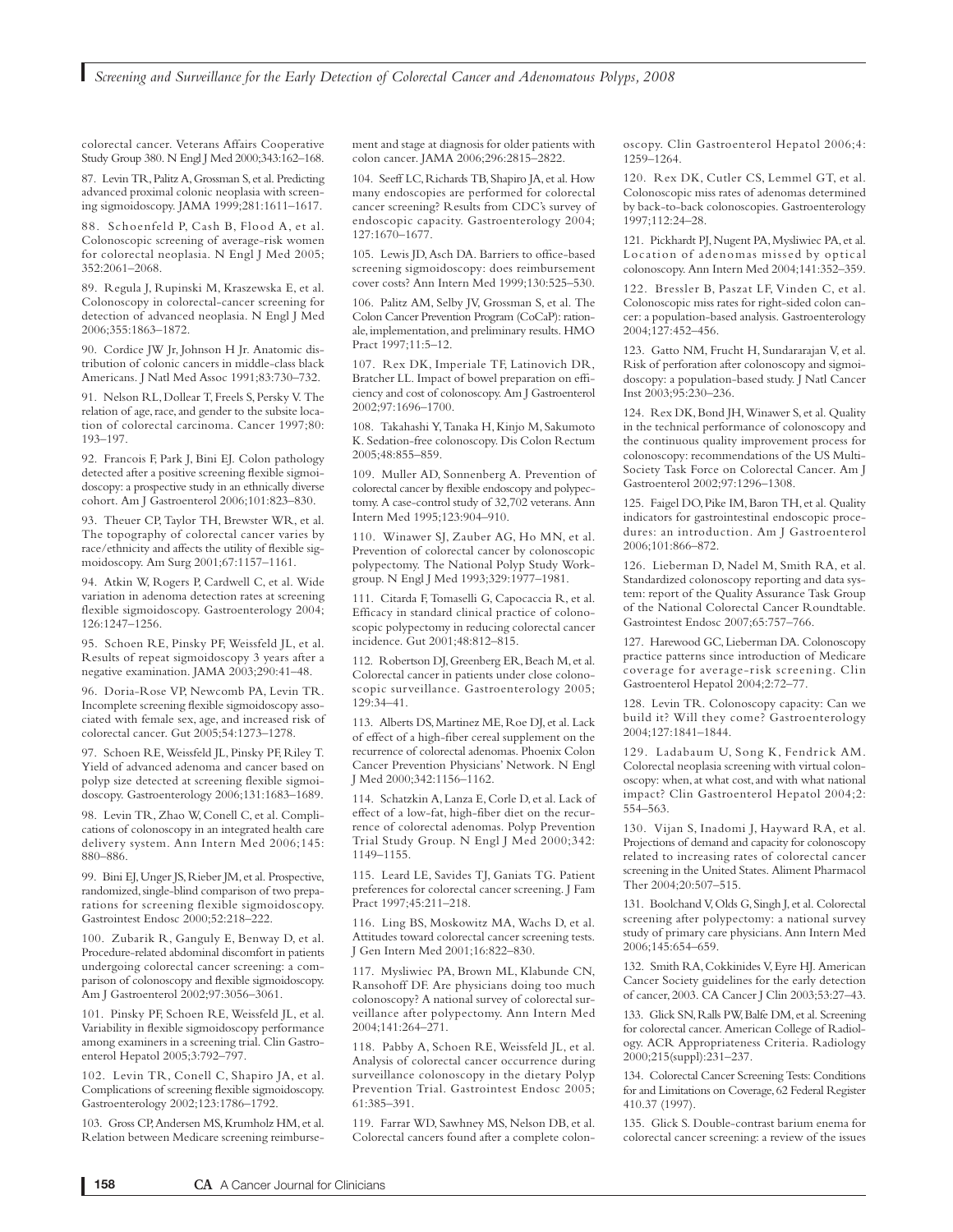and a comparison with other screening alternatives. AJR Am J Roentgenol 2000;174:1529–1537.

136. de Zwart IM, Griffioen G, Shaw MP, et al. Barium enema and endoscopy for the detection of colorectal neoplasia: sensitivity, specificity, complications and its determinants. Clin Radiol 2001;56:401–409.

137. Kelvin FM, Gardiner R, Vas W, Stevenson GW. Colorectal carcinoma missed on double contrast barium enema study: a problem in perception. AJR Am J Roentgenol 1981;137:307–313.

138. Thorpe CD, Grayson DJ Jr, Wingfield PB. Detection of carcinoma of the colon and rectum by air contrast enema. Surg Gynecol Obstet 1981;152:307–309.

139. Fork FT, Lindström C, Ekelund G. Double contrast examination in carcinoma of the colon and rectum. A prospective clinical series. Acta Radiol Diagn (Stockh) 1983;24:177–188.

140. Johnson CD,Carlson HC,Taylor WF,Weiland LP. Barium enemas of carcinoma of the colon: sensitivity of double- and single-contrast studies. AJR Am J Roentgenol 1983;140:1143–1149.

141. Reiertsen O, Bakka A, Tronnes S, Gauperaa T. Routine double contrast barium enema and fiberoptic colonoscopy in the diagnosis of colorectal carcinoma. Acta Chir Scand 1988;154:53–55.

142. Thomas RD, Fairhurst JJ, Frost RA. Wessex regional radiology audit: barium enema in colorectal carcinoma. Clin Radiol 1995;50:647–650.

143. Rex DK, Rahmani EY, Haseman JH, et al. Relative sensitivity of colonoscopy and barium enema for detection of colorectal cancer in clinical practice. Gastroenterology 1997;112:17–23.

144. Strøm E,Larsen JL. Colon cancer at barium enema examination and colonoscopy: a study from the county of Hordaland, Norway. Radiology 1999;211:211–214.

145. Gillespie JS, Kelly BE. Double contrast barium enema and colorectal carcinoma: sensitivity and potential role in screening. Ulster Med J 2001;70:15–18.

146. McDonald S,Lyall P,Israel L,et al. Why barium enemas fail to identify colorectal cancers. ANZ J Surg 2001;71:631–633.

147. Connolly DJ,Traill ZC, Reid HS, et al. The double contrast barium enema: a retrospective single centre audit of the detection of colorectal carcinomas. Clin Radiol 2002;57:29–32.

148. Leslie A, Virjee JP. Detection of colorectal carcinoma on double contrast barium enema when double reporting is routinely performed: an audit of current practice. Clin Radiol 2002;57:184–187.

149. Tan KY, Seow-Choen F, Ng C, et al. Which colorectal cancers are missed by double contrast barium enema? Tech Coloproctol 2004;8:169–172.

150. Tawn DJ, Squire CJ, Mohammed MA, Adam EJ. National audit of the sensitivity of double-contrast barium enema for colorectal carcinoma, using control charts: For the Royal College of Radiologists Clinical Radiology Audit Sub-Committee. Clin Radiol 2005;60:558–564.

151. Williams CB, Macrae FA, Bartram CI. A prospective study of diagnostic methods in adenoma follow-up. Endoscopy 1982;14:74–78.

152. Winawer SJ, Stewart ET, Zauber AG, et al. A comparison of colonoscopy and double-contrast barium enema for surveillance after polypectomy. National Polyp Study Work Group. N Engl J Med 2000;342:1766–1772.

153. Zauber AG,Winawer S, Stewart ET. Author reply. N Engl J Med 2000;343:1729–1730.

154. Blakeborough A, Sheridan MB, Chapman AH. Complications of barium enema examinations: a survey of UK Consultant Radiologists 1992 to 1994. Clin Radiol 1997;52:142–148.

155. American College of Radiology. Appropriateness Criteria for the Barium Enema. Reston, VA: American College of Radiology; 2004.

156. El-Serag HB, Petersen L, Hampel H, et al. The use of screening colonoscopy for patients cared for by the Department of Veterans Affairs. Arch Intern Med 2006;166:2202–2208.

157. Ferrucci JT. Double-contrast barium enema: use in practice and implications for CT colonography. AJR Am J Roentgenol 2006;187:170–173. 158. Robertson RH, Burkhardt JH, Powell MP, et al. Trends in colon cancer screening procedures in the US Medicare and Tricare populations: 1999–2001. Prev Med 2006;42:460–462.

159. Zalis ME, Perumpillichira J, Del Frate C, Hahn PF. CT colonography: digital subtraction bowel cleansing with mucosal reconstruction initial observations. Radiology 2003;226:911–917.

160. Iannaccone R, Laghi A, Catalano C, et al. Computed tomographic colonography without cathartic preparation for the detection of colorectal polyps. Gastroenterology 2004;127:1300–1311.

161. Lefere P, Gryspeerdt S, Marrannes J, et al. CT colonography after fecal tagging with a reduced cathartic cleansing and a reduced volume of barium. AJR Am J Roentgenol 2005;184:1836–1842.

162. Hara AK, Johnson CD, Reed JE, et al. Detection of colorectal polyps with CT colography: initial assessment of sensitivity and specificity. Radiology 1997;205:59–65.

163. Fenlon HM, Nunes DP, Schroy PC 3rd, et al. A comparison of virtual and conventional colonoscopy for the detection of colorectal polyps. N Engl J Med 1999;341:1496–1503.

164. Yee J, Akerkar GA, Hung RK, et al. Colorectal neoplasia: performance characteristics of CT colonography for detection in 300 patients. Radiology 2001;219:685–692.

165. Cotton PB, Durkalski VL, Pineau BC, et al. Computed tomographic colonography (virtual colonoscopy): a multicenter comparison with standard colonoscopy for detection of colorectal neoplasia. JAMA 2004;291:1713–1719.

166. Rockey DC,Paulson E,Niedzwiecki D,et al. Analysis of air contrast barium enema, computed tomographic colonography, and colonoscopy: prospective comparison. Lancet 2005;365:305–311.

167. Pickhardt PJ, Choi JR, Hwang I, et al. Computed tomographic virtual colonoscopy to screen for colorectal neoplasia in asymptomatic adults. N Engl J Med 2003;349:2191–2200.

168. Halligan S,Altman DG,Taylor SA, et al. CT colonography in the detection of colorectal polyps and cancer: systematic review, meta-analysis, and proposed minimum data set for study level reporting. Radiology 2005;237:893–904.

169. Mulhall BP, Veerappan GR, Jackson JL. Metaanalysis: computed tomographic colonography. Ann Intern Med 2005;142:635–650.

170. Cash B, Kim C, Cullen P, et al. Accuracy of computed tomographic colonography for colorectal cancer screening in asymptomatic individuals [abstract]. Gastroenterology 2006;130:A46. Abstract 278.

171. Graser A, Kolligs F, Kramer H, et al. Results from the "Munich Colorectal Cancer Prevention Trial": comparison of low-dose 64-MDCT colonography and video colonoscopy in a screening population [abstract]. Presented at: European Society of Gastrointestinal and Abdominal Radiology/Society of Gastrointestinal Radiologists; June 19–23, 2006; Crete, Greece. European Radiology Supplements 2006;26(suppl):C19–C27.

172. Kim DH, Pickhardt PJ, Taylor AJ, et al. CT colonography versus colonoscopy for the detection of advanced neoplasia. N Engl J Med 2007; 357:1403–1412.

173. Knechtges PM, McFarland BG, Keysor KJ, et al. National and local trends in CT colonography reimbursement: past, present, and future. J Am Coll Radiol 2007;4:776–799.

174. Pickhardt PJ, Taylor AJ, Kim DH, et al. Screening for colorectal neoplasia with CT colonography: initial experience from the 1st year of coverage by third-party payers. Radiology 2006;241: 417–425.

175. Fidler JL, Johnson CD, MacCarty RL, et al. Detection of flat lesions in the colon with CT colonography. Abdom Imaging 2002;27:292–300.

176. Pickhardt PJ, Nugent PA, Choi JR, Schindler WR. Flat colorectal lesions in asymptomatic adults: implications for screening with CT virtual colonoscopy. AJR Am J Roentgenol 2004;183: 1343–1347.

177. Bond JH. Doubling time of flat and polypoid colorectal neoplasms: defining the adenomacarcinoma sequence. Am J Gastroenterol 2000; 95:1621–1623.

178. Zauber AG, O'Brien MJ, Winawer SJ. On finding flat adenomas: is the search worth the gain? Gastroenterology 2002;122:839–840.

179. Park SH, Lee SS, Choi EK, et al. Flat colorectal neoplasms: definition, importance, and visualization on CT colonography. AJR Am J Roentgenol 2007;188:953–959.

180. Gupta S, Durkalski V, Cotton P, Rockey DC. Variation of agreement in polyp size measurement between computed tomographic colonography and pathology assessment: clinical implications. Clin Gastroenterol Hepatol 2008;6:220–227.

181. Pickhardt PJ, Lee AD, McFarland EG,Taylor AJ. Linear polyp measurement at CT colonography: in vitro and in vivo comparison of two-dimensional and three-dimensional displays. Radiology 2005;236:872–878.

182. Park SH, Choi EK, Lee SS, et al. Polyp measurement reliability, accuracy, and discrepancy: optical colonoscopy versus CT colonography with pig colonic specimens. Radiology 2007;244:157–164.

183. Young BM, Fletcher JG, Paulsen SR, et al. Polyp measurement with CT colonography: multiple-reader, multiple-workstation comparison. AJR Am J Roentgenol 2007;188:122–129.